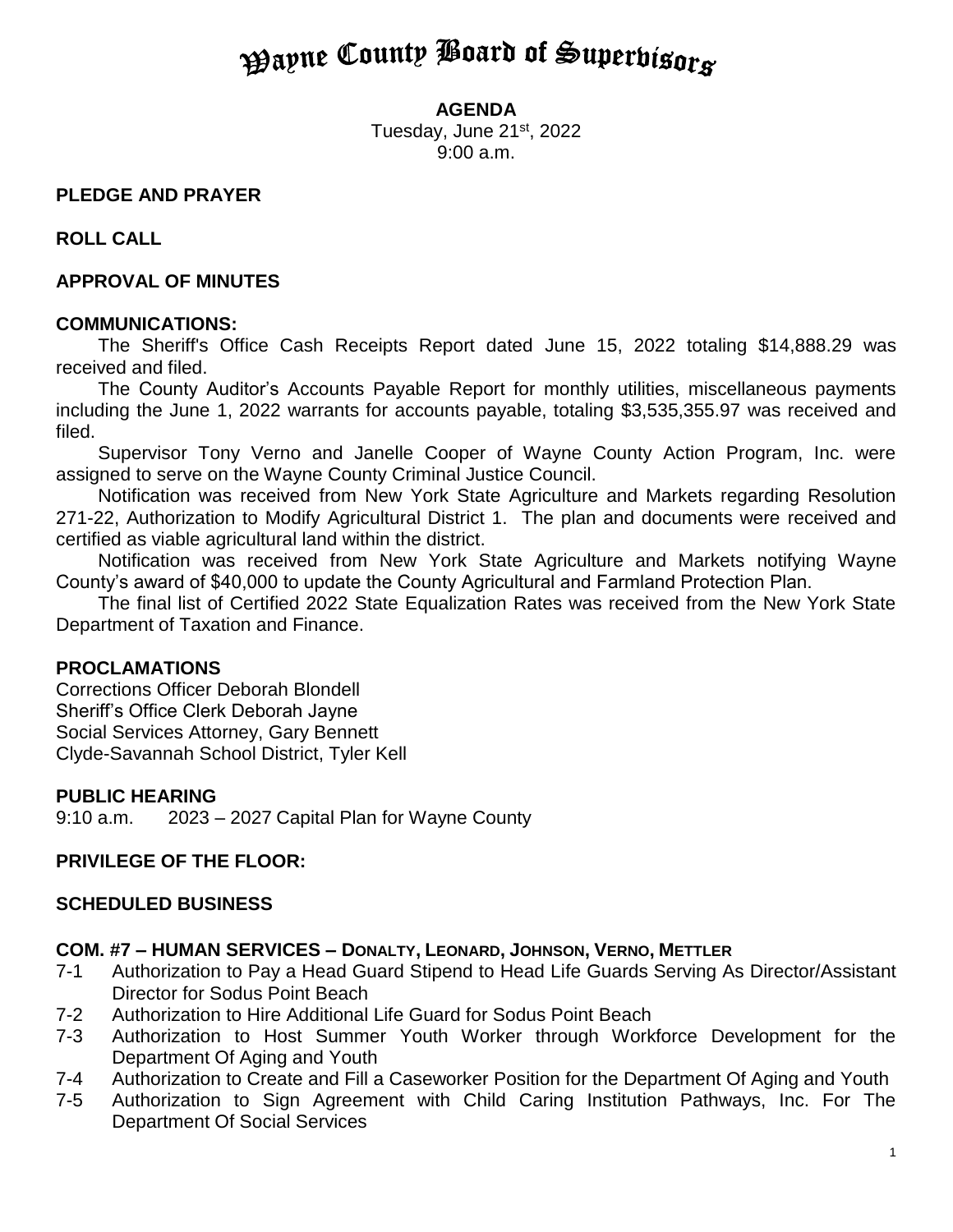- 7-6 Authorization to Declare Equipment Surplus for the Department Of Social Services
- 7-7 Authorization to Renew Contract with Workforce Innovation Opportunity Act (WIOA) For Youth **Services**
- 7-8 Authorization to Renew Contract with Workforce Innovation Opportunity Act (WIOA) For Summer Youth Employment
- 7-9 Authorization to Renew Contract with Workforce Innovation Opportunity Act (WIOA) For Administrative, Adult, Dislocated Worker and Career Center Services
- 7-10 Authorization to Accept Allocation from New York State Office of Children and Family Services Bureau of Adult Protective Services for Community Living
- 7-11 Authorization to Adjust Public Office Hours for the Department of Social Services
- 7-12 Authorization for Wayne County Veteran's Service Agency to Participate in the Expiration Term of Service (ETS) Sponsorship Program

# **COM. #6 – HEALTH AND MEDICAL SERVICES – ROBUSTO, GROAT, BENDER, BRADY, MILLER**

- 6-1 Authorization to Award RFP and Contract for Mental Health-Behavioral Health Financial Analyst-Fiscal Officer Services
- 6-2 Authorization to Create One Program Supervisor Full-Time Position, Abolish One Staff Social Worker Full-Time Position, Abolish One Staff Social Worker Part-Time Position, And Amend the 2022 Budget for the Mental Health Department
- 6-3 Authorization to Renew Unity House Rental Lease Agreement for the Mental Health **Department**
- 6-4 Authorization to Renew Annual Service Contract with Unity House of Cayuga for the Mental Health Department
- 6-5 Authorization to Create One Psychiatric Nurse Practitioner Full-Time Position, Abolish One Nurse Practitioner Part-Time Position, Abolish One Psychiatrist Part-Time Position, and Amend the 2022 Budget for the Mental Health Department
- 6-6 Authorization to Abolish a Full Time Finance Clerk and Create and Fill a Full Time Deputy Health Services Comptroller Position for the Wayne County Nursing Home
- 6-7 Authorization to Execute Contract with Sodus Central School District to Provide Related Services to Preschool Children with Handicapping Conditions for Wayne County Public Health
- 6-8 Authorization to Execute a Contract with Oswego Citi BOCES for the Provision of Vision Therapy Services for Children with Handicapping Conditions for Wayne County Public Health **Department**
- 6-9 Authorization to Contract with Health Research, Inc. to Perform Public Health Emergency Preparedness Activities

# **COM. #5 – GOVERNMENT OPERATIONS – LASHER, DONALTY, KOLCZYNSKI, CHATFIELD, MILLER**

- 5-1 Authorization to Apply For Extension of Early Voting Grant Expansion Program for the Wayne County Board of Elections
- 5-2 Authorization to Apply For Extension of Electronic Poll Books Capital Grant Project for the Wayne County Board of Elections
- 5-3 Authorization to Apply For Extension of Early Voting Aid to Localities Grant for Wayne County Board of Elections
- 5-4 Resolution Supporting Inclusion of Upstate Nuclear Power Plants in New York State's Climate Action Council Scoping Plan and Extension of the Zero Emission Credit Program
- 5-5 Authorization to Adopt Managerial/Confidential Position Pay Grade for Deputy Director of Disaster Preparedness
- 5-6 Authorization to Appoint Interim Commissioner of Social Services and Set Salary
- 5-7 Establishing Standard Work Day and Reporting Resolution for Elected and Appointed Officials to Comply With NYS Retirement Law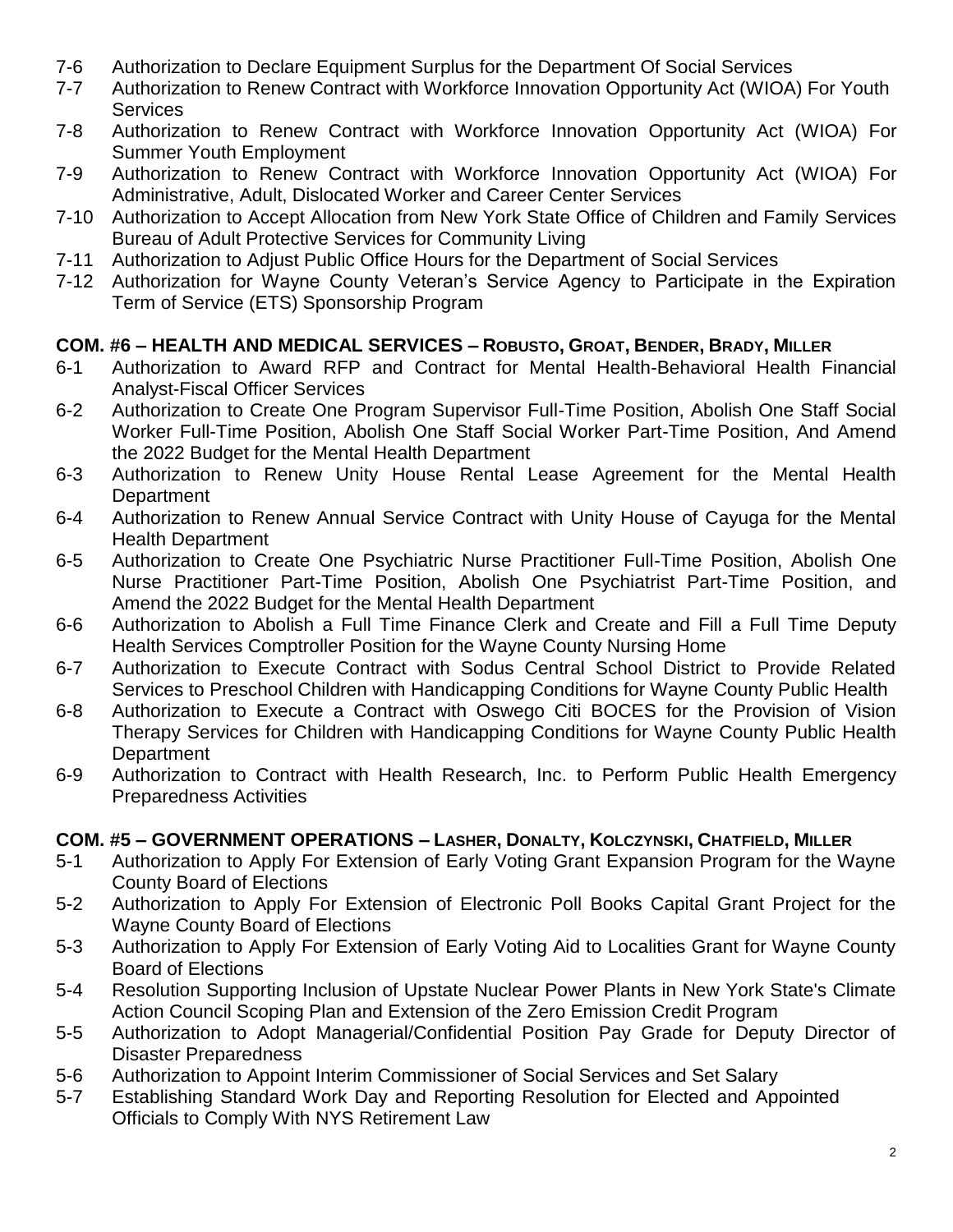5-8 Authorization to Set Date for Public Hearing on Proposed Local Law for the Expansion of Videoconferencing for Public Meetings within the County Of Wayne

# **COM. #4 – ECONOMIC DEV. AND PLANNING – JOHNSON, GROAT, CHATFIELD, ROBUSTO, LASHER**

- 4-1 Authorization to Submit Climate Smart Communities Grant Application for Smart Growth Comprehensive Plan
- 4-2 Authorization to Accept EPA Revolving Loan Fund Award and Enter Into an Agreement with the Wayne Economic Development Corporation for Loan Fund Management
- 4-3 Authorization to Accept Funds and Authorize a Subrecipient Agreement for CDBG Farmworker Mobile Home Replacement Grant
- 4-4 Authorization to Contract with RTS Bus for the Agriculture Development Board Tour
- 4-5 Authorization to Accept Local Government Efficiency Award and Release RFP for Implementation of GIS Shared Services Project
- 4-6 Authorization to Release RFP for Development of an Electric Vehicle Charging Station Location Plan for Wayne County
- 4-7 Authorization to Award RFP and Contract for Comprehensive Housing Study
- 4-8 Authorization to Amend Tuition Reimbursement Budget for Economic Development and Planning
- 4-9 Authorization to Amend Budget for Economic Development and Planning For Furniture
- 4-10 Authorizing Easement with NYSEG for New Utility Pole on County Property
- 4-11 Authorization to Appoint Member to the Wayne County Planning Board

# **COM. #3 – PUBLIC WORKS – CHATFIELD, KOLCZYNSKI, VERNO, METTLER, BRADY**

- 3-1 Authorization to Declare Vehicles Surplus in the Public Works Department
- 3-2 Authorization to Amend 2022 County Roads Budget for Additional Chips Funding
- 3-3 Authorization to Commit To Future Monitoring and Maintenance of the Crescent Beach REDI Project
- 3-4 Authorization to Abolish an Automotive Mechanic Helper Position and Create an Automotive Mechanic Position in the Highway Department
- 3-5 Authorization to Establish Hall Of Justice HVAC System Replacement Project and Approve **Contract**
- 3-6 Authorization to Establish B. Forman House Roof Replacement Project
- 3-7 Authorization to Sign Agreement with AAC Contracting, LLC for the Courthouse Elevator Abatement
- 3-8 Authorization to Amend Resolution 270-22 to Set Date for Public Hearing to Amend Local Law No. 5-85
- 3-9 Opposition of Proposed State Legislation S. 4162 & A. 6652 Protection of Streams as Written

# **COM. #2 – PUBLIC SAFETY – VERNO, BENDER, DONALTY, VANLAEKEN, MILLER**

- 2-1 Authorization to Award RFP and Contract for Court Reporting and Transcription Services
- 2-2 Authorization to Move Deputy Sheriff Lieutenant Position from Sheriff-Civil to Sheriff-Road Patrol and Amend the 2022 Budget
- 2-3 Authorization to Move Deputy Sheriff Sergeant from Sheriff-Detective Unit to the Sheriff-Civil Division and Amend the 2022 Budget
- 2-4 Authorization to Surplus Sheriff's Office Boat Motor, Three Wheelers, And Jet-Ski Hoist
- 2-5 Authorization to Amend Resolution #221-21 Awarding Bid and Enter Into an Amended Agreement with New York State Public Safety Emergency Lighting (NYSPSEL) For Emergency Vehicle Equipment/Accessories, Maintenance, Repair, and Installations
- 2-6 Authorization to Purchase Incident Response Vehicle with State Law Enforcement Terrorism Prevention Program (SLETPP) Funds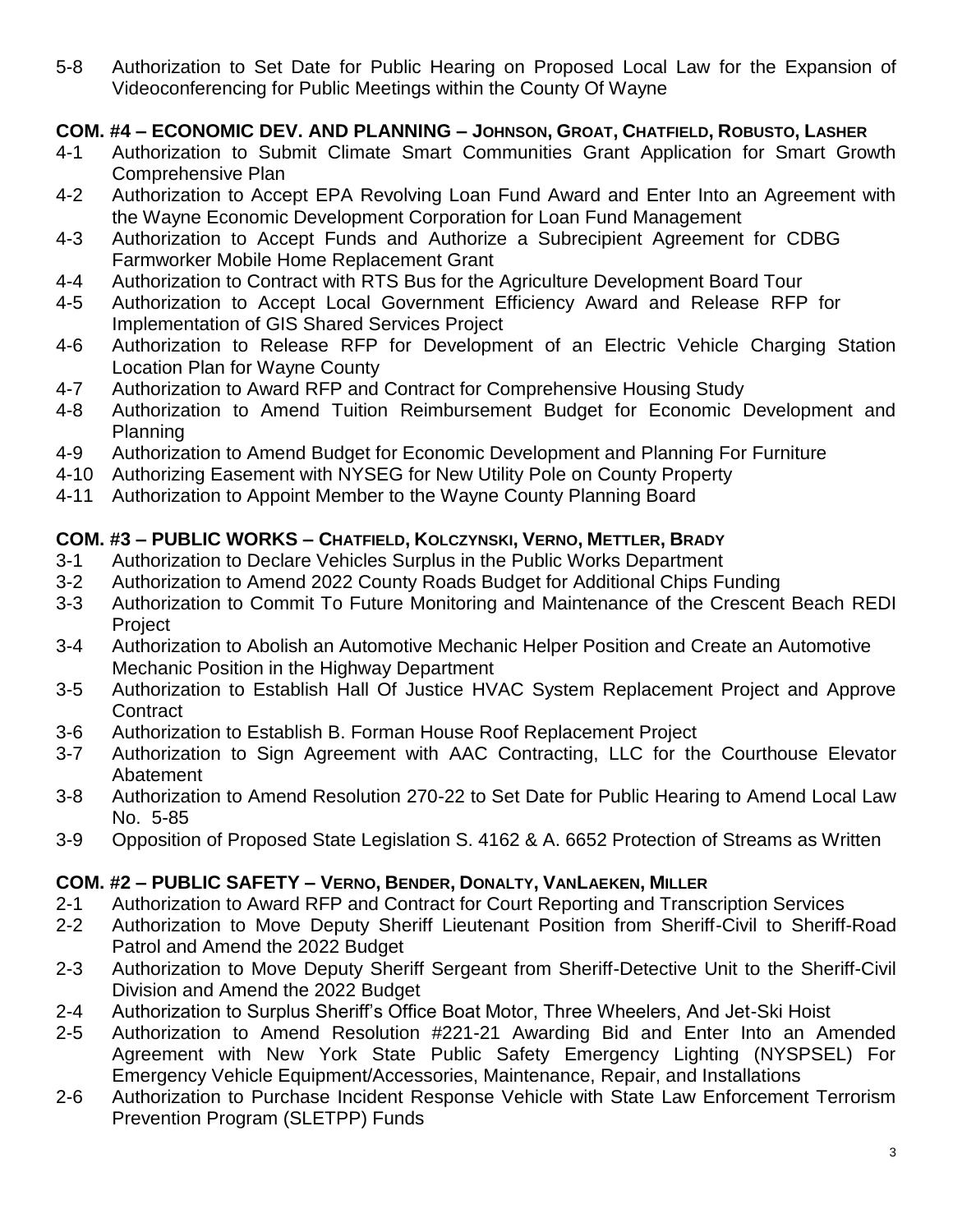- 2-7 Authorization to Accept the 2021 Operation Stonegarden Grant, Amend the 2022 Budget and Expend Funds for the Wayne County Sheriff's Office
- 2-8 Authorization to Apply for the United States Department of Justice Community Oriented Policing Services (COPS) 2022 School Violence Prevention Grant
- 2-9 Authorization to Apply for the 2022 State Law Enforcement Terrorism Prevention Program Grant (SLETPP)
- 2-10 Approval of Markings and Emblem for the Office of the Fire Coordinator
- 2-11 Acknowledgement of Emergency Purchase of Emergency Operations Center Audio Visual System Repair
- 2-12 Transfer Funds and Award RFP Contract for Upgrade of Audio Visual Equipment (Av) In Emergency Management
- 2-13 Authorization to Create Deputy Director of Disaster Preparedness Position, Abolish One Project Coordinator and Abolish One EM Training Coordinator and Amend the 2022 **Budget**
- 2-14 Authorization to Terminate Medex Billing Inc. Contract Effective 90 Days from Notice of **Termination**
- 2-15 Authorization to Apply for Public Safety Grant Programs
- 2-16 Authorization to Accept 2022 Emergency Management Performance Grant and Amend Budget

### **COM. #1 – FINANCE – LEONARD, BENDER, GROAT, ROBUSTO, VANLAEKEN**

- 1-1 Authorization to Negotiate Settlement of Two Human Rights Claims
- 1-2 Authorization to Negotiate Settlement of Claim
- 1-3 Authorization to Repair ALS Vehicle
- 1-4 Adoption of the 2023-2027 Capital Plan for Wayne County
- 1-5 Authorization to Accept Bid for HP Servers and Storage for the Information Technology **Department**
- 1-6 Authorization to Create a Temporary Part-Time Senior Account Clerk for Wayne County Public **Health**
- 1-7 Authorization to Appoint Member to the Wayne County Regional Land Bank Board of Directors
- 1-8 Authorization to Contract with Systems East to Convert Prior Year Tax Information and Amend the 2022 Budget

### **OTHER BUSINESS**

### **ADJOURNMENT**

The next scheduled Board Meeting will be **Tuesday, July 19, 2022 at 9:00 a.m.**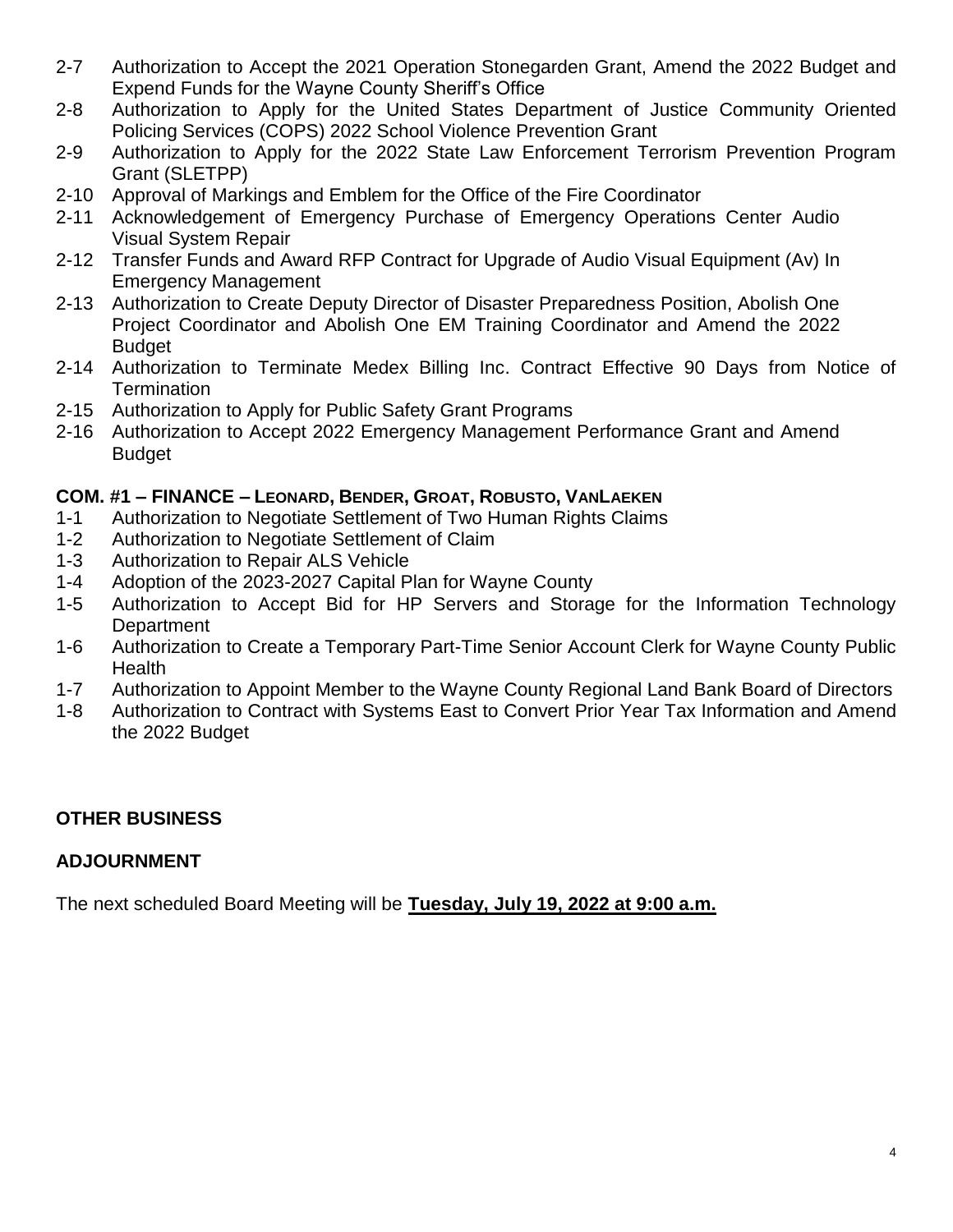# **RESOLUTION 7-1: AUTHORIZATION TO PAY A HEAD GUARD STIPEND TO HEAD LIFE GUARDS SERVING AS DIRECTOR/ASSISTANT DIRECTOR FOR SODUS POINT BEACH**

Mr. Donalty presented the following:

WHEREAS, the Wayne County Department for Aging and Youth receives funding to coordinate the supervised swimming program at Sodus Point Beach Park in the summer, and

WHEREAS, the Department hires one Director and one Assistant Director and a team of Head Guards, each with their own role and function to play on their assigned shifts; and

WHEREAS, there are occasions where the Director and Assistant Director are both off and a Head Guard must assume their role; and

WHEREAS, the Department has budgeted to pay these Head Guards an additional stipend of \$0.65/hour for assuming increased responsibilities; and

WHEREAS, the Department of Aging and Youth is seeking approval to pay the Head Guards who agree to accept the additional responsibilities of Director or Assistant Director the budgeted stipend, therefore be it

RESOLVED, the Department of Aging and Youth is authorized to apply the Head Guard stipend to Head Guards who have agreed to accept additional responsibilities on shifts where the Director and Assistant Director are not scheduled.

### **RESOLUTION 7-2: AUTHORIZATION TO HIRE ADDITIONAL LIFE GUARD FOR SODUS POINT BEACH**

Mr. Donalty presented the following:

WHEREAS, the Wayne County Department for Aging and Youth receives funding to coordinate the supervised swimming program at Sodus Point Beach Park in the summer, and

WHEREAS, in March, the Board of Supervisors authorized the department to hire 15 lifeguards to staff the beach for the 2022 summer swim season; and

WHEREAS, due to other work commitments and activities many of the guards are unable to work more than a day or two a week and the department is unable to comfortably schedule proper coverage of the beach with the 15 guards, therefore be it

RESOLVED, the Department of Aging and Youth is authorized to hire one additional lifeguard, for a total of 16 lifeguards, for the 2022 summer swim season with no increase to the overall budgeted guard hours.

### **RESOLUTION 7-3: AUTHORIZATION TO HOST SUMMER YOUTH WORKER THROUGH WORKFORCE DEVELOPMENT FOR THE DEPARTMENT OF AGING AND YOUTH**

Mr. Donalty presented the following:

WHEREAS, the Wayne County Department for Aging and Youth has identified a need to assist seniors to better learn and be more comfortable with technology and technological devices, and

WHEREAS, Workforce Development has a summer youth work program where they place youth at different worksites in the community; and

WHEREAS, the summer youth worker is covered by the county's general liability insurance; and

WHEREAS, the Department of Aging & Youth wishes to partner with Workforce Development to be a host site for a summer youth worker to have the youth assist in teaching seniors technology, therefore be it

RESOLVED, the Department of Aging and Youth is authorized to host a summer youth worker through the Workforce Development program.

#### **RESOLUTION 7-4: AUTHORIZATION TO CREATE AND FILL A CASEWORKER POSITION FOR THE DEPARTMENT OF AGING AND YOUTH**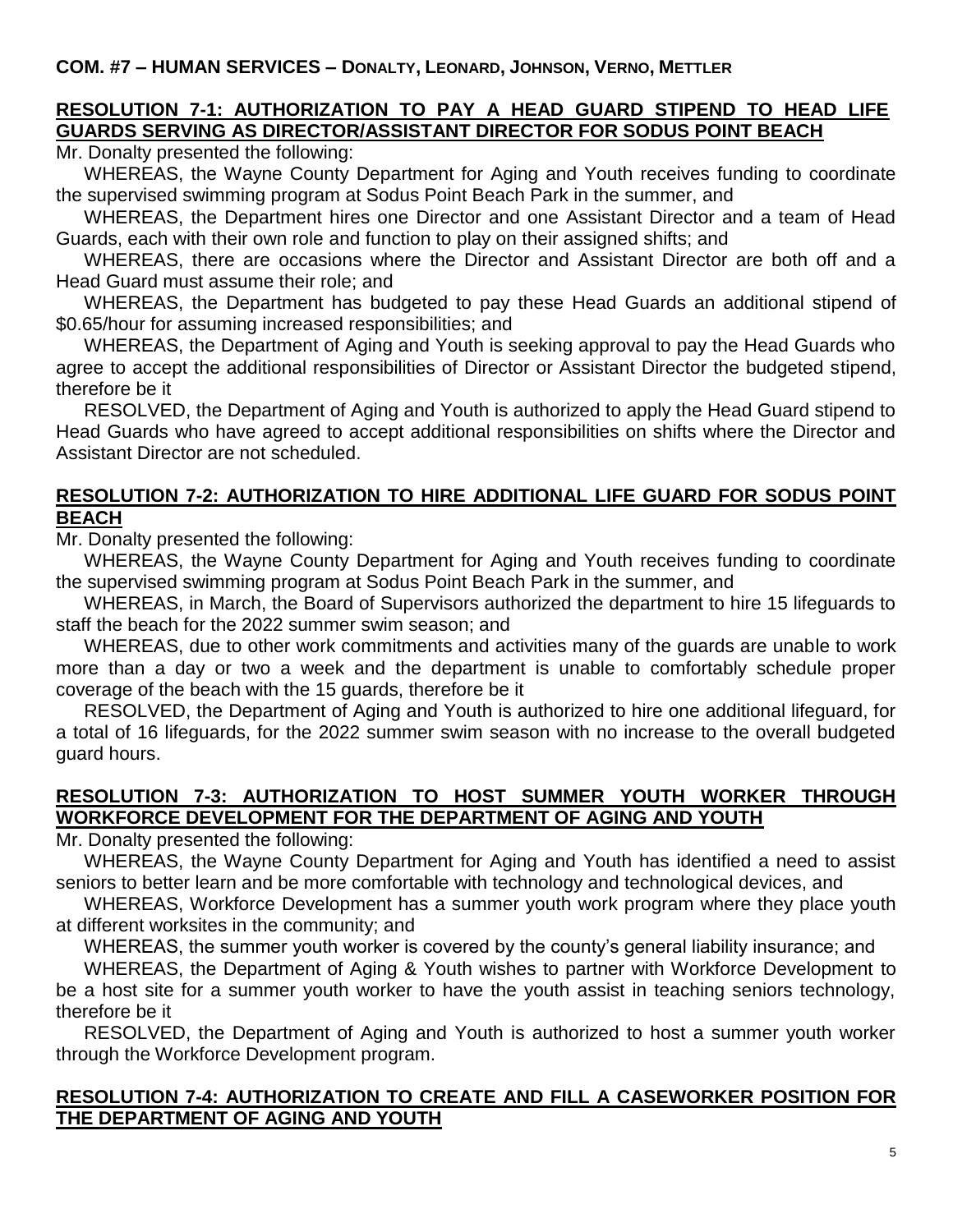Mr. Donalty presented the following:

WHEREAS, the Department of Aging and Youth is receiving an ongoing increase in Unmet Needs funding from the NYS Office for Aging in the amount of \$85,000; and

WHEREAS, the ongoing funding runs on a 4/1 – 3/31 fiscal year; and

WHEREAS, the Department of Aging and Youth currently has a waitlist for case management services of 23 people, some waiting almost a year, and

WHEREAS, due to increased demand and changing requirements, an additional caseworker is needed to provide quality services to older adults and their caregivers and avoid waitlists for service, and

WHEREAS, the Department would like to create an additional caseworker position, using this unexpected increase in unmet needs revenue, therefore be it

RESOLVED that a caseworker position be created within the Department of Aging and Youth for the purpose of providing services to older adults and their caregivers and the Director of Aging and Youth is authorized to fill said position as of July 1, 2022; and be it

RESOLVED that in the event that the funding supporting this position becomes unavailable, the position will be abolished unless extended further by Board resolution, and be it further

RESOLVED that the Wayne County Treasurer is authorized to make the following changes to the 2022 budget:

Account A6772-Aging Department (Revenue) \$63,750 to 43772 State Aid Program for Aging

(Appropriations) \$22,235 to 51253 Caseworker Aging \$4,047 to 58100 Payments to NYS Retirement System \$1,700 to 58200 Payments to Social Security \$7,115 to 58400 Hospitalization \$28,653 to 54400 Contracted Services

# **RESOLUTION 7-5: AUTHORIZATION TO SIGN AGREEMENT WITH CHILD CARING INSTITUTION PATHWAYS, INC. FOR THE DEPARTMENT OF SOCIAL SERVICES**

Mr. Donalty presented the following:

WHEREAS, the Wayne County Department of Social Services (DSS) needs to place children in child caring institutions, at times, to promote their health and safety; and

WHEREAS, payment for these services is not determined by the county but is dictated by New York State; and

WHEREAS, it has been the practice of DSS to have in place contracts with various child caring institutions to facilitate a child's placement on a timely basis; therefore be it

RESOLVED, that the Chairman of the Wayne County Board of Supervisors is hereby authorized to execute an agreement with Pathways, Inc. for the time frame 7/1/22-6/30/25 for the purchase of foster care for children, subject to the County Attorney's approval as to form and content for an amount not to exceed \$375,000.

# **RESOLUTION 7-6: AUTHORIZATION TO DECLARE EQUIPMENT SURPLUS FOR THE DEPARTMENT OF SOCIAL SERVICES**

Mr. Donalty presented the following:

WHEREAS, the Wayne County Department of Social Services (DSS) is undergoing continued renovations; and

WHEREAS, as part of the renovation process DSS is purchasing new cubicle desks and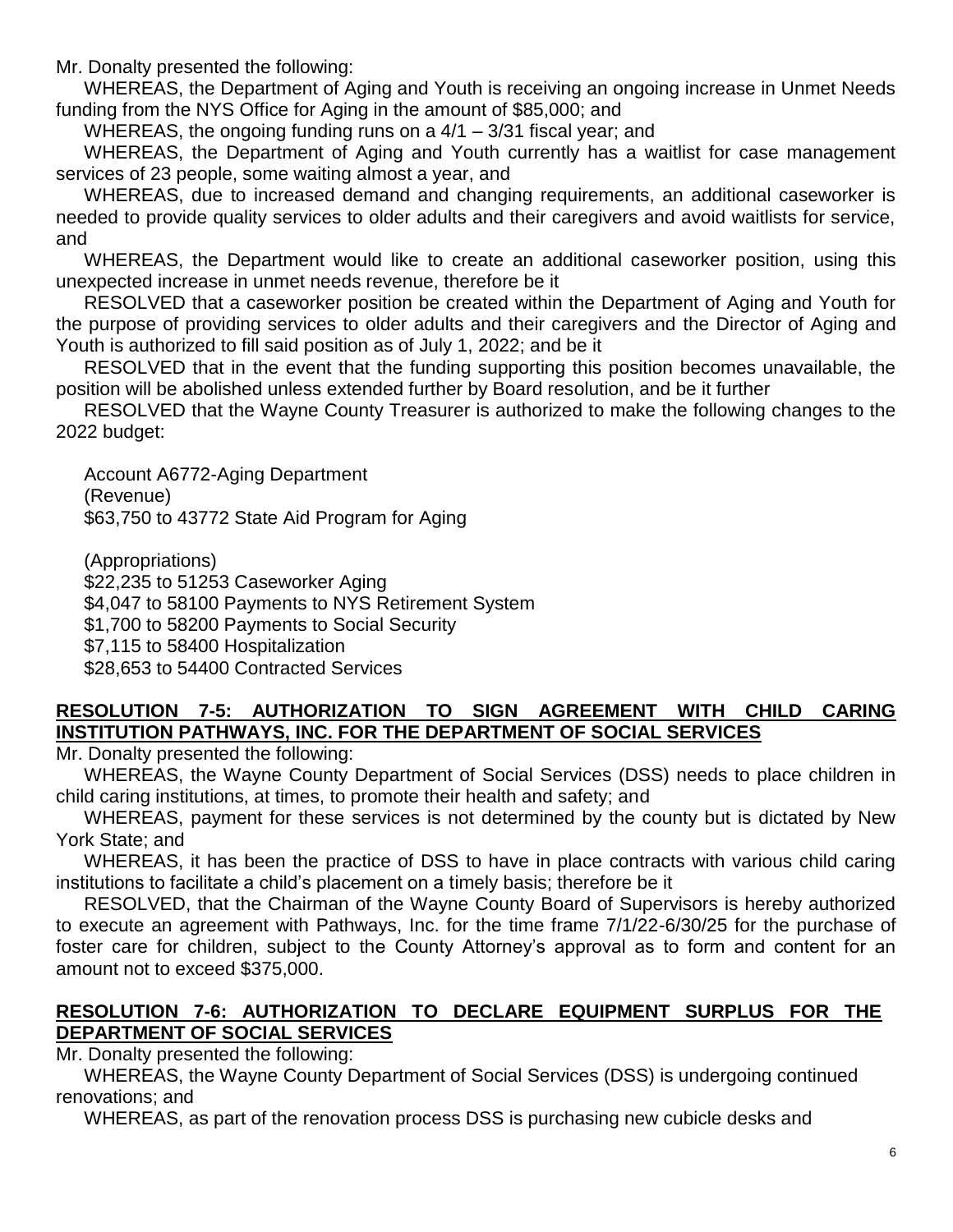storage; and

WHEREAS, DSS has a variety of desks that will no longer be needed after the installation of the new; and

WHEREAS, the age & condition of the current desks have rendered them undesirable for continued use; now, therefore, be it

RESOLVED, that the Superintendent of Public Works is hereby authorized to declare the desks surplus and shall dispose of them in accordance with the Wayne County Surplus Equipment Disposition Policy.

#### **RESOLUTION 7-7: AUTHORIZATION TO RENEW CONTRACT WITH WORKFORCE INNOVATION OPPORTUNITY ACT (WIOA) FOR YOUTH SERVICES**

Mr. Donalty presented the following:

WHEREAS, the new WIOA contracts are required for the calendar year July 1, 2022 to June 30, 2023; and

WHEREAS, the budget and contracts are being negotiated for the Finger Lakes Workforce Investment Board to approve and then execute with signatures for the following amounts:

Youth Out-of-School \$105,788 In-School \$24,736

now, therefore, be it

RESOLVED, that the Chairman of the Board of Supervisors is hereby authorized to enter into a WIOA Youth Services contract from July 1, 2022 to June 30, 2023, upon review and approval of the County Attorney's Office.

### **RESOLUTION 7-8: AUTHORIZATION TO RENEW CONTRACT WITH WORKFORCE INNOVATION OPPORTUNITY ACT (WIOA) FOR SUMMER YOUTH EMPLOYMENT**

Mr. Donalty presented the following:

WHEREAS, the new WIOA contracts are required for the calendar year July 1, 2022 to June 30, 2023; and

WHEREAS, that in May 2022, New York State notified Wayne County DSS that there would be an increase in the local allocation of Summer Youth Employment (SYEP) funds; and

WHEREAS, the budget and contracts were approved by the Finger Lakes Workforce Investment Board at their May 18<sup>th</sup> 2022 meeting; now, therefore, be it

RESOLVED, that the Chairman of the Board of Supervisors is hereby authorized, upon review and approval of the County Attorney's Office as to form and content, to enter into the following contract; and be it further

RESOLVED, that the County Treasurer is hereby authorized to amend the 2022 County Budget as follows:

#### **A6296 TANF Summer**

(Revenues) \$26,164 to 44712 WFD Revenue

(Appropriations) \$24,250 to 51357 Work Experience Participant \$1,914 to 58200 Payments to Social Security

#### **RESOLUTION 7-9: AUTHORIZATION TO RENEW CONTRACT WITH WORKFORCE**

7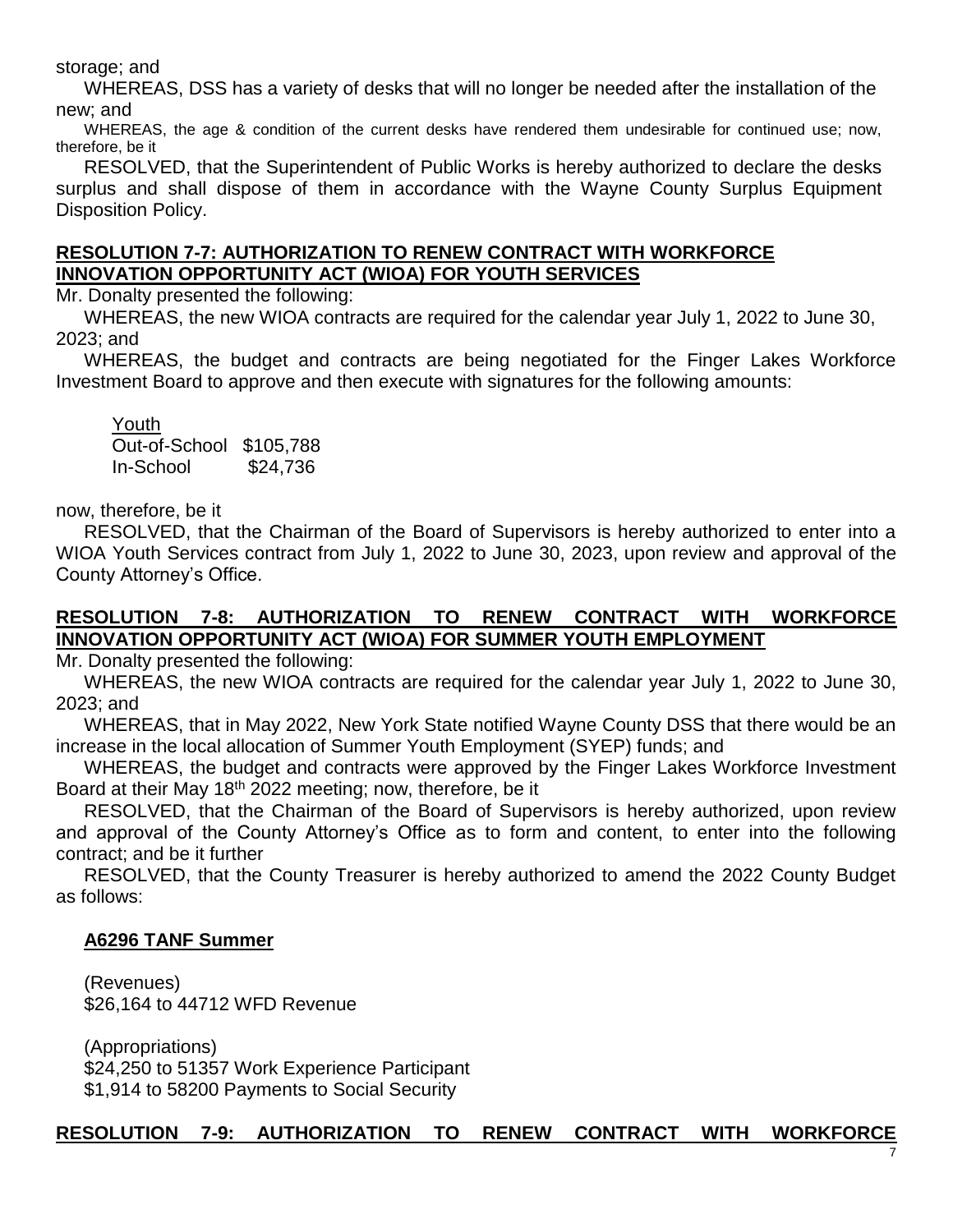#### **INNOVATION OPPORTUNITY ACT (WIOA) FOR ADMINISTRATIVE, ADULT, DISLOCATED WORKER AND CAREER CENTER SERVICES**

Mr. Donalty presented the following:

WHEREAS, new WIOA contracts are required for the calendar year July 1, 2022 to June 30, 2023; and

WHEREAS, the budget and contracts were approved by the Finger Lakes Workforce Investment Board at their May 18, 2022 meeting for the following amounts:

| Administration           | \$3,862.00  |
|--------------------------|-------------|
| Adult                    | \$63,003.00 |
| <b>Dislocated Worker</b> | \$68,709.00 |

now, therefore, be it

RESOLVED, that the Chairman of the Board of Supervisors is hereby authorized to enter into a WIOA contract from July 1, 2022 to June 30, 2023, upon review and approval of the County Attorney's Office.

#### **RESOLUTION 7-10: AUTHORIZATION TO ACCEPT ALLOCATION FROM NEW YORK STATE OFFICE OF CHILDREN AND FAMILY SERVICES BUREAU OF ADULT PROTECTIVE SERVICES FOR COMMUNITY LIVING**

Mr. Donalty presented the following:

WHEREAS, the New York State Office of Children and Family Services (NYS OCFS), through its Bureau of Adult Protective Services has, through the use of American Rescue Plan Act of 2021 funds made allocations to local Social Services Districts for the purpose of supporting vulnerable adults in the community; and

WHEREAS, the allocation to Wayne County Department of Social Services was set at \$5,478.00, with an additional \$25,000.00 to be expended on direct and indirect services to vulnerable adults beginning August 1, 2021 and continuing through May 31, 2023; and

WHEREAS, the Wayne County Department of Social Services (DSS) intends to use this allocation to enhance, improve and expand adult protective services' (APS) ability to investigate allegations of abuse, neglect and exploitation and to further assure the safety and well-being of vulnerable adults by enhancing outreach, providing resources to meet basic needs, acquiring technology to improve delivery of services to vulnerable adults, supporting the least restrictive option for emergency or alternative housing, acquiring personal protection and supplies intended to minimize the spread of infection among vulnerable adults; and

WHEREAS, this allocation is 100% reimbursable and incurs no locally born county costs; now therefore be it;

RESOLVED, that the Wayne County Department of Social Services is authorized to accept the allocation of \$5,478.00 and the additional allocation of \$25,000.00 from the Office of Children and Family Services Bureau of Adult Protective Services for the purpose of enhancing services to vulnerable adults; and be it further;

RESOLVED, that the Wayne County Treasurer is authorized to make the following amendment to the county budget:

#### **A6010 Department of Social Services**

(Revenues) \$30,478 to 44610 Social Services Administration

(Appropriations)

\$5,478 to 54500 Fees for Services Non-employ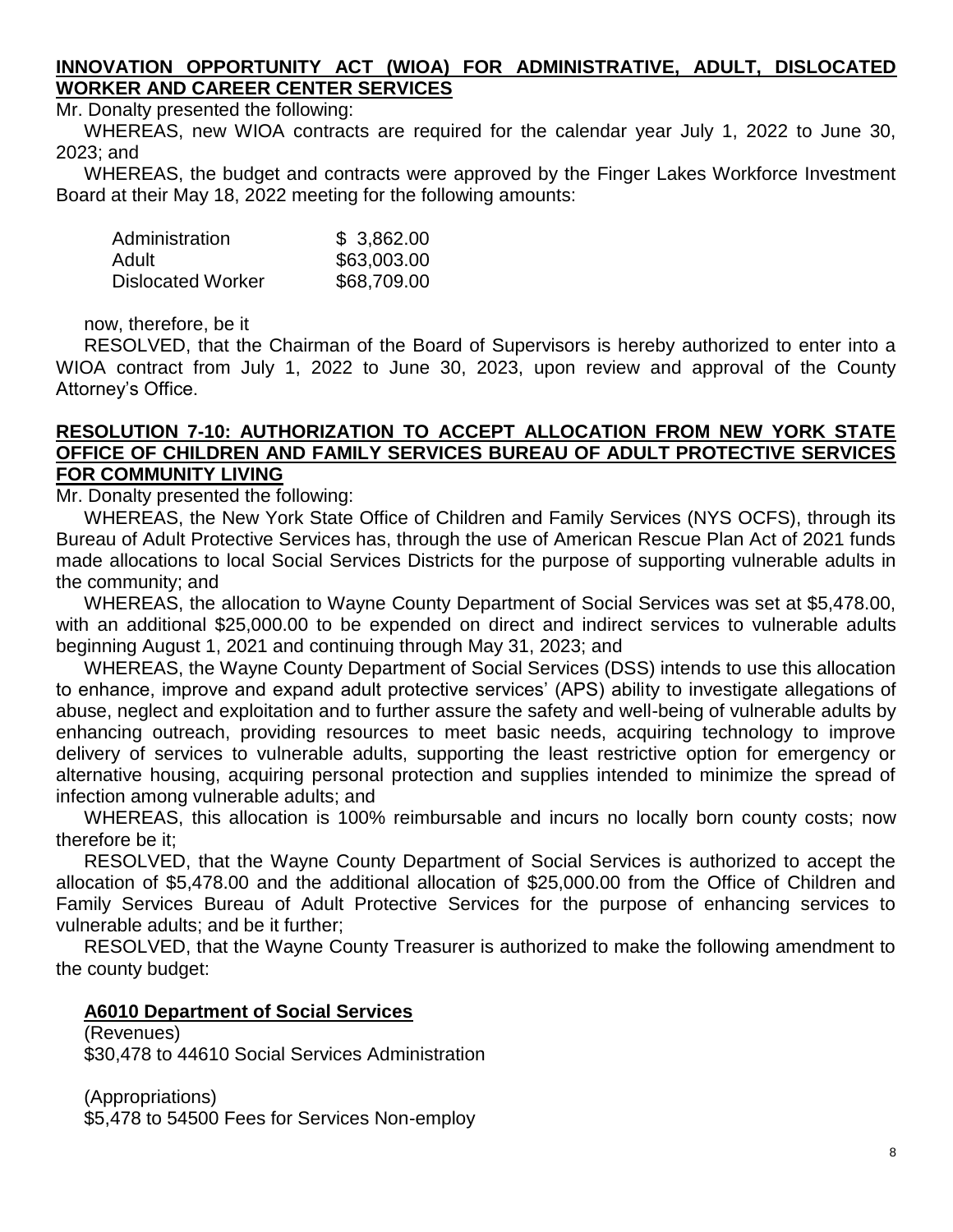### **RESOLUTION 7-11: AUTHORIZATION TO ADJUST PUBLIC OFFICE HOURS FOR THE DEPARTMENT OF SOCIAL SERVICES**

Mr. Donalty presented the following:

WHEREAS, the Department of Social Services strives to provide effective and efficient delivery of services to Wayne County's most vulnerable residents, and as a public-facing agency seeks to be both timely and responsive in our requests for assistance; and

WHEREAS, the agency currently maintains hours of operations that extend till 5:00 pm on business days as well as has in place coordinated efforts to respond to afterhours emergencies that include child welfare reports, homelessness and other matters of immediate and significant need; and

WHEREAS, Agency staffing patterns scatter starting and ending times for employees to assure for sufficient coverage of critical operations, with that coverage spanning from the hours of 8:00 am through 5:00 pm; and

WHEREAS the Department's primary location is open to the public from the hours of 9:00 am through 5:00 pm rendering it challenging for staff assigned to the later shift to have uninterrupted time necessary to process cases, document and determine eligibility or undertake other essential duties required of their positions, creating delays in case processing, eligibility determinations and more; and

WHEREAS, the Department is desirous of altering the hours in which the building is open for public access and walk-in assistance to be more aligned with community partners including key departments within the Wayne County structure; and

WHEREAS, adjusting our public hours of operations would have no impact on the department's demonstrated ability to respond to emergencies, rather, assuring staff time to complete the necessary work associated with responding to emergencies and general requests for assistance; and

WHEREAS, adjusting the public hours of operations would have no implications on the scheduling or workhours of staff employed by the department; and

WHEREAS, this adjustment has the potential to reduce overtime costs attributed to the need to catch up on case processing and eligibility determinations and have the added potential to reduce employee burnout, improve morale and general conditions in which staff are working; therefore be it

RESOLVED, that the public hours of operations for the Wayne County Department of Social Services will be adjusted to 9:00 am-4:30 pm, Monday through Friday.

# **RESOLUTION 7-12: AUTHORIZATION FOR WAYNE COUNTY VETERAN'S SERVICE AGENCY TO PARTICIPATE IN THE EXPIRATION TERM OF SERVICE (ETS) SPONSORSHIP PROGRAM**

Mr. Donalty presented the following:

WHEREAS, approximately 200,000 service members transition to civilian communities annually and there is expected to be an estimated 20% increase in service members that will transition to civilian life in the near future; and

WHEREAS, studies indicate that 44% to 72% of service members experience high levels of stress during transition from military to civilian life and active military service members transitioning from military service are at a high risk for suicide during their first year after military service; and

WHEREAS, the Department of Veterans Affairs (VA) and the Department of Defense (DOD) are piloting an Expiration Term of Service (ETS) Sponsorship Program and seeking participation and promotion at the County level; and

WHEREAS, the ETS Sponsorship Program's primary mission is to pair a newly separated veteran with a sponsor in the community of their choosing, to achieve purpose, prosperity, and to reduce stress and risk and limit the amount of veterans in need of mental health services; and

WHEREAS, this local network, working with the Department of Defense, the Department of Veterans Affairs and the Department of Labor, brings a team together in one common mission: to securely provide the information and relationships needed to help every transitioning Wayne County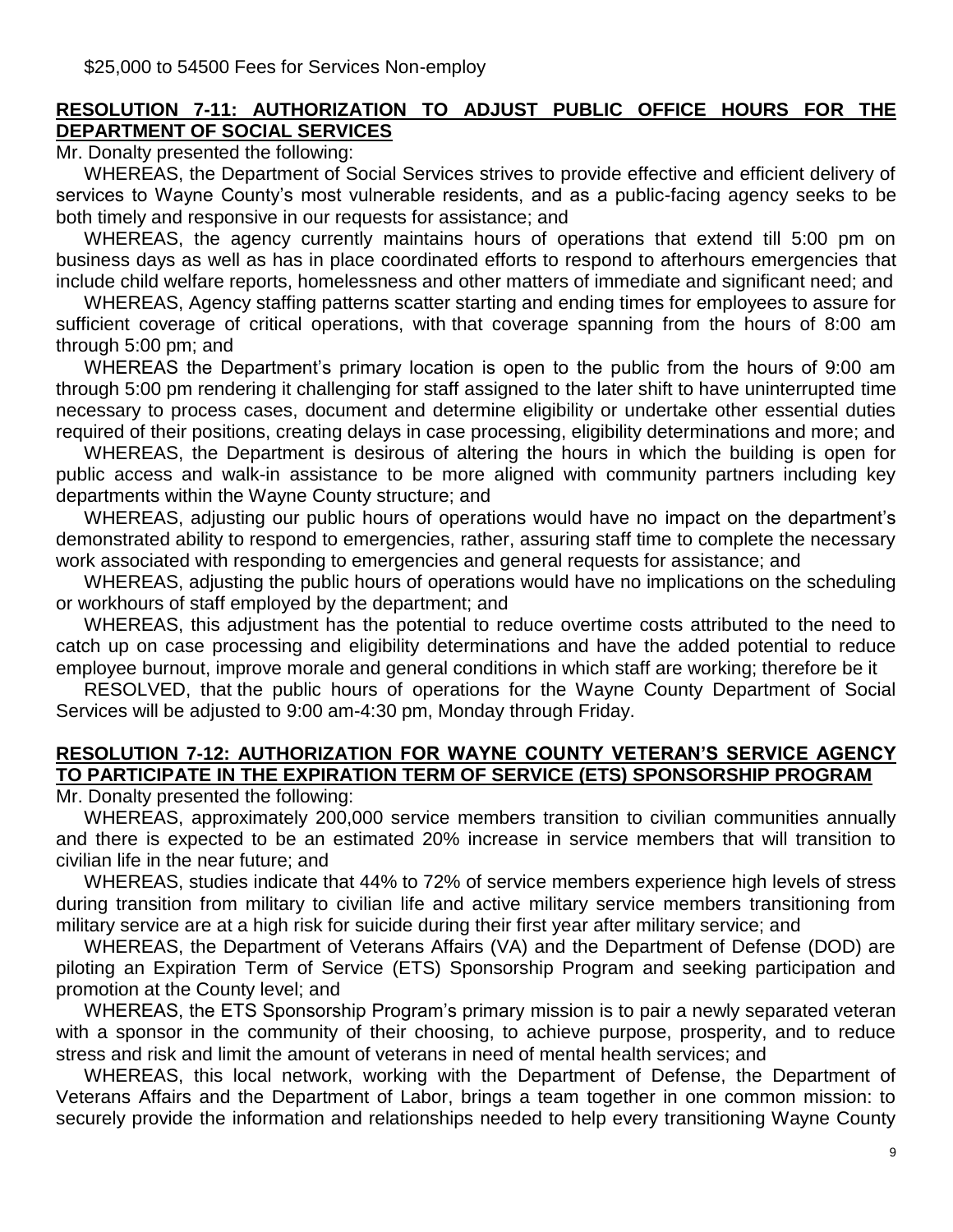veteran service member successfully make the journey out of the military and into civilian life; now, therefore, be it

RESOLVED, the Wayne County Veterans Service Agency Director will oversee the recruitment of sponsors to meet local demand, and act as the local Community Integration Coordinator for the ETS Sponsorship Program; and, be it further

RESOLVED, that the Chairman of the Wayne County Board of Supervisors is authorized on behalf of the County's Veterans' Services Agency to enter into a Memorandum of Agreement with the local VA Integrated System Network (VISN) for Region 2, to collaborate for the ETS Sponsorship Program, subject to the approval of the County Attorney as to form and content.

## **COM. #6 – HEALTH AND MEDICAL SERVICES – ROBUSTO, GROAT, BENDER, BRADY, MILLER**

### **RESOLUTION 6-1: AUTHORIZATION TO AWARD RFP AND CONTRACT FOR MENTAL HEALTH-BEHAVIORAL HEALTH FINANCIAL ANALYST-FISCAL OFFICER SERVICES**

Mr. Robusto presented the following:

WHEREAS, In accordance with the Wayne County Purchasing Policy an RFP was issued for Mental Health-Behavioral Health Financial Analyst-Fiscal Officer Services; and

WHEREAS, responses to the RFP were opened on April 21, 2022 with proposals received from Coordinated Care Services, Inc.; and

WHEREAS, the proposals have been reviewed by the Director of Mental Health, the Deputy Director of Mental Health, and the Quality Assurance-Quality Improvement Coordinator for Mental Health and evaluated using published RFP criteria; and

WHEREAS, the review committee evaluated the sole proposal submitted by Coordinated Care Services, Inc., and the reviewers individually completed and submitted a scoring criteria form, based upon the proposal materials submitted by the vendor; and

WHEREAS, scoring categories included service cost, vendor experience in providing similar services, references, qualifications of the teams personnel and experience, the project understanding and work plan; and

WHEREAS, the following details the proposed cost offer as well as the total scores received by the evaluation committee for each vendor, out of 150 total possible points; and

Coordinated Care Services, Inc.

Cost Price Offer \$26,000 each year annually for a 3 year period (36 months).

Total Score Received/150 pts: 148 pts.

WHEREAS, as a result of the combined score totals from each evaluator, the review committee recommends that Coordinate Care Services, Inc., offering is deemed in the best interest of the county; now, therefore be it,

RESOLVED, that the Wayne County Board of Supervisors hereby accepts the proposal submitted by Coordinated Care Services, Inc.; and be it further

RESOLVED, that the Chairman of the Board of Supervisors is hereby authorized to execute a contract on behalf of the County of Wayne, subject to the County Attorney's approval as to form and content, with Coordinated Care Services, Inc., for the amount of \$26,000 annually for a 3 year contract period July 1, 2022 through June 30, 2025.

#### **RESOLUTION 6-2: AUTHORIZATION TO CREATE ONE PROGRAM SUPERVISOR FULL-TIME POSITION, ABOLISH ONE STAFF SOCIAL WORKER FULL-TIME POSITION, ABOLISH ONE STAFF SOCIAL WORKER PART-TIME POSITION, AND AMEND THE 2022 BUDGET FOR THE MENTAL HEALTH DEPARTMENT**

Mr. Robusto presented the following:

WHEREAS, the Mental Health Department currently has several programs which have grown and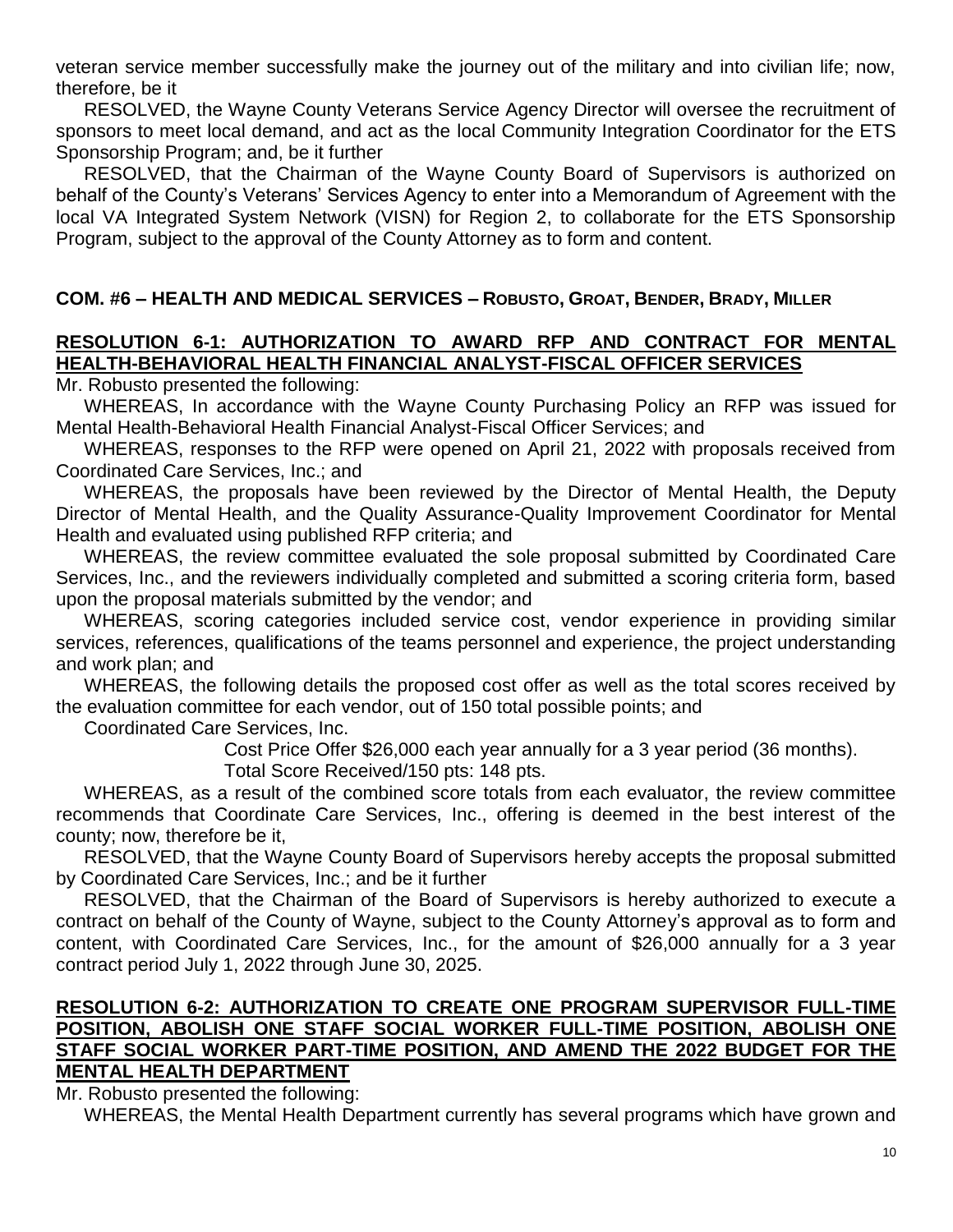expanded over the years, including the Early Recognition Screening Program for Children, the Suicide Prevention Coalition, the School Based Mental Health Satellite Clinic Program (with 31 clinics), and our Marketing & Public Relations and Community Education Programs; and

WHEREAS, the individual who has been assigned to these programs areas over the years has steadily taken on a role of increased responsibilities related to the independent oversight of these programs and includes a higher level of work related functions such as planning, program management, budget management, and supervisory tasks related to programming and staff, and this individual reports directly to the Director, and they are currently working beyond the scope of their role as a staff social worker, and the programs require this high level of supervisory oversight and management; and

WHEREAS, the Director of Mental Health would like to create a Program Supervisor position in order to appropriately coincide the proper title & position with the current level of responsibility associated with this role; and

WHEREAS, the Director has the opportunity to hire an internal candidate who is currently functioning in this capacity and who is well trained and experienced, and performing exceptionally in this role; and

WHEREAS, this position will be funded with funds that are sufficiently available in the department's personal services budget and as a result of abolishing a full-time staff social worker position as well as part-time staff social worker position, and will result in additional budgetary savings from this change; and

WHEREAS, in addition, this position will generate revenue from fees for services, grants and state aid to cover the costs associated with the position; and

WHEREAS, the Director of Mental Health has reviewed this request with the County Administrator and the Human Resource Director, and is requesting that the Board authorize the creation of a fulltime Program Supervisor position, Managerial Confidential Grade 8, and set an annual salary at \$71,167.00; and

WHEREAS, the County Administrator and Human Resource Director have reviewed and approved this proposal; therefore, be it

RESOLVED, that Board of Supervisors authorizes that one full-time Staff Social Worker position be abolished and one part-time Staff Social Worker position be abolished; and one full-time Confidential Management Position in title of Program Supervisor full-time be created in the Mental Health Department, and that the Mental Health Director is authorized to hire and fill this position effective June 24, 2022; and be it further

RESOLVED, the Treasurer is authorized to make the following 2022 Budget amendments which will be sufficient to fund the position for the remainder of 2022:

#### **Account No. A4300 – Behavioral Health:**

(Appropriations) \$37,000 from 51322.M2100 Staff Social Worker \$37,000 to 51405.M8200 Program Supervisor

### **RESOLUTION 6-3: AUTHORIZATION TO RENEW UNITY HOUSE RENTAL LEASE AGREEMENT FOR THE MENTAL HEALTH DEPARTMENT**

Mr. Robusto presented the following:

WHEREAS, Unity House of Cayuga County and WBHN continue to collaborate in the provision of services to mutually shared clients; and

WHEREAS, Unity House and WBHN each find it mutually beneficial to work in close proximity to one another to enhance coordination of such services; and

WHEREAS, this arrangement is desired to be continued by both agencies; now, therefore be it RESOLVED that the Chairman of the Wayne County Board of Supervisors is authorized to sign &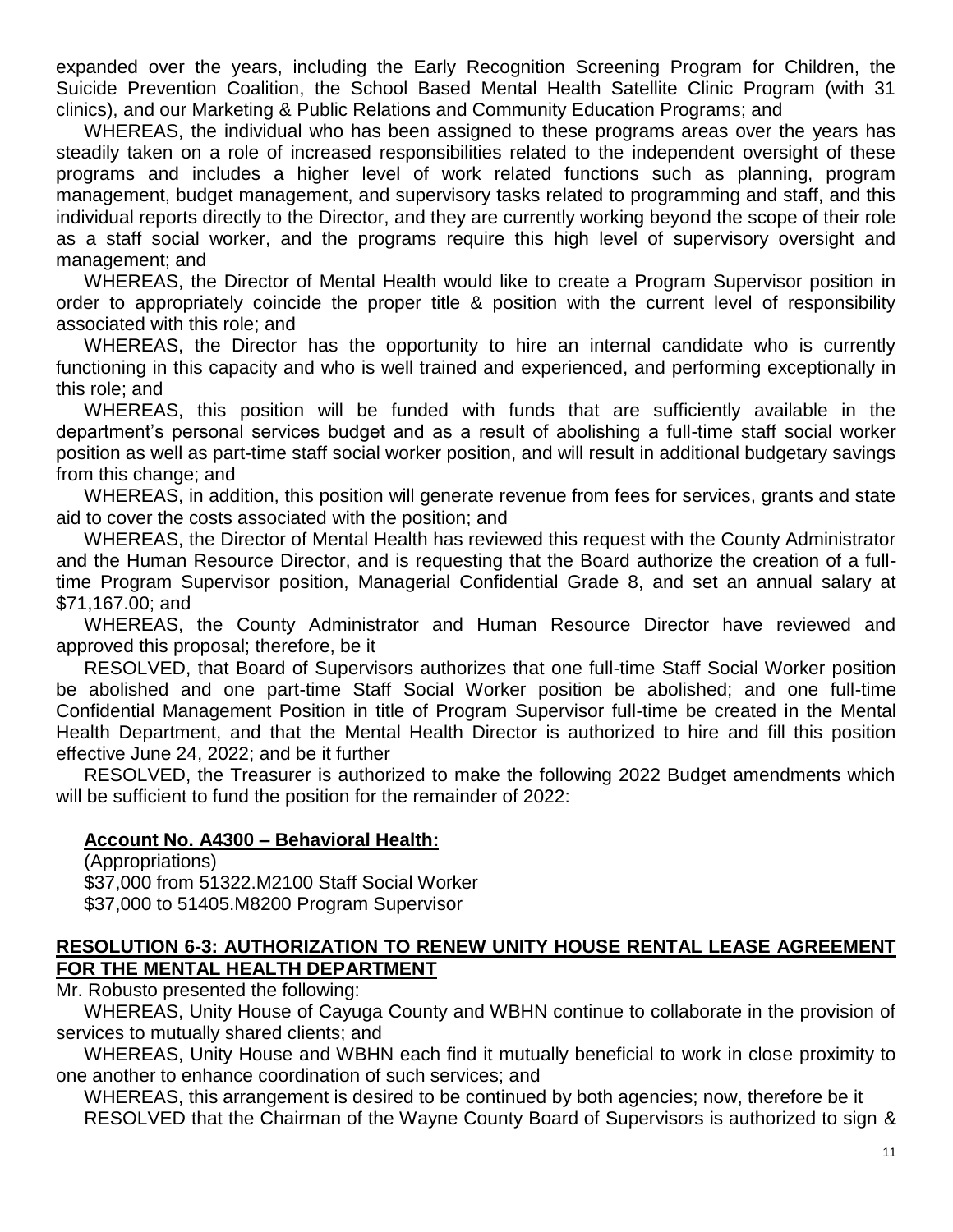renew a lease agreement for the period of January 1, 2022 to December 31, 2022 subject to County Attorney's approval as to form and content, by and between Wayne Behavioral Health Network and Unity House of Cayuga County for 233.625 sq. ft. of space (1 designated office) at WBHN Offices at 1519 Nye Road, Lyons NY, for a monthly charge of \$425.00 due on the 1<sup>st</sup> of each month; and be it further

RESOLVED, that the following charges will be in addition to the monthly lease fee: Unity House will be charged and billed for fees for telephone services and tolls to their exclusive extension in the office space that they occupy, at the actual monthly cost charged to WBHN by the IT Dept; and be it further

RESOLVED, that faxing services will be charged and billed at a rate of \$.25-cents per page and copying usage be charged and billed at a rate of \$.05-cents per page.

#### **RESOLUTION 6-4: AUTHORIZATION TO RENEW ANNUAL SERVICE CONTRACT WITH UNITY HOUSE OF CAYUGA FOR THE MENTAL HEALTH DEPARTMENT**

Mr. Robusto presented the following:

WHEREAS, the Mental Health Department wishes to renew its annual contract for services with the following organization for the purposes of the continued provision of mental hygiene related services and for disbursement of New York State and/or Wayne County funding in the following amount:

Unity House of Cayuga\$115,269 (State)

now, therefore, be it

RESOLVED, that the Chairman of the Board is authorized to sign a renewal contract with Unity House of Cayuga in the amount not to exceed \$115,269 for the provision of mental hygiene services for the period January 1, 2022 to December 31, 2022, and not to exceed the listed funding amount in accordance with the 2022 State funding award amount, including any county funding as noted, and also any plus/minus adjusted amount based on prior year state funding closeout reconciliations, and the contract being subject to the County Attorney's review as to form and content.

#### **RESOLUTION 6-5: AUTHORIZATION TO CREATE ONE PSYCHIATRIC NURSE PRACTITIONER FULL-TIME POSITION, ABOLISH ONE NURSE PRACTITIONER PART-TIME POSITION, ABOLISH ONE PSYCHIATRIST PART-TIME POSITION, AND AMEND THE 2022 BUDGET FOR THE MENTAL HEALTH DEPARTMENT**

Mr. Robusto presented the following:

WHEREAS, the Mental Health Department currently has a high volume of children & adolescents and adult patients who are in need of psychiatric medical treatment and medication management services; and

WHEREAS, the department as a result of the professional staff shortage crisis, has experienced significant difficulty in recruiting and filling various licensed professional positions, including medical staff, and the situation has resulted in a significant strain on the daily operations of the department including medical psychiatric services related to patient care; and

WHEREAS, given the Director of Mental Health has the opportunity to hire an internal candidate who is graduating and becoming credentialed as a Psychiatric Nurse Practitioner and who is trained in treating both children, adolescents, and adults; and

WHEREAS, this position will be funded with funds that are sufficiently available in the department's personal services budget and as a result of abolishing a part-time nurse practitioner position as well as part-time psychiatrist position, and will result in additional budgetary savings from this change; and

WHEREAS, in addition, this position will generate sufficient revenue from fees for services to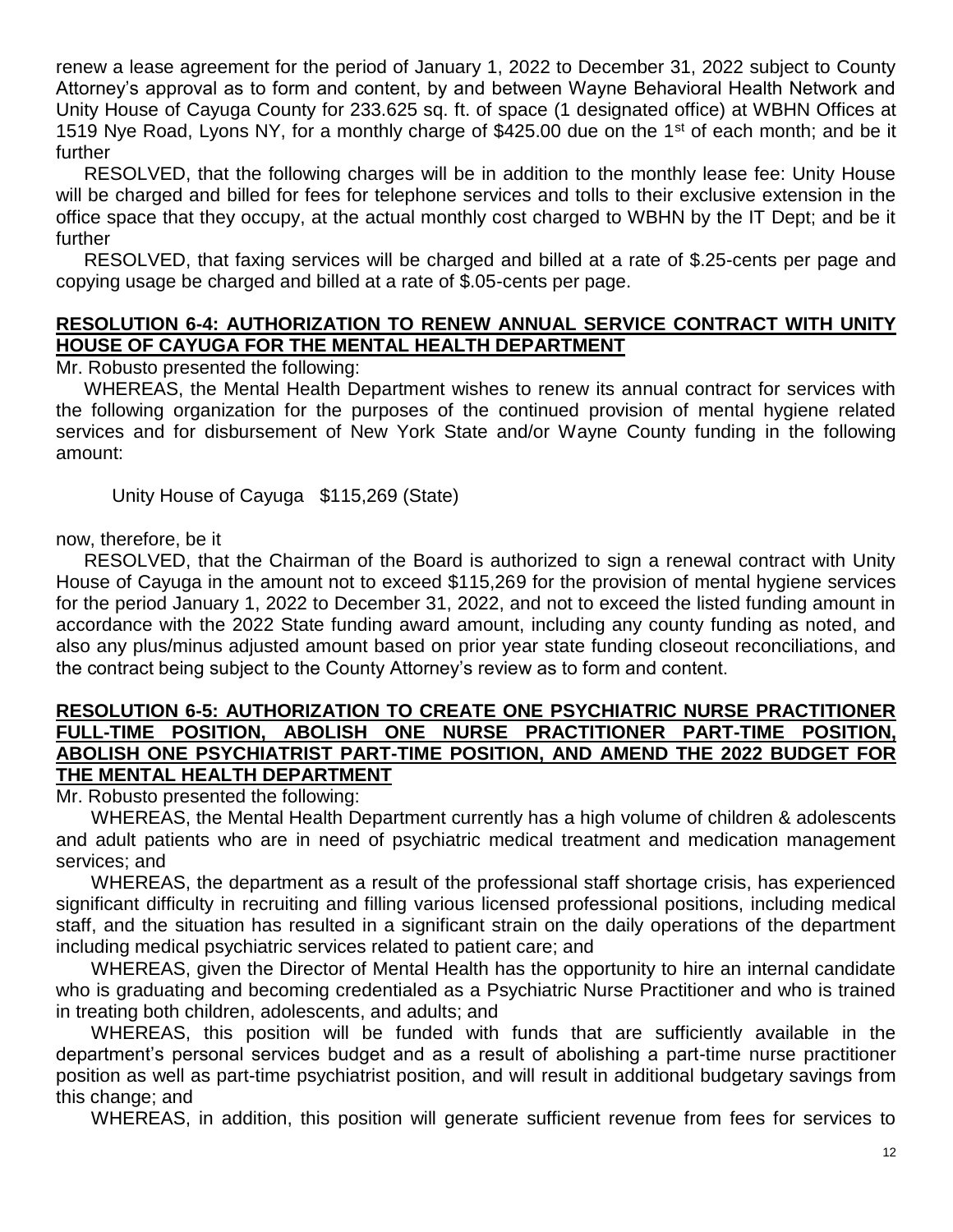cover the costs associated with the position; and

WHEREAS, the Director of Mental Health has reviewed this request with the County Administrator and the Human Resource Director, and is requesting that the Board authorize the creation of a full-time Psychiatric Nurse Practitioner position and set the annual salary at \$104,500., which is the current and appropriate comparable rate for other like positions in the department, and this rate has been approved by the Human Resource Director; and

WHEREAS, the County Administrator has also reviewed and approved this proposal; therefore, be it

RESOLVED, that Board of Supervisors authorizes that one part-time nurse practitioner position be abolished and one part-time psychiatrist position be abolished; and one full-time Confidential Management Position in title of Psychiatric Nurse Practitioner full-time be created in the Mental Health Department, and that the salary for this position be set at \$104,500 annually, and that the Mental Health Director is authorized to hire and fill this position; and be it further

RESOLVED, the Treasurer is authorized to make the following 2022 Budget amendments which will be sufficient to fund the position for the remainder of 2022:

### **Account No. A4300 – Behavioral Health:**

(Appropriations) \$39,744 from 51529.M8350 Nurse Practitioner \$39,744 to 51518.M2110 Psychiatric Nurse Practitioner

#### **RESOLUTION 6-6: AUTHORIZATION TO ABOLISH FULL TIME FINANCE CLERK AND CREATE AND FILL A FULL TIME DEPUTY HEALTH SERVICES COMPTROLLER POSITION FOR THE WAYNE COUNTY NURSING HOME**

Mr. Robusto presented the following:

WHEREAS, the full time Finance Clerk position has been vacant since 2022; and

WHEREAS, the Business Office is in the process of re-organizing positions and it has been determined that the Finance Clerk position is no longer required; and

WHEREAS, the nursing home would benefit from a full time Deputy Health Services Comptroller position; and

WHEREAS, it has been determined that abolishing the Finance Clerk full time position and creating a full time Deputy Health Services Comptroller position will better serve the nursing home; and

WHEREAS, the proposed hourly rate for Deputy Health Services Comptroller would be at a grade 6 in accordance with the CSEA agreement; and

WHEREAS, sufficient budget appropriations are available in the 2022 Nursing Home's budget, not requiring an amendment to the 2022 budget for this change to occur; now, therefore, be it

RESOLVED, that the full time Finance Clerk position (grade 13, CSEA Contract) is hereby abolished effective immediately; and be it further

RESOLVED, that the position of full time Deputy Health Services Comptroller be created within the Managerial Confidential pay plan structure, Grade 6; and be it further

RESOLVED, that the Wayne County Treasurer is hereby authorized to amend the 2022 budget as follows:

### **E6000 NH Combined**

(Appropriations) \$26,000 from 51717 E8310 Finance Clerk \$26,000 to 51943 E8310 Deputy Health Services Comptroller

### **RESOLUTION 6-7: AUTHORIZATION TO EXECUTE CONTRACT WITH SODUS CENTRAL**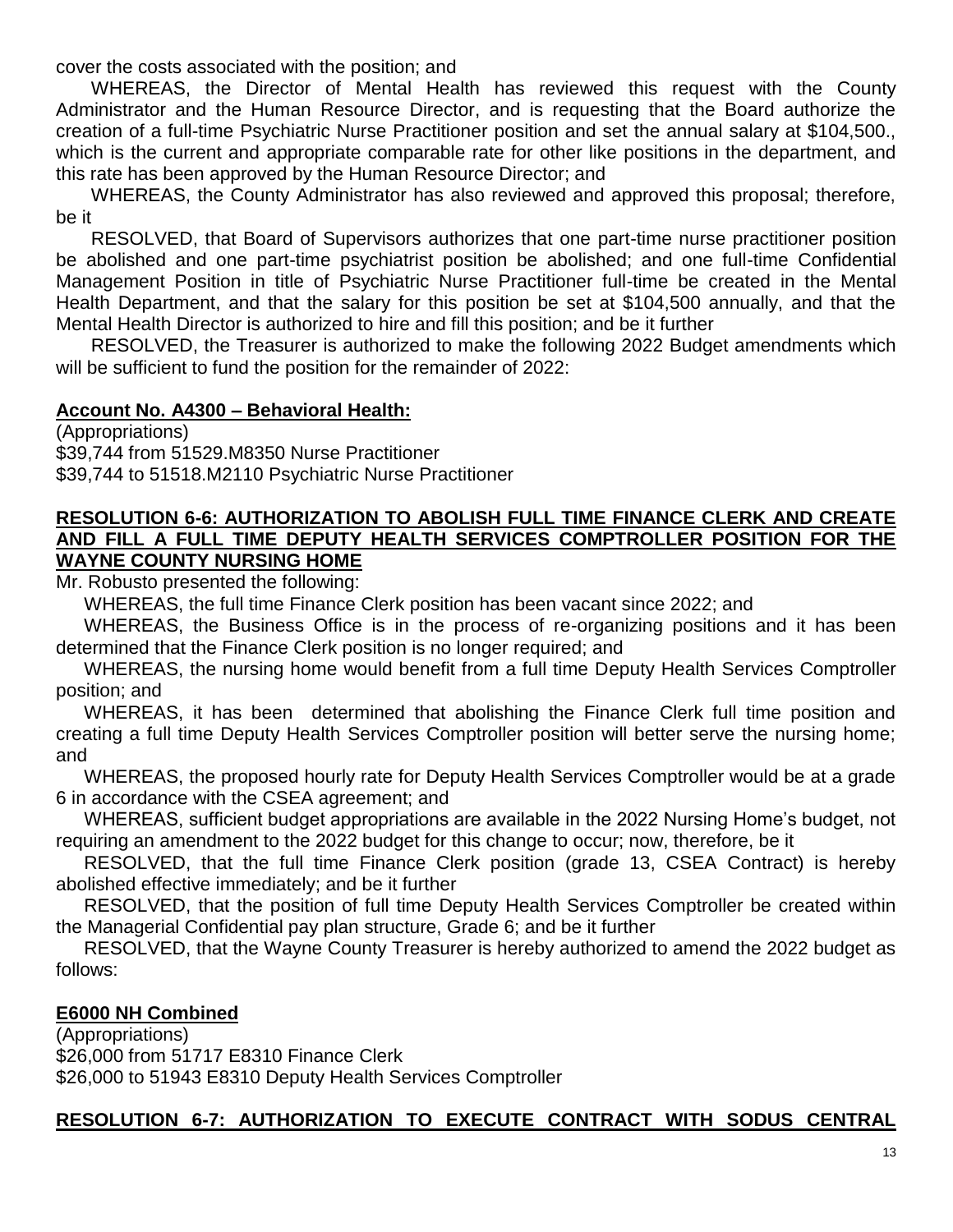### **SCHOOL DISTRICT TO PROVIDE RELATED SERVICES TO PRESCHOOL CHILDREN WITH HANDICAPPING CONDITIONS FOR WAYNE COUNTY PUBLIC HEALTH**

Mr. Robusto presented the following:

WHEREAS, the County is required to contract for approved special education services or programs pursuant to Section 4410 of the Education Law; and

WHEREAS, the Sodus Central School District has been approved by the New York State Education Department to provide Related Services to preschool children with handicapping conditions; and

WHEREAS, Wayne County Public Health wishes to contract with the Sodus Central School District for the provision of Related Services for the period of May 1, 2022 to June 30, 2024 for the following services and rates:

- May 1, 2022 to June 30, 2022: Individual Speech Therapy, Occupational Therapy, Physical Therapy, Psychological Services - \$70/.5hr; Group (up to 5) - \$50/.5hr; Coordination of Services - \$20/.5hr; 1:1 Aide - \$12/.5 hr
- July 1, 2022 to June 30, 2024: : Individual Speech Therapy, Occupational Therapy, Physical Therapy, Psychological Services - \$80/.5hr; Group (up to 5) - \$50/.5hr; Coordination of Services - \$50/.5hr; 1:1 Aide - \$12/.5 hr;

now, therefore, be it

RESOLVED, that the Chairman of the Board of Supervisors is hereby authorized to execute a contract, and sign any future contract amendments that add or remove services, with Sodus Central School District to provide Related Services to preschool children with handicapping conditions for the above listed services and rates for the period of May 1, 2022 to June 30, 2024, subject to the approval of the County Attorney as to form and content.

#### **RESOLUTION 6-8: AUTHORIZATION TO EXECUTE A CONTRACT WITH OSWEGO CITI BOCES FOR THE PROVISION OF VISION THERAPY SERVICES FOR CHILDREN WITH HANDICAPPING CONDITIONS FOR WAYNE COUNTY PUBLIC HEALTH DEPARTMENT**

Mr. Robusto presented the following:

WHEREAS, pursuant to Section 4410 of the Education Law, Wayne County Public Health (WCPH) is required to contract with providers of Related Services for children with handicapping conditions; and

WHEREAS, WCPH wishes to contract with Oswego CiTi BOCES for the provision of Vision Therapy Services for the period of July 1, 2020 to June 30, 2021 at the following rates:

- Vision Therapy \$143.13 / .5 hour
- Consultation \$285 / consult
- Evaluation \$435 / evaluation

now, therefore be it

RESOLVED, that the Chairman of the Board of Supervisors is hereby authorized to execute a contract with Oswego County BOCES, and sign any future contract amendments, for the period of July 1, 2022 to June 30, 2023 for the provision of Vision Therapy services at \$143.13 / .5 hour session, Consultation - \$285 / consult, and Evaluation - \$435 / evaluation, subject to the approval of the County Attorney as to form and content and meeting insurance requirements.

# **RESOLUTION 6-9: AUTHORIZATION TO CONTRACT WITH HEALTH RESEARCH, INC TO PERFORM PUBLIC HEALTH EMERGENCY PREPAREDNESS ACTIVITIES**

Mr. Robusto presented the following:

WHEREAS, Wayne County Public Health (WCPH) is required by the New York State Department of Health (NYSDOH) to perform Public Health Emergency Preparedness activities; and

WHEREAS, funding for such activities comes from Health Research, Inc. (HRI); and

WHEREAS, WCPH's current contract with HRI expires on June 30, 2022 and HRI has sent a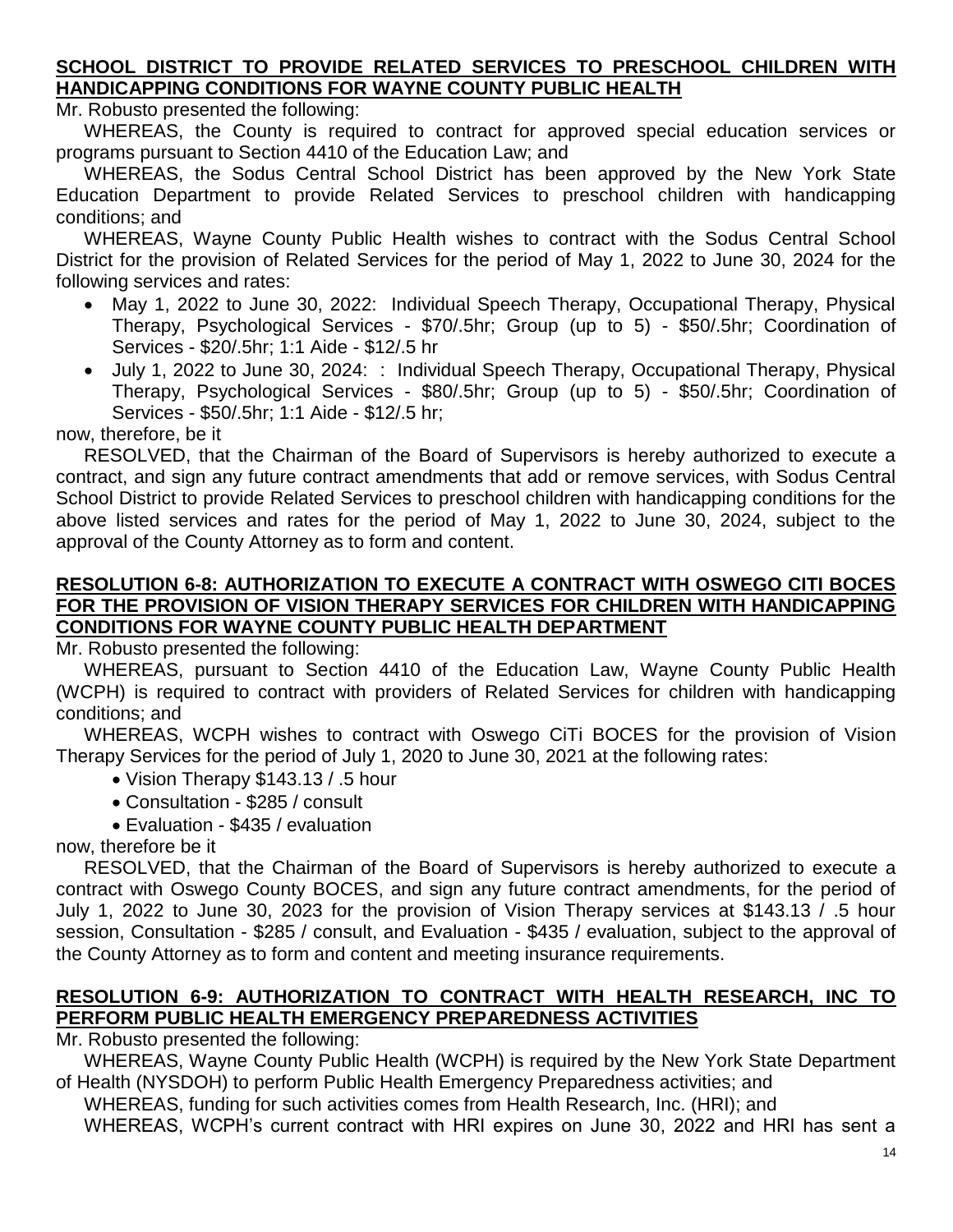contract renewal for the period of July 1, 2022 to June 30, 2023 for an amount not to exceed \$81,835; now, therefore, be it

RESOLVED, that the Chairman of the Board of Supervisors is hereby authorized to sign a contract, along with any future contract amendments, with Health Research, Inc. for WCPH to perform Public Health Emergency Preparedness activities, for the period of July 1, 2022 to June 30, 2023, for an amount not to exceed \$81,835, subject to the approval of the County Attorney as to form and content.

### **COM. #5 – GOVERNMENT OPERATIONS – LASHER, DONALTY, KOLCZYNSKI, CHATFIELD, MILLER**

### **RESOLUTION 5-1: AUTHORIZATION TO APPLY FOR EXTENSION OF EARLY VOTING GRANT EXPANSION PROGRAM FOR THE WAYNE COUNTY BOARD OF ELECTIONS**

Mr. Lasher presented the following:

WHEREAS, the Early Voting Expansion Grant Program was re-appropriated in the SFY 2022-23 budget; and,

WHEREAS, the Wayne County Board of Elections has a contract with the New York State Board of Elections for Early Voting Expansion Grant Program, State Contract Number BOE011 – T004455 – 1110000, with an original contract term of 04/07/2021 – 01/28/2022; and,

WHEREAS, the New York State Board of Elections has amended and extended the above Contract term to 04/07/2021 – 01/28/2023; and,

WHEREAS, that Wayne County is desirous in extending said Early Voting Expansion Grant Program Contract;

NOW, THEREFORE, be it

RESOLVED, that the Chairman of the Wayne County Board of Supervisors is hereby authorized to execute the Early Voting Expansion Grant Program, Contract Number: BOE011 – T004455 – 1110000, subject to the County Attorney review and approval as to form and content.

### **RESOLUTION 5-2: AUTHORIZATION TO APPLY FOR EXTENSION OF ELECTRONIC POLL BOOKS CAPITAL GRANT PROJECT FOR THE WAYNE COUNTY BOARD OF ELECTIONS**

Mr. Lasher presented the following:

WHEREAS, the Electronic Poll Books Capital Grant Project was re-appropriated in the SFY 2022- 23 budget; and,

WHEREAS, the Wayne County Board of Elections has a contract with the New York State Board of Elections for the Electronic Poll Books Capital Grant Project, State Contract Number BOE01 – C004063 – 1110000, with an original contract term of 04/12/2019 – 12/31/2020; and,

WHEREAS, the New York State Board of Elections has amended and extended the above Contract term to 04/12/2019 – 01/28/2023; and,

WHEREAS, that Wayne County is desirous in extending said Electronic Poll Books Capital Grant Project Contract;

NOW, THEREFORE, be it

RESOLVED, that the Chairman of the Wayne County Board of Supervisors is hereby authorized to execute the Electronic Poll Books Capital Grant Project, State Contract Number: BOE01 – C004063 – 1110000, subject to the County Attorney review and approval as to form and content.

### **RESOLUTION 5-3: AUTHORIZATION TO APPLY FOR EXTENSION OF EARLY VOTING AID TO LOCALITIES GRANT FOR WAYNE COUNTY BOARD OF ELECTIONS**

Mr. Lasher presented the following:

WHEREAS, the Early Voting Aid to Localities Grant Project was re-appropriated in the SFY 2022- 23 budget; and,

WHEREAS, the Wayne County Board of Elections has a contract with the New York State Board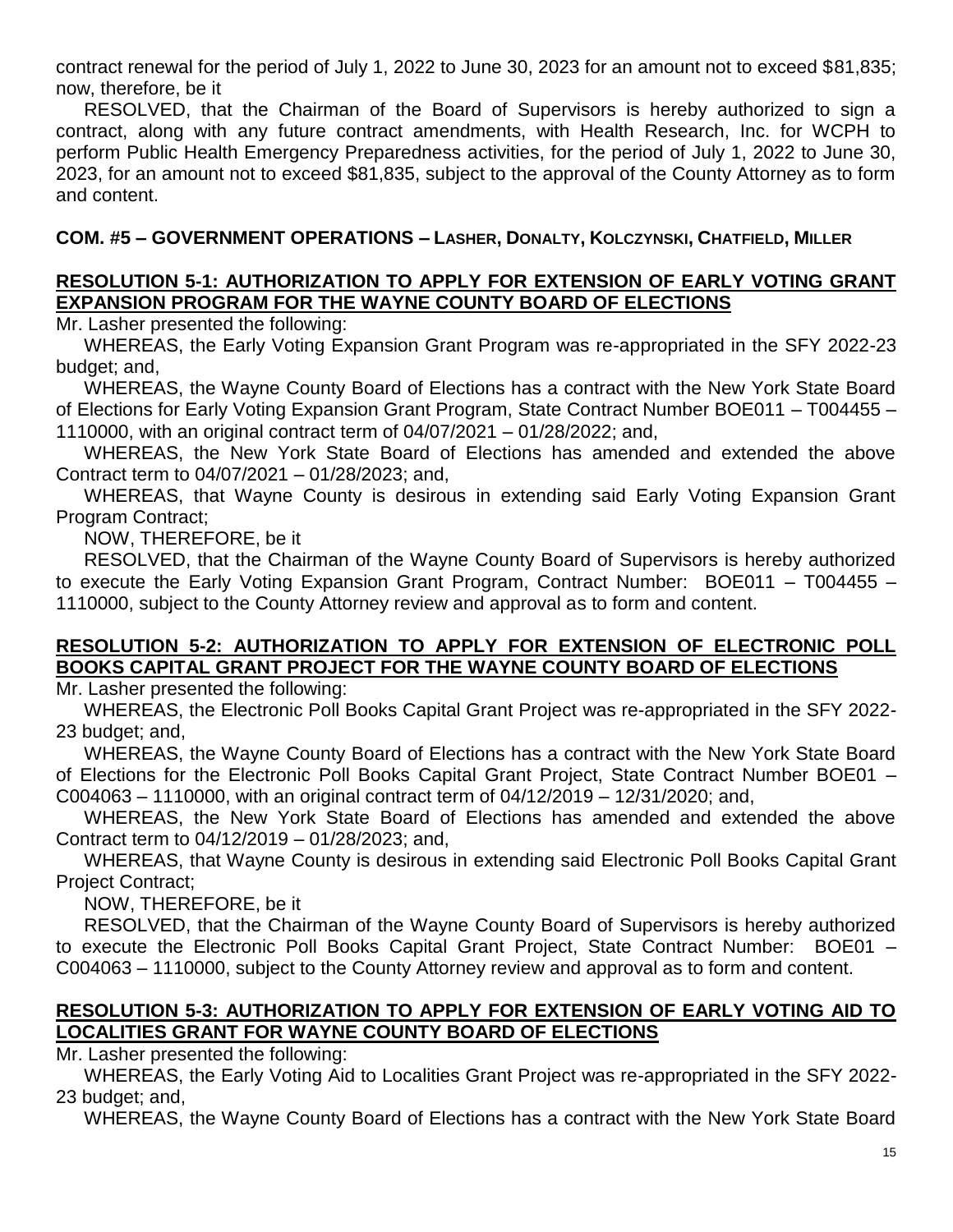of Elections for the Early Voting Aid to Localities Grant Project, State Contract Number BOE01 – C004124 – 111000, with an original contract term of 04/12/2019 – 12/31/2020; and,

WHEREAS, the New York State Board of Elections has amended and extended the above Contract term to 04/12/2019 – 01/28/2023; and,

WHEREAS, that Wayne County is desirous in extending said Early Voting Aid to Localities Grant Project Contract;

NOW, THEREFORE, be it

RESOLVED, that the Chairman of the Wayne County Board of Supervisors is hereby authorized to execute the Early Voting Aid to Localities Grant Project, State Contract Number: BOE01 – C004124 – 111000, subject to the County Attorney review and approval as to form and content.

#### **RESOLUTION 5-4: RESOLUTION SUPPORTING INCLUSION OF UPSTATE NUCLEAR POWER PLANTS IN NEW YORK STATE'S CLIMATE ACTION COUNCIL SCOPING PLAN AND EXTENSION OF THE ZERO EMISSION CREDIT PROGRAM**

Mr. Lasher presented the following:

WHEREAS, the Climate Leadership and Community Protection Act calls for 100% carbon-free electricity in New York State by 2040; and

WHEREAS, New York's four upstate nuclear facilities in Oswego and Wayne counties are instrumental to achieving the state's decarbonization goals, because they operate continuously and currently produce 44% of New York's zero-carbon-emission electricity, representing 3,300 megawatts of reliable and safe power for New York's residents and businesses; and

WHEREAS, these nuclear facilities are among upstate New York's largest employers, providing 25,000 direct and indirect jobs that are vitally important to the upstate economy; and

WHEREAS, upstate nuclear facilities contribute more than \$3 billion to New York's economy, and support our local schools and municipalities with \$144 million in annual state and local taxes; and

WHEREAS, the facilities operate with a 95% capacity factor, the highest in the nation, meet the highest standards of reliability and safety, and are well-positioned to run for decades; and

WHEREAS, the council's draft scoping plan recommends the Public Service Commission (PSC) review the existing Zero-Emissions Credit (ZEC) program for potential extension beyond the current expiration in 2029; and

WHEREAS, the PSC's review must take place prior to the expiration of the existing ZEC program in 2029 to allow for Nuclear Regulatory Commission relicensing of the plants, a process which can take several years; and

WHEREAS, the draft scoping plan also includes NYSERDA's cost benefit analysis for decarbonization implementation, which assumes that the upstate nuclear power stations continue operation with 20-year license extensions; and

WHEREAS, NYSERDA's analysis identifies additional consumer costs of \$9.8 billion dollars to achieve the state's decarbonization goals if the upstate nuclear fleet is not relicensed because New York's upstate nuclear plants avoid 16 million tons of carbon emissions annually; now therefore be it

RESOLVED, the Wayne County Board of Supervisors determines that maintaining the carbon-free nuclear plants in Oswego and Wayne counties will be essential to meeting New York State's emissions reduction goals at the lowest cost to consumers; and be it further

RESOLVED, the Wayne County Board of Supervisors supports the inclusion of upstate nuclear power facilities in New York State's Climate Action Council's draft scoping plan; and be it further

RESOLVED, that the Wayne County Board of Supervisors hereby urges the New York State Climate Action Council to continue its recognition of these critical assets in meeting the state's climate goals in its Final Scoping Plan, due January 1, 2023; and be it further

RESOLVED, the Wayne County Board of Supervisors supports the draft scoping plan's recommendation to have the Public Service Commission review the existing Zero-Emission Credit program and strongly encourages the program's extension to cover a 20- year license extension at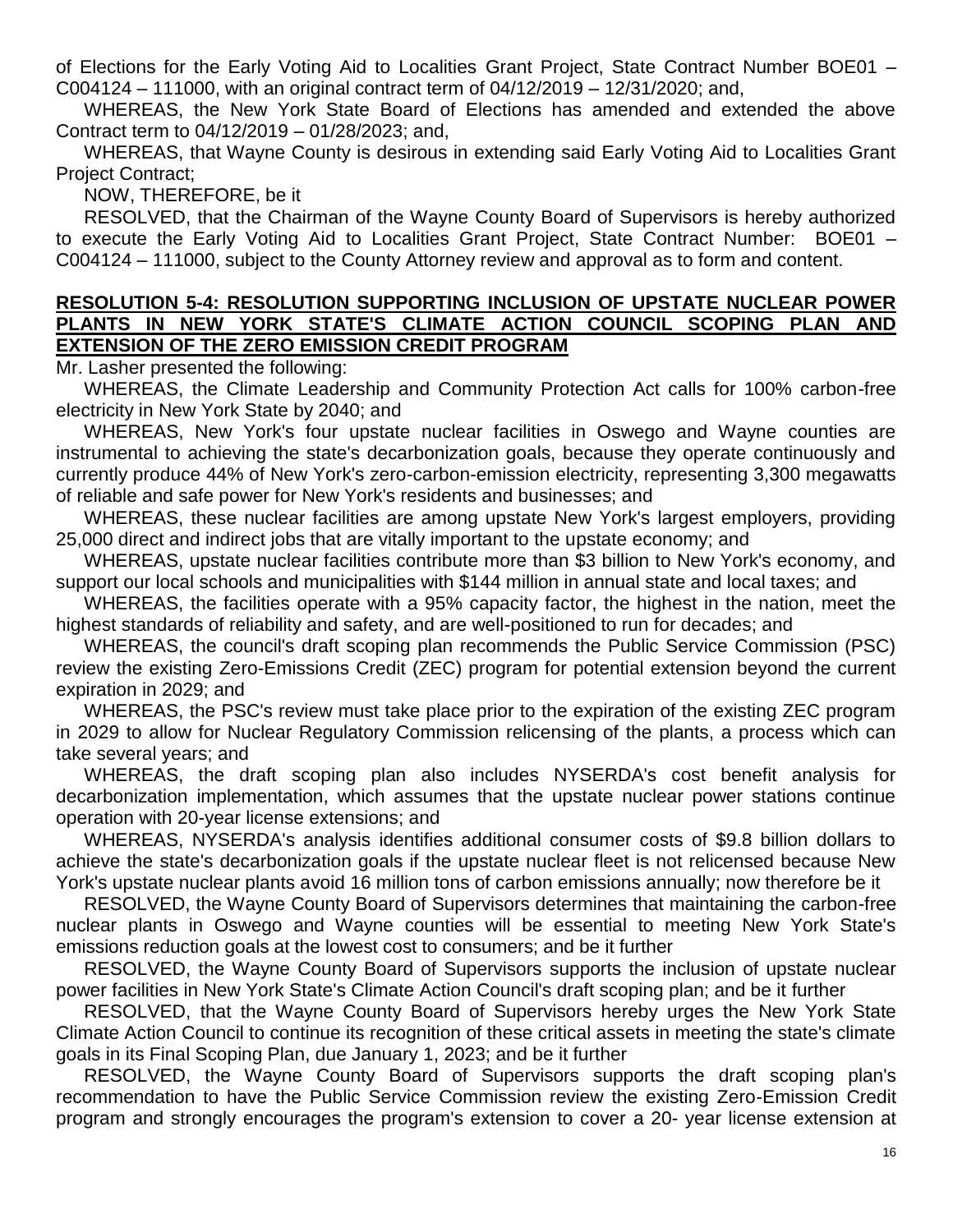each of the four upstate nuclear plants; and be it further

RESOLVED, that the Clerk of the Board provide certified copies of this Resolution to New York State's Climate Action Council prior to June 24, 2022, the NYS Public Service Commission, Governor Kathleen Hochul, and Wayne County's state representatives Senator Pamela Helming and Assemblyman Brian Manktelow.

#### **RESOLUTION 5-5: AUTHORIZATION TO ADOPT MANAGERIAL/CONFIDENTIAL POSITION PAY GRADE FOR DEPUTY DIRECTOR OF DISASTER PREPAREDNESS**

Mr. Lasher presented the following:

WHEREAS, the Board of Supervisors adopted Resolution No. 382-14 establishing pay grades for the Managerial Confidential (M/C) positions in place at that time; and

WHEREAS, the Board of Supervisors adopted Resolution No. 608-21 to renew contact with Public Section HR Consultants LLC to provide services including the rating of new positions that may be created in the M/C employee group; and

WHEREAS, it is the desire of the Director of Disaster Preparedness to create the position of Deputy Director of Disaster Preparedness within the Emergency Management Department; and

WHEREAS, Public Section HR Consultants LLC has studied and rated the position and recommends placement in M/C pay grade 9; now, therefor be it

RESOLVED, that the position of Deputy Director of Disaster Preparedness is hereby placed in M/C pay grade 9.

### **RESOLUTION 5-6: AUTHORIZATION TO APPOINT INTERIM COMMISSIONER OF SOCIAL SERVICES AND SET SALARY**

Mr. Lasher presented the following:

WHEREAS, the position of Commissioner of Social Services will become vacant on June 23, 2022, due to the resignation of Dr. Ellen Wayne; and

WHEREAS, the Wayne County Board of Supervisors desires to maintain the operations and integrity of the Department of Social Services while a search for a permanent Commissioner of Social Services can be conducted; and

WHEREAS, Lisa Graf is currently serving as Deputy Commissioner of Social Services in the Department of Social Services; and

WHEREAS, Lisa Graf has the qualifications to serve as Interim Commissioner of Social Services for a transitional time period of at least 12 months or until such time the Board of Supervisors seeks candidates for filling the position permanently; and be it further

RESOLVED, that Lisa Graf is hereby appointed to the position of Interim Commissioner of Social Services at the rate of \$ 91,181 retro-actively beginning May 27, 2022 to allow for a training period with Dr. Wayne and successful transition.

### **RESOLUTION 5-7: ESTABLISHING STANDARD WORK DAY AND REPORTING RESOLUTION FOR ELECTED AND APPOINTED OFFICIALS TO COMPLY WITH NYS RETIREMENT LAW**

Mr. Lasher presented the following:

WHEREAS, New York State has issued regulations (§315.4) concerning the establishment of a standard work day and additional reporting requirements for elected and appointed officials who begin new terms of office on or after August 12, 2009; and

WHEREAS, the Board has reaffirmed resolution 452-93 (08/17/93) establishing a standard work day of six (6) hours for the Wayne County Board of Supervisors and for part-time appointed officials who are not subject to collective bargaining agreements; and

WHEREAS, the Board has established a standard work day of seven (7) or eight (8) hours as noted for other elected or appointed officials; and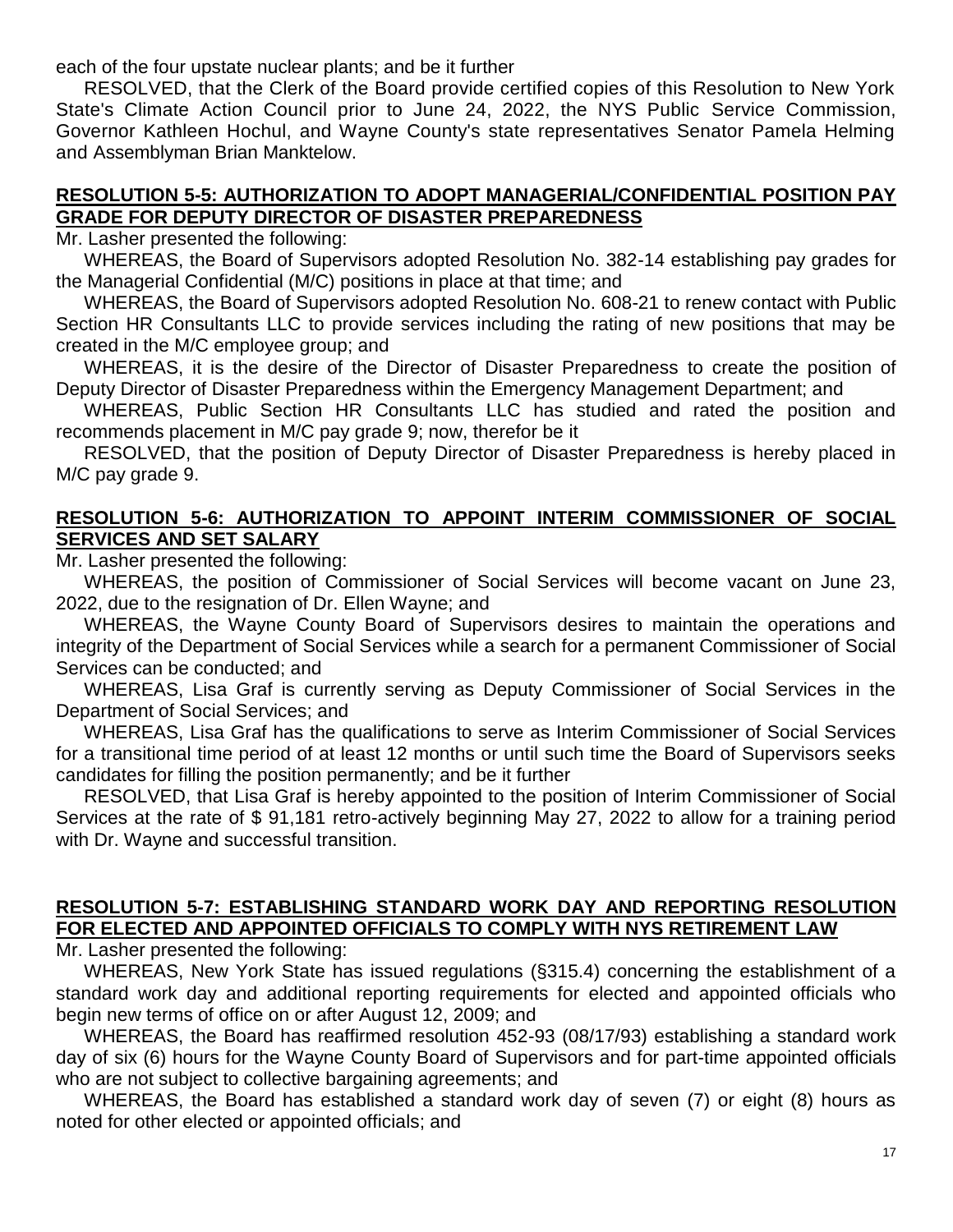WHEREAS, the following officials have been elected or appointed after August 12, 2009 and therefore are subject to the §315.4 regulations; now, therefore, now be it

RESOLVED that the County of Wayne hereby establishes the following as standard workdays for elected officials and will report the following days worked to the New York State and Local Employee's Retirement System based on the record of activities maintained and submitted by these officials to the Clerk of this body:

| Elected          | Standard | Name    | SS# (last | $\text{Reg.}\#$ | Tier | Current  | Record of  | Not       |
|------------------|----------|---------|-----------|-----------------|------|----------|------------|-----------|
| <b>Officials</b> | Work Day |         | four      |                 |      | term of  | Activities | submitted |
|                  | (hours)  |         | digits)   |                 |      | office   | Result     |           |
| County           | 8        | Robert  | 2369      | 38509485        | No   | 1/1/2022 | 24.11      |           |
| Sheriff          |          | Milby   |           |                 |      | 12/31/25 |            |           |
| Town             | 6        | Tommy   | 2536      | 38152799        | No   | 1/1/2022 | 240        |           |
| Supervisor       |          | Mettler |           |                 |      | 12/31/23 |            |           |
| Town             | 6        | Steven  | 7732      | 42647115        | No   | 1/1/22   | 8.89       |           |
| Supervisor       |          | Groat   |           |                 |      | 12/31/25 |            |           |

#### **RESOLUTION 5-8: AUTHORIZATION TO SET DATE FOR PUBLIC HEARING ON PROPOSED LOCAL LAW FOR THE EXPANSION OF VIDEOCONFERENCING FOR PUBLIC MEETINGS WITHIN THE COUNTY OF WAYNE**

WHEREAS, on April 9, 2022, Governor Hochul signed an amendment to the Open Meetings Law to allow, until the expiration date of July 1, 2024, the expanded use of videoconferencing by public bodies in the conduct of open meetings, under extraordinary circumstance, regardless of a declaration of emergency; and

WHEREAS, in order to continue meeting virtually, the county must pass a local law to opt in; and

WHEREAS, pursuant to the amendment to the Open Meetings Law, beginning June 9, 2022, the Wayne County Board of Supervisors may continue holding Hybrid Public Meetings, permitting members of the Board, Committees, and public to appear virtually; now therefore be it

RESOLVED, pursuant to Section 20 of the Municipal Home Rule Law, that the Board of Supervisors shall hold a public hearing on July 19, 2022, at 9:10 a.m. in the Supervisors Chambers in the County Court House, Lyons, New York 14489, on the following proposed local law:

#### COUNTY OF WAYNE – STATE OF NEW YORK INTRO NO. /LOCAL LAW NO.\_\_\_\_ FOR THE YEAR 2022

A local law to allow for expansion of the use of videoconferencing, under extraordinary circumstances, to conduct open meetings within the County of Wayne.

BE ENACTED BY THE BOARD OF SUPERVISORS OF THE COUNTY OF WAYNE, as follows:

#### SECTION 1. PURPOSE

The Board of supervisors intends by this local law to allow for the expansion of the use of videoconferencing, under extraordinary circumstances, to conduct open meetings.

#### SECTION 2. CONDITIONS

- (a) All meetings shall be conducted by videoconferencing, not audio-only, such that members of the Board of Supervisors and Committee members can be heard, seen and identified.
- (b) The Board must meet in person at a physical location that is open to the public with a minimum amount of members present to fulfil the quorum requirement.
- (c) Members of the Board of Supervisors may attend meetings virtually due to extraordinary circumstances.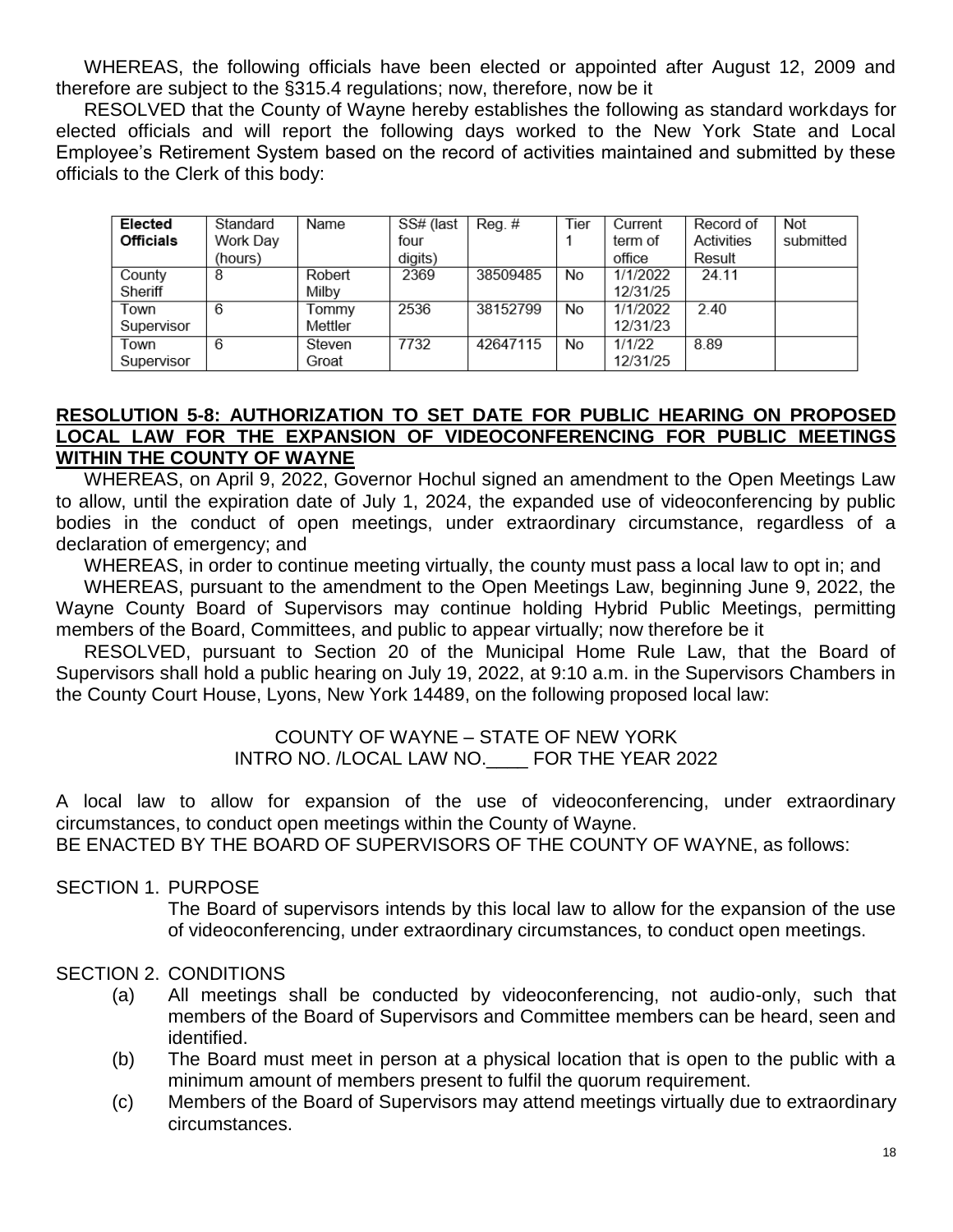- (d) Extraordinary Circumstances shall be defined as: disability, illness, caregiving responsibilities, or any other significant or unexpected factor or event which impedes the member's physical attendance at such meeting.
- (e) Members shall provide notice of their inability to attend a meeting to the Board Clerk's Office at least 24 hours prior to the meeting or as soon as reasonably able.
- (f) The meeting minutes must identify which, if any, members of the Board of Supervisors are participating remotely.
- (g) The Chair of the Board shall retain discretion over permitted extraordinary circumstances for the Board and for Standing Committees when that Chair is unavailable.
- (h) The Standing Committee Chairs, when available, shall retain discretion over permitted extraordinary circumstances for their Committee.
- (i) It is understood that members permitted to attend at a location that does not allow for inperson physical attendance by the public, will not count toward a quorum. Only members present at a physical location which allows for in-person attendance by the public will count toward a quorum. However, those attending virtually may participate and vote.
- (j) Any members of the public attending a meeting must be able to hear, see and identify any member of the public body who is attending remotely while the meeting is being conducted.
- (k) If videoconferencing is used to conduct a meeting, the public notice shall inform the public where they can view and/or participate in such meeting, where required documents and records will be posted or available, and identify the physical location for the meeting where the public can attend.
- (l) Meetings conducted using videoconferencing shall be recorded and those recordings shall be posted or linked within 5 business days of the meeting and maintained for 5 years thereafter. Recordings shall be transcribed upon request.
- (m) Members of the public will be allowed to view by video and participate in proceedings by videoconference in real-time, where public comment or participation is authorized and videoconferencing shall allow the same public participation or testimony as in person participation or testimony.
- (n) Open meetings using videoconferencing shall use technology to permit access by members of the public with disabilities consistent with the 1990 Americans with Disabilities Act.
- (o) The Wayne County Board of Supervisors may hold fully remote meetings, and in person participation requirements of the Law shall not apply, during: a state disaster emergency declared by the governor pursuant to Section 28 of the Executive Law, or local state of emergency proclaimed by the Chairman of the Board pursuant to Section 24 of the Executive Law, if it is determined by the Chairman that the circumstances necessitating the emergency declaration would affect or impair the ability of the Board to hold an in person meeting.
- (p) These written procedures shall be conspicuously posted on the County's website.

#### SECTION 3. EFFECTIVE DATE

This local law shall take effect immediately upon filing with the Secretary of State.

#### SECTION 4. SEVERABILITY

If any clause, sentence, paragraph, subdivision, section or part of this Local Law or the application thereof, to any person, individual, corporation, firm, partnership, entity, or circumstance, shall be adjudged by any court of competent jurisdiction to be invalid or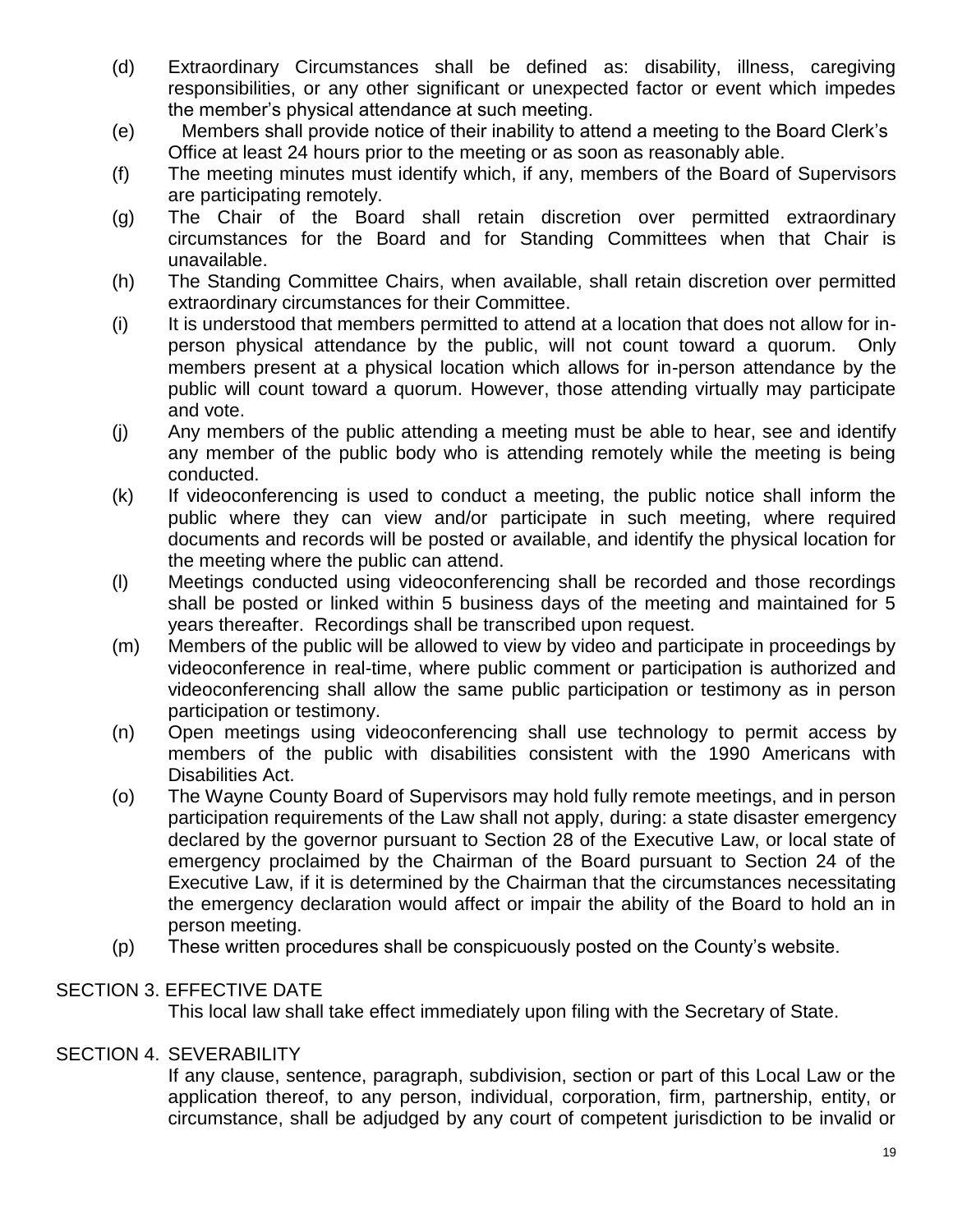unconstitutional such order of judgment shall not affect, impair, or invalidate the remainder thereof, but shall be confined in its operation to the clause, sentence, paragraph, subdivision, section or part of this Local Law or in its application to the person, individual, corporation, firm, partnership, entity, or circumstances directly involved in the controversy in which such judgment or order shall be rendered.

#### SECTION 5. EXPIRATION

This local law shall be effective until July 1, 2024 as set forth by New York State, Chapter 56 of the Laws of 2022.

### **COM. #4 – ECONOMIC DEV. AND PLANNING – JOHNSON, GROAT, CHATFIELD, ROBUSTO, LASHER**

#### **RESOLUTION 4-1: AUTHORIZATION TO SUBMIT CLIMATE SMART COMMUNITIES GRANT APPLICATION FOR SMART GROWTH COMPREHENSIVE PLAN**

Mr. Johnson presented the following:

WHEREAS, Wayne County continues to promote quality of life and economic opportunity for its residents and workforce; and

WHEREAS, Wayne County wishes to continue to protect the rural character, while embracing needed growth and expansion of the residential, commercial, and industrial tax base; and;

WHEREAS, New York State Department of Conservation (DEC) provides funding through the Climate Smart Communities (CSC) Grant Program to communities for implementation of smartgrowth strategies that reduce impacts on agricultural lands; and

WHEREAS, Wayne County and the Wayne County Industrial Development Agency (WCIDA) partner on grant programs related to economic development and planning; and

WHEREAS, a comprehensive plan will provide Wayne County and the WCIDA a guide to protect the rural character of the County while accommodating investment and economic development within our communities; therefore be it

RESOLVED, that the Board of Supervisors hereby authorizes the submission of a 2022 CSC Grant application for a County-wide Smart Growth Comprehensive Plan, and requesting, up to \$100,000 be allocated from the 2022 County budgeted Project Planning funds at a match for said grant; and be it further

RESOLVED, that said application shall be prepared and filed under the direction and supervision of the County Economic Development and Planning Office; and be it further

RESOLVED, that the Chairman of the Wayne County Board of Supervisors is hereby authorized and directed to execute any agreement documents necessary to implement the resolution, including acceptance of a CDBG award resulting from approved application, on behalf of the County of Wayne, subject to the County Attorney's approval as to form and content.

#### **RESOLUTION 4-2: AUTHORIZATION TO ACCEPT EPA REVOLVING LOAN FUND AWARD AND ENTER INTO AN AGREEMENT WITH THE WAYNE ECONOMIC DEVELOPMENT CORPORATION FOR LOAN FUND MANAGEMENT**

Mr. Johnson presented the following:

WHEREAS, Resolution 541-21 authorized a submission of an application to the EPA for \$1,000,000 to establish a revolving loan fund to provide financing to address contaminated sites across the County; and

WHEREAS, the EPA recently announced that Wayne County will be receiving \$1,000,000 to establish the loan fund; and

WHEREAS, Wayne County currently contracts with the Wayne Economic Development Corporation (WEDC) for management of several loan funds on the County's behalf; now, therefore be it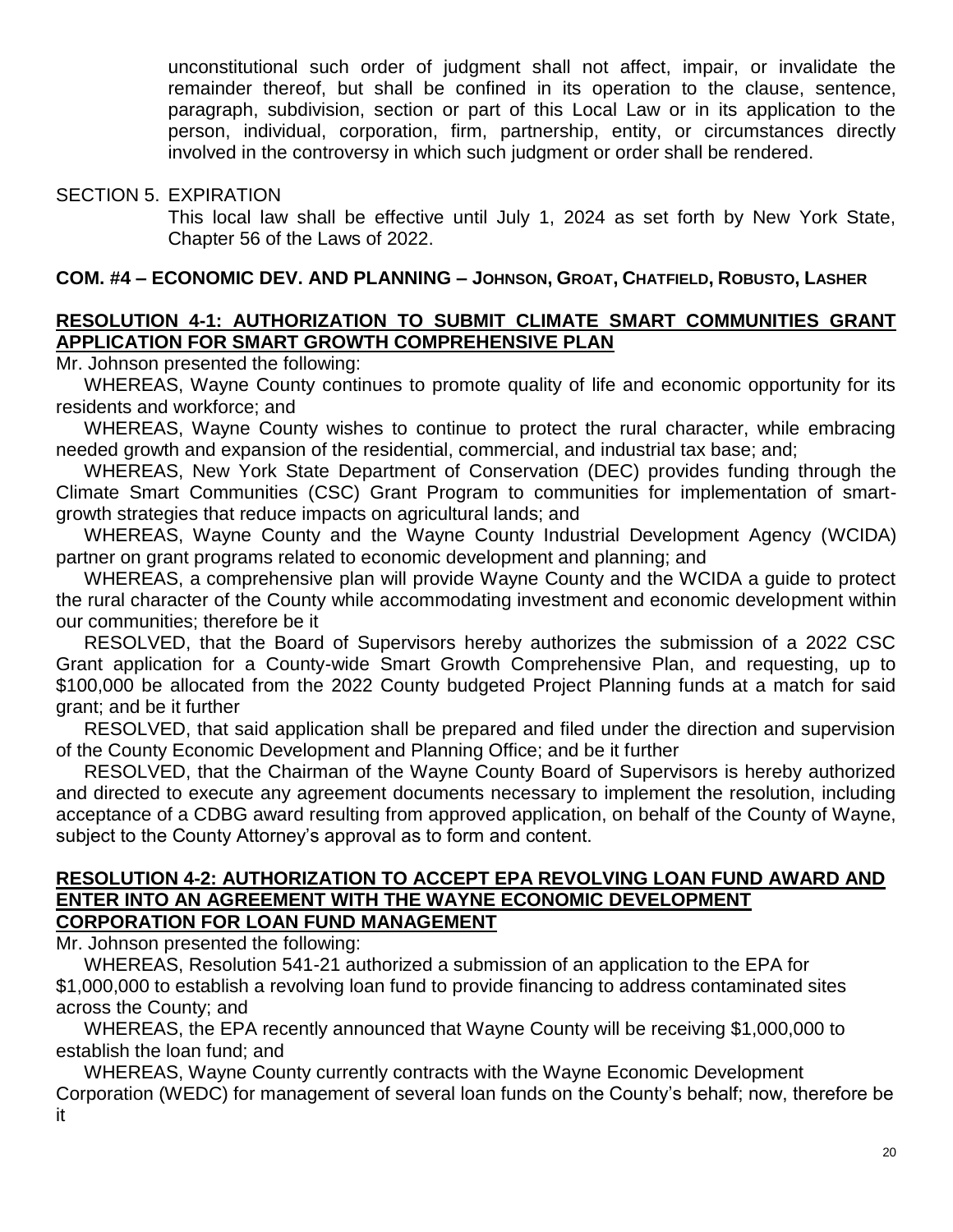RESOLVED, that the Board of Supervisors hereby authorizes acceptance of the EPA award; and be it further

RESOLVED, that the Board of Supervisors hereby authorizes the County to enter into an agreement with the WEDC for oversight and management of the loan fund; and be it further

RESOLVED, that the Chairman of the Wayne County Board of Supervisors is hereby authorized and directed to execute any agreement documents necessary to implement the resolution, on behalf of the County of Wayne, subject to the County Attorney's approval as to form and content.

A8020 Planning Board

(Revenues)

\$1,000,000 to 44095 EDP05 Federal Brownfield Funding- Contaminated Sites Loan Fund

(Appropriations)

\$1,000,000 to 54601 EDP05 Brownfield Expenses- Contaminated Sites Loan Fund

# **RESOLUTION 4-3: AUTHORIZATION TO ACCEPT FUNDS AND AUTHORIZE A SUBRECIPIENT AGREEMENT FOR CDBG FARMWORKER MOBILE HOME REPLACEMENT GRANT**

Mr. Johnson presented the following:

WHEREAS, Wayne County Resolution No. 071-22 authorized application to the New York State Housing Trust Fund Corporation, Office of Community Renewal ("OCR") for New York State Community Development Block Grant ("NYS CDBG") CARES Act (CDBG-CV)2020 Community Development Block Grant (CDBG-CV) Coronavirus Aid, Relief, and Economic Security Act (CARES) Funding); and

WHEREAS, the County has been notified of a \$1,000,000 award to implement the Wayne County farmworker housing replacement program; and

WHEREAS, Pathstone Corporation and its subsidiaries (Pathstone) are eligible subrecipients under CDBG guidelines; and

WHEREAS, Pathstone has agreed to provide program administration and program delivery services for the implementation of this potential grant, with expenses to be paid using grant funds; now therefore be it

RESOLVED, that the Board of Supervisors hereby authorizes a subrecipient agreement with Pathstone upon award of said grant; and be it further

RESOLVED, that the Board of Supervisors hereby authorizes the Chairman of the Board directed to execute any agreement documents necessary to implement the resolution, including acceptance of the CDBG award and execution of a sub recipient agreement with Pathstone on behalf of the County of Wayne, subject to the County Attorney's approval as to form and content; and be it further

RESOLVED, that the Wayne County Treasurer is authorized to make the following adjustment to the 2022 budget:

### **A8020 Planning Board**

(Revenue) \$1,000,000 to 44091 EDP04 CDBG- Farmworker Housing Program

(Appropriations)

\$1,000,000 to 54400 EDP04 Contracted Services- Farmworker Housing Program

#### **RESOLUTION 4-4: AUTHORIZATION TO CONTRACT WITH RTS BUS FOR THE AGRICULTURE DEVELOPMENT BOARD TOUR**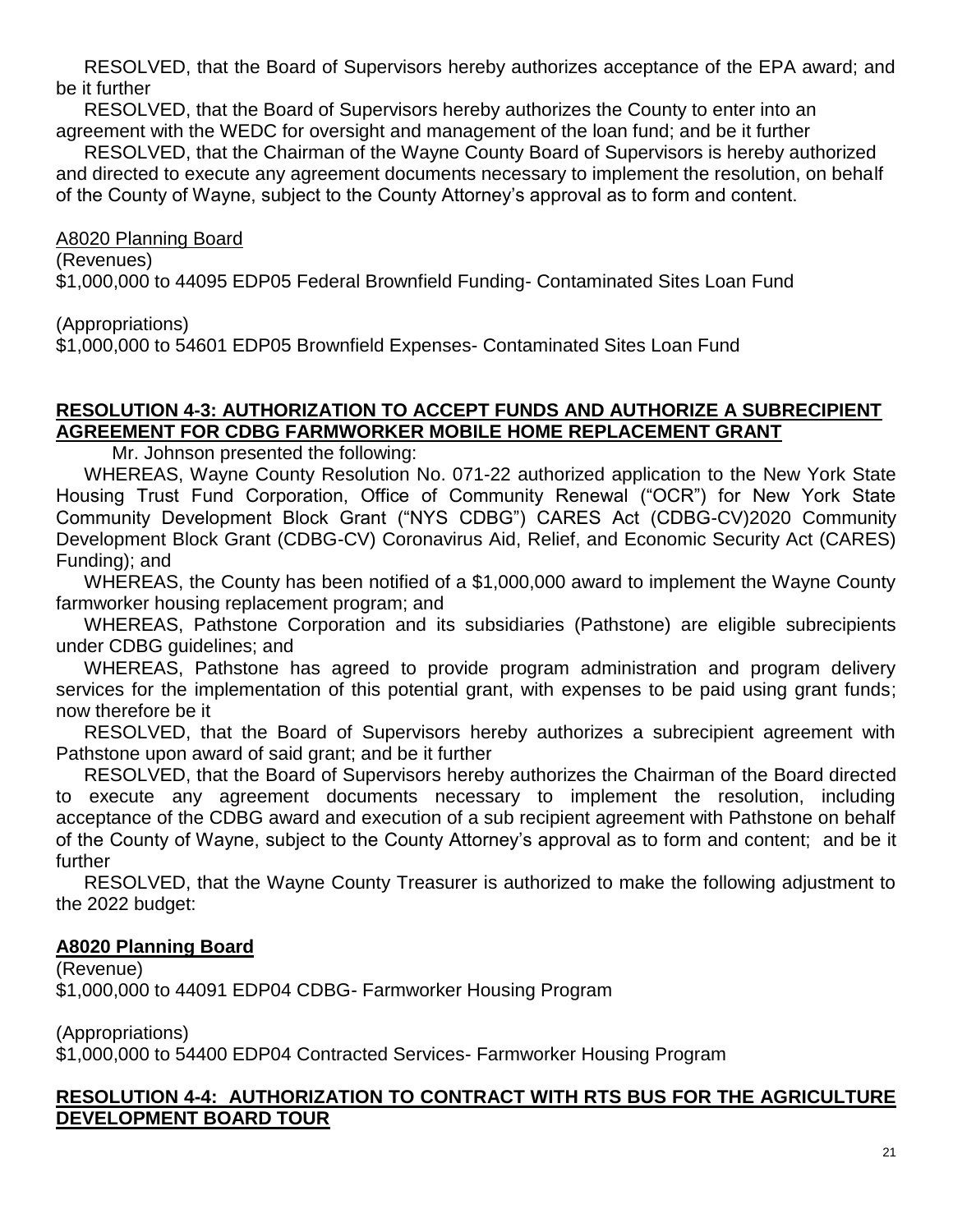Mr. Johnson presented the following:

WHEREAS, the Wayne County Agricultural Development Board, Cooperative Extension and Farm Bureau are sponsoring a policy-maker breakfast and tour of farms throughout the County; and

WHEREAS, the Board will be using the services of an RTS bus to conduct the tour; and

WHEREAS, the Wayne County Agricultural Development Board has requested assistance from the County; now, therefore, be it

RESOLVED, the Chairman of the Board is authorized to execute a Charter Service agreement with RTS, at a cost up to \$250.00, pending approval of the County Attorney as to form and content.

# **RESOLUTION 4-5: AUTHORIZATION TO ACCEPT LOCAL GOVERNMENT EFFICIENCY AWARD AND RELEASE RFP FOR IMPLEMENTATION OF GIS SHARED SERVICES PROJECT**

Mr. Johnson presented the following:

WHEREAS, Resolution 294-21 authorizes the submission of a 2021 Local Government Efficiency program application requesting \$450,000 of grant funding and allocating up to \$50,000 of funding as a cash match to develop a unified geospatial database for use by the County, Public Authority, and participating towns; and

WHEREAS, the County has been awarded \$450,000 to implement an inter-municipal and interdepartmental data collection and sharing collaborative centered on Geographic Information Systems (GIS); and

WHEREAS, the County will hire a qualified consultant to collect centralize data sets, develop management and administration functions, and ensure users have the needed training and ability for continued updating and maintenance of datasets; and

WHEREAS, such consultant will coordinate with the Wayne County GIS Coordinator; and

WHEREAS, the final outcome will include a centralized resource for GIS datasets, with appropriate access levels for departments and staff, as well as public access to appropriate information; therefore be it

RESOLVED, that the Wayne County Board of Supervisors hereby authorizes release of an RFP to solicit proposals from qualified firms to assist in the implementation of the project; and be it further

RESOLVED, that the Chairman of the Board of Supervisors is hereby authorized to execute a contract on behalf of the County of Wayne, subject to the County Attorney's approval as to form and content; and be it further

RESOLVED, that the Wayne County Treasurer is authorized to transfer \$50,000 from General Fund Balance and make the following budget adjustment:

### **A8020 Planning Board**

(Revenue) \$450,000 to 43305 EDP06 NYS Grants- GIS Project

(Appropriations) \$500,000 to 54400 EDP06 Contracted Services – GIS Project

# **RESOLUTION 4-6: AUTHORIZATION TO RELEASE RFP FOR DEVELOPMENT OF AN ELECTRIC VEHICLE CHARGING STATION LOCATION PLAN FOR WAYNE COUNTY**

Mr. Johnson presented the following:

WHEREAS, Electric Vehicle (EV) sales grew by 85% from 2020 to 2021; and

WHEREAS, to support the continued growth and use of EVs, it is necessary to facilitate building out networks of charging stations; and

WHEREAS the NYSEG Make-Ready Program will provide up to 100 percent reimbursement of costs for the electrical improvements needed to support EV charging; and

WHEREAS DEC Zero Emission Vehicles (ZEV) was established in 2016 to provide rebates to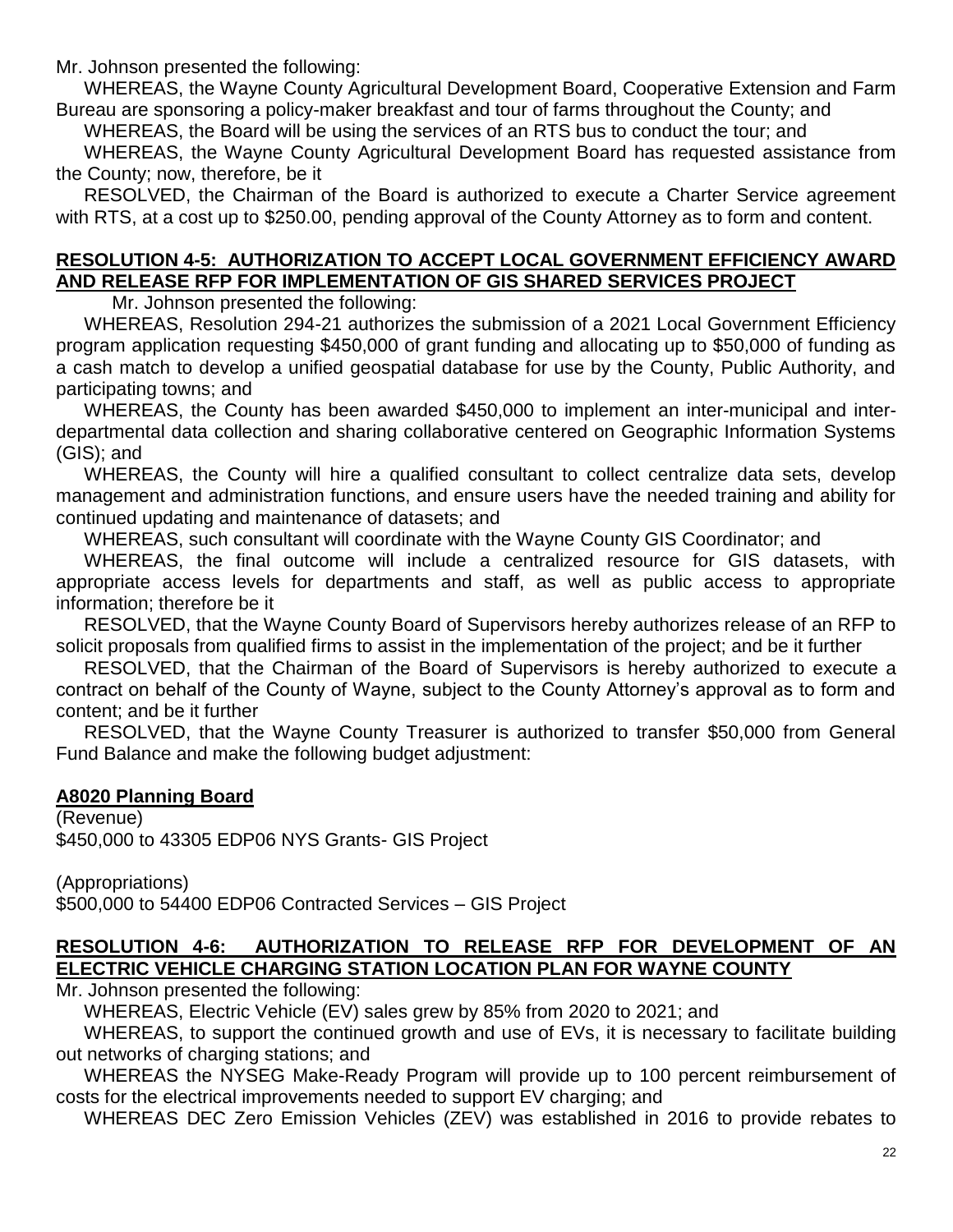cities, towns, villages, and counties of the State of New York to encourage and enable ZEV adoption by municipalities for fleet use as well as install electric vehicle charging and hydrogen fuel filling station components primarily for public use; and

WHEREAS, an RFP process could facilitate engagement with a consulting firm to develop a plan and access funding for installation of electric vehicle charging stations across the County at little or no costs to the County utilizing these programs, therefore be it

RESOLVED that the County Board of Supervisors authorizes release of an RFP, under the direction of the Economic Development and Planning Department, to solicit proposals from outside contractors for development of an Electric Vehicle Plan to identify the best locations for facilitation of EV charging station deployment and to secure and implement NYSEG Make-Ready Program and DEC Zero Emission Vehicles (ZEV) Program funding for implementation; and be it further

RESOLVED, that the Board of Supervisors hereby authorizes the Chairman of the Board directed to execute any agreement documents necessary to implement the resolution, including acceptance of an award and execution an agreement on behalf of the County of Wayne, subject to the County Attorney's approval as to form and content.

#### **RESOLUTION 4-7: AUTHORIZATION TO AWARD RFP AND CONTRACT FOR COMPREHENSIVE HOUSING STUDY**

Mr. Johnson presented the following:

WHEREAS, resolution 293-21 approved submission of a 2021 Community Development Block Grant (CDBG) to conduct an updated Comprehensive Housing Needs and Market Study application requesting up to \$50,000 of grant funding; approving \$2,500 in matching funds and approval to accept and execute agreements by the Chairman, and

WHEREAS, the County has been awarded \$47,500 under the 2021 CDBG Program to be reimbursed at completion of the project, and

WHEREAS, this grant award was unspent at the end of 2021, and was not re-appropriated in the 2022 County budget; and

WHEREAS, Resolution 68-22 authorized the release of a Request for Proposals for consultant services for completion of a Comprehensive Housing Needs and Market Study,

WHEREAS, the proposals have been reviewed by Economic Development and Planning staff and scored using published RFP criteria including but not limited to costs; and

WHEREAS, based on the results of the scoring MRB Group has been selected by the committee to work with the Economic Development and Planning Department to complete the scope of work under the RFP, and

WHEREAS, MRB's proposal was slightly over currently budgeted funds at \$55,710, therefore be it RESOLVED that the County Board of Supervisors authorizes engagement with MRB Group under

the direction of the Economic Development and Planning Department for development Comprehensive Housing Needs and Market Study; and be it further

RESOLVED, that the Chairman of the Board of Supervisors is hereby authorized to execute a contract on behalf of the County of Wayne, subject to the County Attorney's approval as to form and content; and be it further

RESOLVED, that the Wayne County Treasurer is authorized to make the following budget adjustment:

#### **A1990 Contingent Fund General**

(Appropriations) \$8,210 from 54000 Contractual Expenses

#### **A8020 Planning Board**

(Revenues)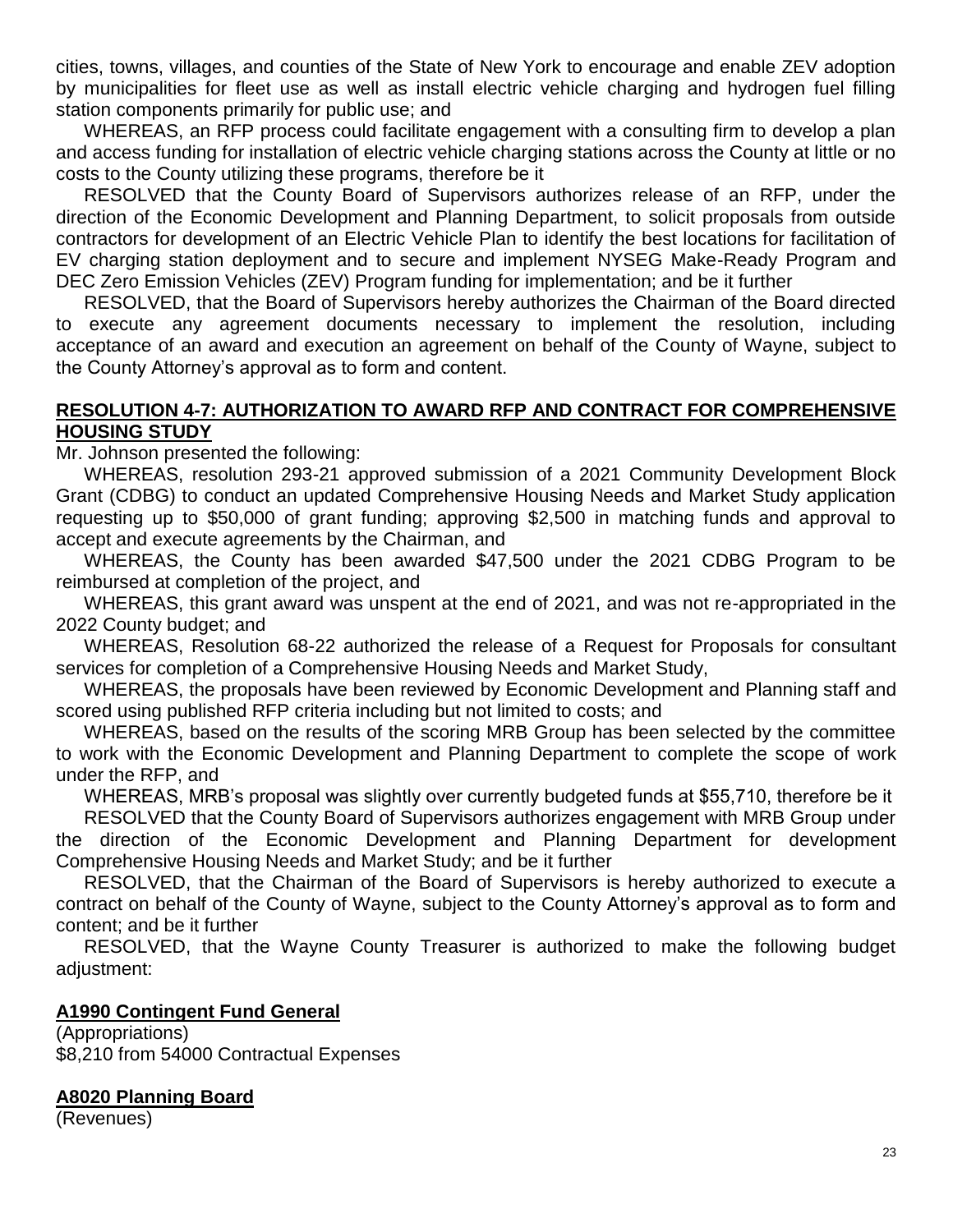\$47,500 to 44091 EDP01 CDBG –Comprehensive Housing Study

(Appropriations)

\$55,710 to 54400 EDP01 Contracted Services –Comprehensive Housing Study

### **RESOLUTION 4-8: AUTHORIZATION TO AMEND TUITION REIMBURSEMENT BUDGET FOR ECONOMIC DEVELOPMENT AND PLANNING**

Mr. Johnson presented the following:

WHEREAS, the County provides tuition reimbursement for full time employees equal to 75% of the actual tuition cost with total tuition reimbursement from the County not exceeding an agreed rate per bargaining unit in any school year of \$2,000; and

WHEREAS, several employees in the Economic Development and Planning Department anticipate or have qualified expenses in this budget year; now, therefore be it

RESOLVED that the County Board of Supervisors authorizes funding of \$4,000 for tuition reimbursements for employees in the ED&P department; and be it further

RESOLVED, that the County Treasurer is authorized to make the following budget adjustment:

# **A1990 Contingent Fund General**

(Appropriations) \$4,000 from 54000 Contractual Expenses

# **A8020 Planning Board**

(Appropriations) \$4,000 to 54572 Tuition Reimbursement

### **RESOLUTION 4-9: AUTHORIZATION TO AMEND BUDGET FOR ECONOMIC DEVELOPMENT AND PLANNING FOR FURNITURE**

Mr. Johnson presented the following:

WHEREAS, additional funds are necessary to purchase new office furniture for the department's economic development specialist estimated to be \$1,200; therefore be it

RESOLVED that the County Board of Supervisors authorizes funding of \$1,200 for the purchase of an office desk in the ED&P department as approved by Building and Grounds; and be it further

RESOLVED, that the Wayne County Treasurer is authorized to make the following budget adjustment:

A1990 Contingent Fund General (Appropriations) \$1,200 from 54000 Contractual Expenses

# A8020 Planning Board

(Appropriations) \$1,200 to 54150 Office Supplies

### **RESOLUTION 4-10: AUTHORIZING EASEMENT WITH NYSEG FOR NEW UTILITY POLE ON COUNTY PROPERTY**

Mr. Johnson presented the following:

WHEREAS, the Ontario Midland Railroad Corporation ("OMID") has operated and maintained Wayne County owned railroad property under a lease arrangement ("the Lease") with Wayne County since 1981; AND

WHEREAS, NYSEG is requesting an easement to install a new pole for service to a crossing at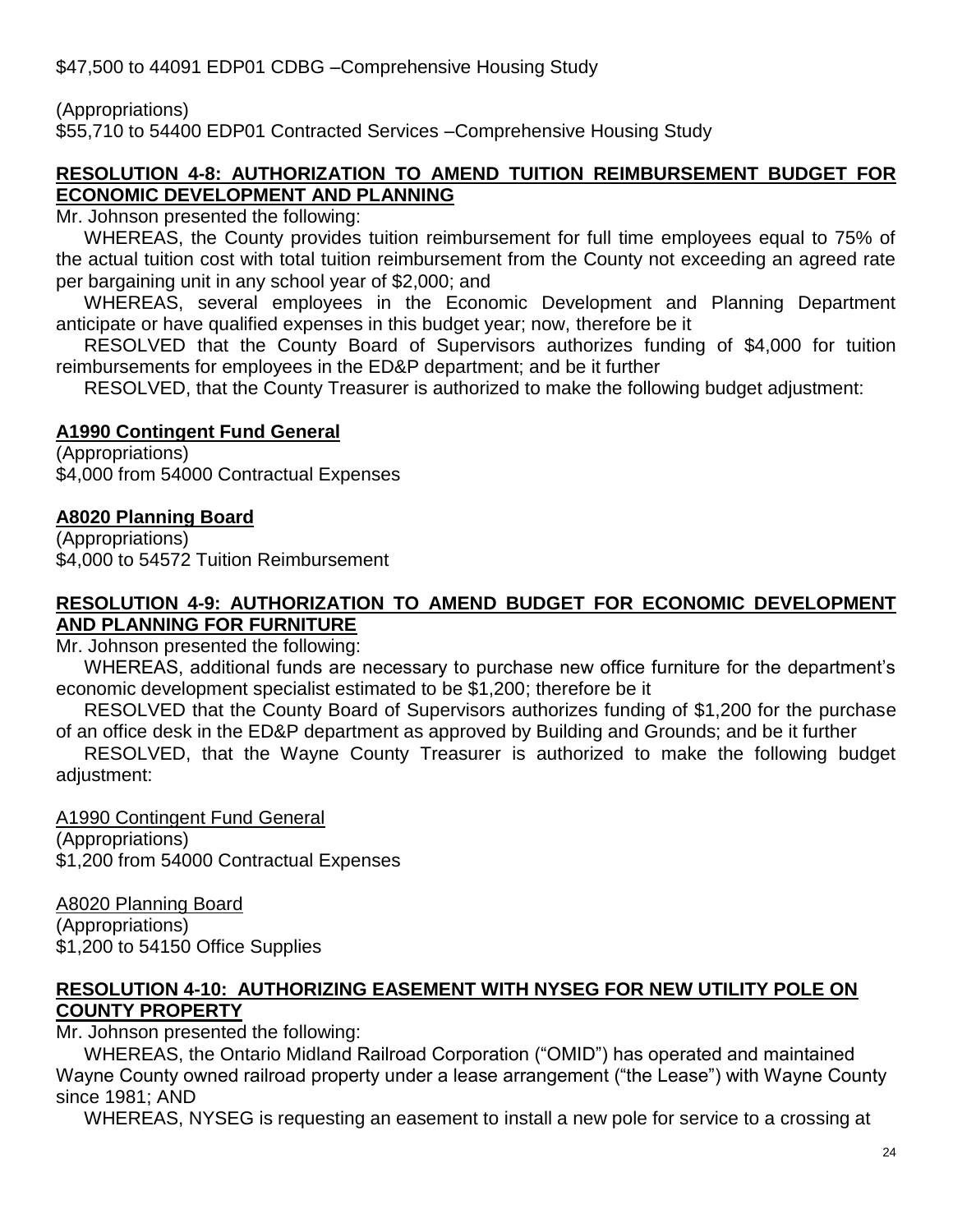Henkle Road where a new protection gate lights require electric service, therefore be it

RESOLVED, that the Board of Supervisors approves the execution of an easement with NYSEG for installation of the pole, anchor, and aerial conductor as described in their proposal; and be it further

RESOLVED, that the Board of Supervisors hereby authorizes the Chairman of the Board directed to execute any agreement documents necessary to implement the resolution on behalf of the County of Wayne, subject to the County Attorney's approval as to form and content.

#### **RESOLUTION 4-11: AUTHORIZATION TO APPOINT MEMBER TO THE WAYNE COUNTY PLANNING BOARD**

Mr. Johnson presented the following:

WHEREAS, the Town of Walworth has recommended the appointment of Patricia Marini, 4117 Cream Ridge Rd., Macedon 14502 to fill the empty seat from the Town on the County Planning Board; therefore, be it

RESOLVED, that Patricia Marini is hereby appointed to the County Planning Board to a three year term of office effective immediately and expiring June 30, 2024.

### **COM. #3 – PUBLIC WORKS – CHATFIELD, KOLCZYNSKI, VERNO, METTLER, BRADY**

### **RESOLUTION 3-1: AUTHORIZATION TO DECLARE VEHICLES SURPLUS IN THE PUBLIC WORKS DEPARTMENT**

Mr. Chatfield presented the following:

WHEREAS, the Highway Department has the vehicles listed below that should be disposed of as noted:

| 1995 Chevrolet Pickup   | <b>VIN 1GCGC24K7SE213112</b> | Auction |
|-------------------------|------------------------------|---------|
| 1995 International Dump | VIN 1HTSCAAN6SH633870        | Auction |

Now, therefore be it

RESOLVED, that the vehicles listed above be sold at an upcoming public auction, in accordance with the County's Equipment Disposition policy.

### **RESOLUTION 3-2: AUTHORIZATION TO AMEND 2022 COUNTY ROADS BUDGET FOR ADDITIONAL CHIPS FUNDING**

Mr. Chatfield presented the following:

WHEREAS, the New York State Department of Transportation has approved and allocated additional CHIPS Funds for the 2022-2023 Fiscal Year; and

WHEREAS the CHIPS Funds allocated by the State is \$3,270,930 for the NYS fiscal year 2022- 2023 with an additional \$915,870 in the PAVE NY program, an additional \$595,995 for the EWR program, and an additional \$610,580 for the POP program for a total of \$5,393,375**;** and

WHEREAS, the county originally budgeted \$3,200,000 for 2022; now, therefore, be it

RESOLVED, that the County Treasurer is hereby authorized and directed to amend the 2022 D County Roads Fund Budget as follows:

D51112 Road Construction

(Appropriations) \$2,193,375 to .52600 Highway Construction

D99990 – Other (Revenues)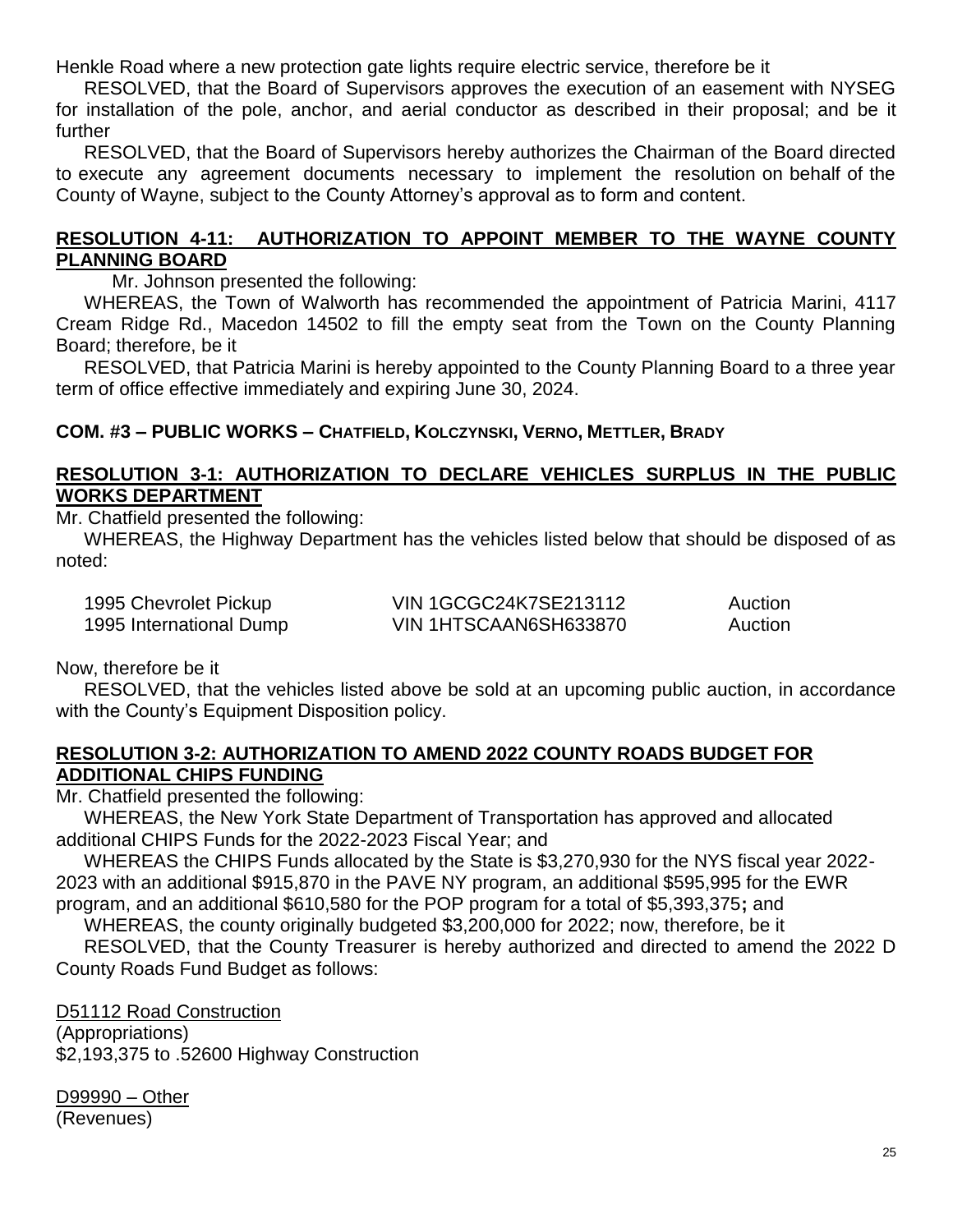### **RESOLUTION 3-3: AUTHORIZATION TO COMMIT TO FUTURE MONITORING AND MAINTENANCE OF THE CRESCENT BEACH REDI PROJECT**

Mr. Chatfield presented the following:

WHEREAS, Wayne County submitted the Crescent Beach project to the REDI Commission for funding consideration; and

WHEREAS, the Crescent Beach project was selected by the REDI Commission, identified as project WA.19, and assigned \$14.6M in funding; and

WHEREAS, Wayne County, as the project applicant, is currently working to secure local, state, and federal permits to proceed with grant disbursement and project construction; and

WHEREAS, the Wayne County Board of Supervisors is familiar with the requirements of the proposed Monitoring and Maintenance Plan and is prepared to assume responsibility for the longterm management needs of the Crescent Beach project elements as required as a part of the Department of the Army permit No. 2020-00204 ; and

WHEREAS, the finances for the future maintenance and monitoring needs will come from the Wayne County operating budget year-to-year, depending on the extent of maintenance needed, and are anticipated to be supplemented by grant funding; and

WHEREAS, Wayne County has already applied to the National Wildlife Federation for a \$250K grant to cover the Monitoring and Maintenance needs, but anticipates continuing to identify potential future grant opportunities; now, therefore be it

RESOLVED, that the Wayne County Board of Supervisors is fully committed to undertaking the corrective action(s) necessary to remedy or repair issues related to or resulting from the Crescent Beach REDI project, and understands that conversations with the local, state, and federal involved permitting agencies will be needed to identify suitable courses of action; and be it further

RESOLVED, that Wayne County will remain the entity responsible for overseeing the completion of the Monitoring and Maintenance Plan components and addressing additional long-term management needs; and be it further

RESOLVED, that Wayne County plans to perform the long-term monitoring and minor maintenance work with County forces, but may be required and to hire outside firms or contractors for additional expertise and assistance; and be it further

RESOLVED, that Wayne County will continue to pursue grant funding for the long-term management of the Crescent Beach project, but will use County capital funds, as needed, to provide financial support to long-term project needs and corrective action(s).

#### **RESOLUTION 3-4: AUTHORIZATION TO ABOLISH AN AUTOMOTIVE MECHANIC HELPER POSITION AND CREATE AN AUTOMOTIVE MECHANIC POSITION IN THE HIGHWAY DEPARTMENT**

Mr. Chatfield presented the following:

WHEREAS, the Highway department has three Automotive Mechanic positions and one Automotive Mechanic Helper position, and

WHEREAS, the Automotive Mechanic Helper position was created in 2017 to offer a position to an individual that would perform light duty repairs and train under the other Automotive mechanics, and

WHEREAS, the person who is currently in the Automotive Mechanics Helper position has gained considerable knowledge and can perform the same tasks as the other Automotive mechanics with no supervision, and

WHEREAS, the position duties have been reviewed by the HR Director and current duties performed fall in line with the duties of an Automotive Mechanic, now, therefore be it

RESOLVED, that the Superintendent of Public Works is authorized to abolish the full-time Automotive Mechanic Helper position (pay-grade 19) and create a full –time Automotive Mechanic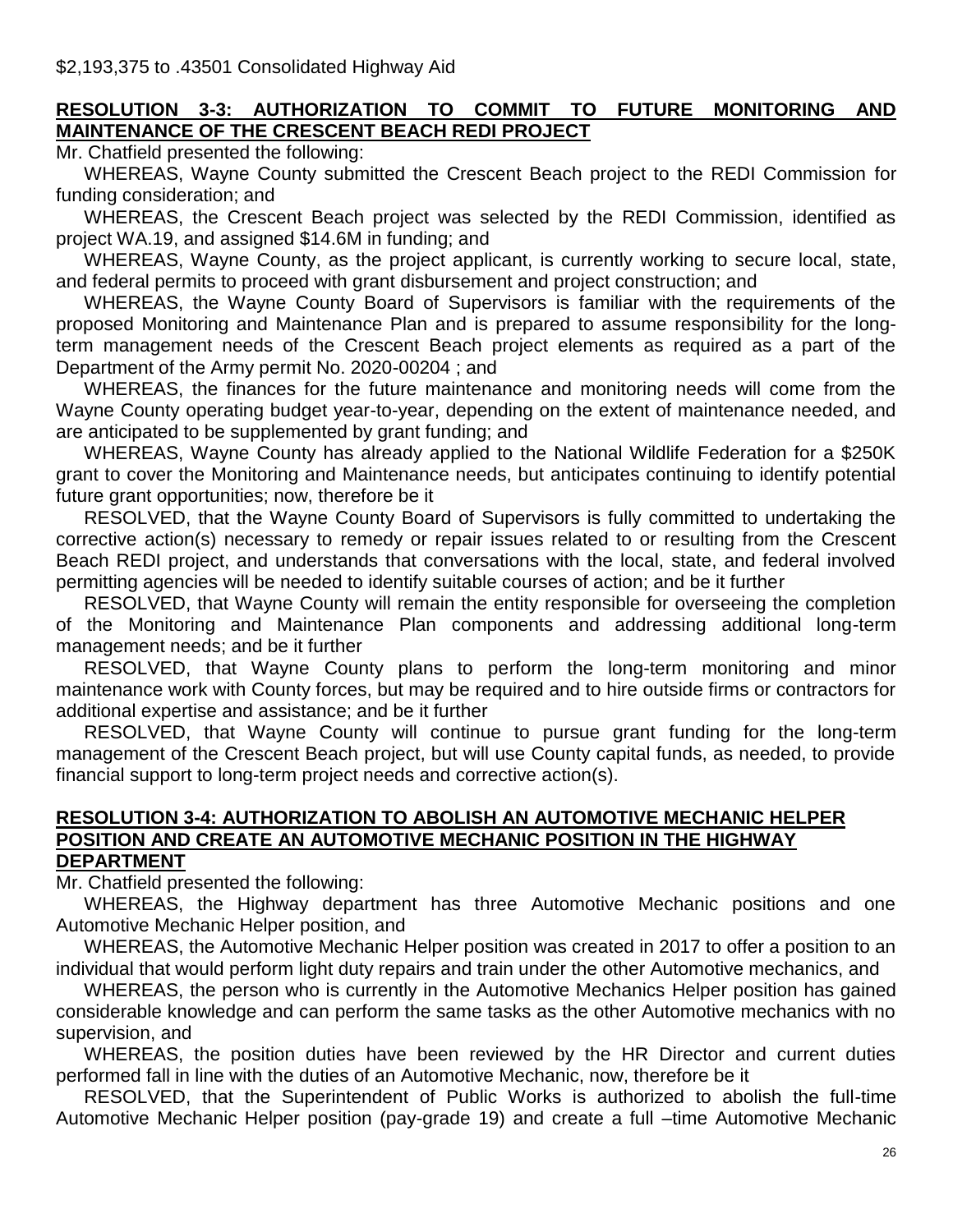position (pay- grade 25), and be it further RESOLVED, that the Treasurer is authorized to make the following adjustments to the 2022 budget:

### **DM5030 Highway Administration**

(Appropriations) \$24,513 from 51246 Automotive Mechanics Helper \$24,513 to 51298 Automotive Mechanic

### **RESOLUTION 3-5: AUTHORIZATION TO ESTABLISH HALL OF JUSTICE HVAC SYSTEM REPLACEMENT PROJECT AND APPROVE CONTRACT**

Mr. Chatfield presented the following:

WHEREAS, the ARPA Committee has approved funding for the Wayne County Hall of Justice HVAC Replacement project; and

WHEREAS, each ARPA project must be created and approved by board resolution; and

WHEREAS, the ARPA committee has approved \$897,198 of ARPA funding toward this project; and

WHEREAS, resolution 615-21 authorized entering into a project development agreement with Trane U.S. Inc; and

WHEREAS, Trane U.S. Inc has now designed the project and has provided the County with a total turn-key guaranteed project cost of \$1,494,295; and

WHEREAS, Trane U.S. Inc can provide these services through US Communities Municipal Cooperative Purchasing Program under Contract # 15-JLP-023 to replacement HVAC system to improve comfort, control, performance, system reliability and indoor air quality at the Wayne County's Hall of Justice; and

WHEREAS, due to the scope of work the contractors may be required to utilize subcontractor to fulfill his/her responsibility under the contract; now, therefor be it

RESOLVED, that the Wayne County Hall of Justice HVAC Replacement project is hereby created with ARPA funding of \$897,198.00; and be it further

RESOLVED, that the Chairman of the Board of Supervisors is hereby authorized to sign an agreement with Trane U.S. Inc for HVAC system Replacement at the Hall of Justice located at 54 Broad Street, Lyons, NY, subject to the approval of the County Attorney as to form and content for a total project cost of \$1,494,295 and be it further

RESOLVED, that the County Treasurer is authorized to transfer \$897,198 from ARPA Assigned Fund Balance and \$597,097 from the General Fund Unassigned Fund Balance for the remaining project cost, and be it further

RESOLVED: that the Wayne County Board of Supervisors authorizes the use of subcontractors if needed on this project; and be it further;

RESOLVED, that the County Treasurer is authorized to make the following budget adjustments:

### **A9950 Transfer to Capital Fund Projects**

(Appropriations)

\$1,494,295 to 52774 HOJ Building Renovation Cap Proj (Hall of Justice HVAC Replacement)

# **H4902 ARPA**

(Revenues) \$1,494,295 to 45031 HOJ Interfund Transfer (Hall of Justice HVAC Replacement) (Appropriations) \$1,494,295 to 52000 HOJ Equipment & Capital Outlay (Hall of Justice HVAC Replacement)

### **RESOLUTION 3-6: AUTHORIZATION TO ESTABLISH B. FORMAN HOUSE ROOF**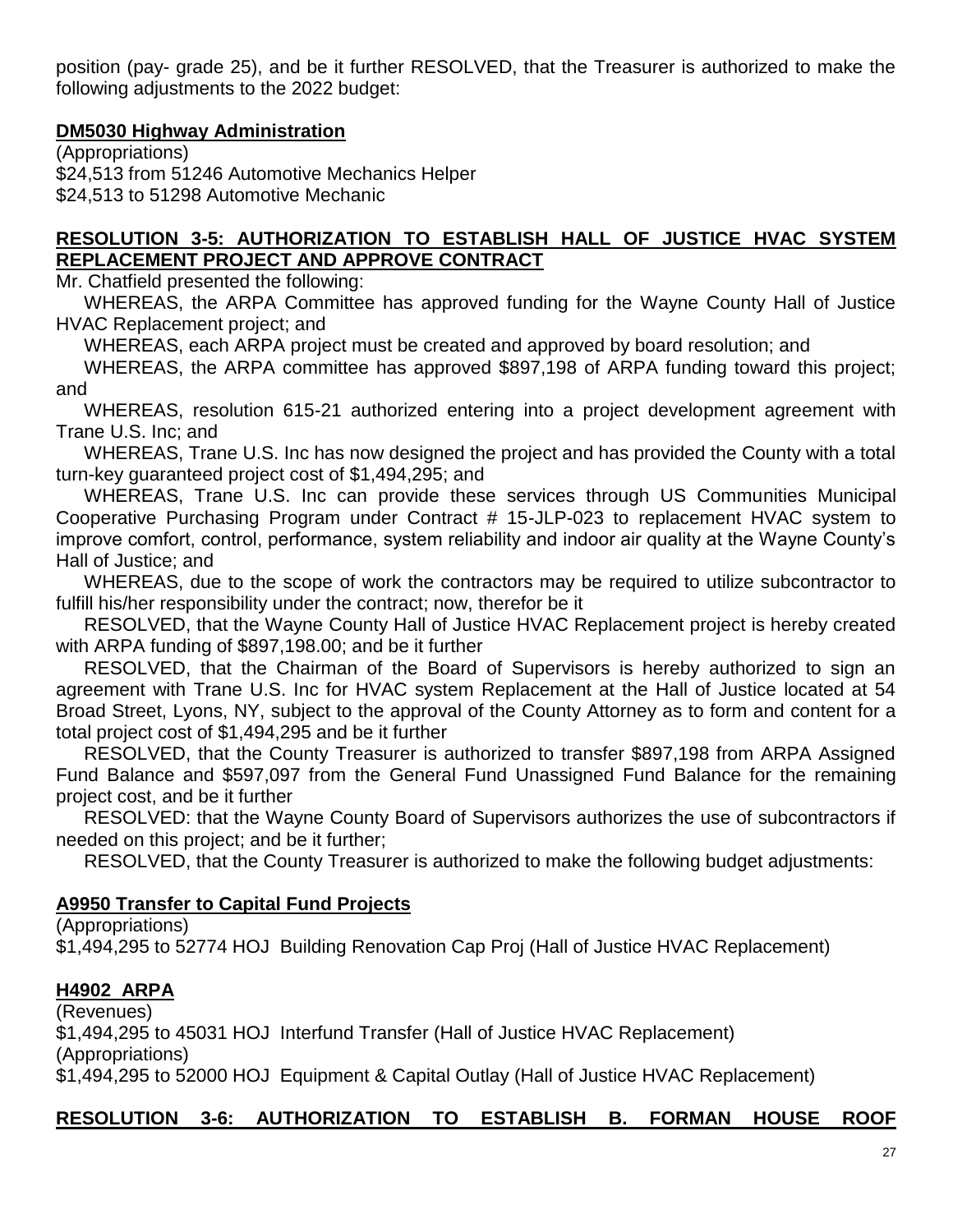# **REPLACEMENT PROJECT**

Mr. Chatfield presented the following:

WHEREAS, the ARPA Committee has approved funding for the replacement of the B. Forman House roof; and

WHEREAS, each ARPA project must be setup and approved by board resolution; and

WHEREAS, the Deputy Superintendent of Public Works has requested \$75,000.00 for this roof replacement project; now, therefore, be it

RESOLVED, that the B. Forman House Roof Replacement project is hereby created with ARPA funding of \$75,000; and be if further

RESOLVED, the Deputy Superintendent of Public Works is authorized to advertised for bids for said project; and be if further

RESOLVED, that the County Treasurer is authorized to transfer \$75,000 from ARPA Assigned Fund Balance and make the following budget adjustments:

### **A9950 Transfer to Capital Fund Projects**

(Appropriations) \$ 75,000 to 52774 Building Renovation Cap Proj Prk05 (B Forman House Roof Replacement)

# **H4902 ARPA**

(Revenues) \$75,000.00 to .45031 Prk05 (B Forman House Roof Replacement) Interfund Transfer (Appropriations) \$75,000.00 to .52000 Prk05 (B Forman House Roof Replacement) Equipment & Capital Outlay

### **RESOLUTION 3-7: AUTHORIZATION TO SIGN AGREEMENT WITH AAC CONTRACTING, LLC FOR THE COURTHOUSE ELEVATOR ABATEMENT**

Mr. Chatfield presented the following:

WHEREAS, resolution 618-21 established the courthouse elevator modernization project; and WHEREAS, during initial design it was discovered that there was four (4) abandoned pipes located inside the elevator shaft; and

WHEREAS, these pipes need to be removed to allow the project to move forward; and

WHEREAS, the pipes have a small amount of asbestos that need to abated prior to their removal; and

WHEREAS, The Deputy Superintendent issued a request for quotes and received the following three responses:

AAC Contracting, LLC: \$ 5,075.00

Rock Environmental Inc: \$8,314.00

Flower City Monitor Services: \$23,000.00

#### ;and

WHEREAS, AAC Contracting, LLC has performed acceptable work at the County in the past; now therefore, be it

RESOLVED, that the Chairman of the Wayne County Board of Supervisors is hereby authorized and directed to execute the contract with AAC Contracting, LLC on behalf of the County of Wayne, subject to the County Attorney's approval as to form and content for abatement and removal of abandon piping in the Courthouse elevator shaft for a cost not to exceed \$5,075.00.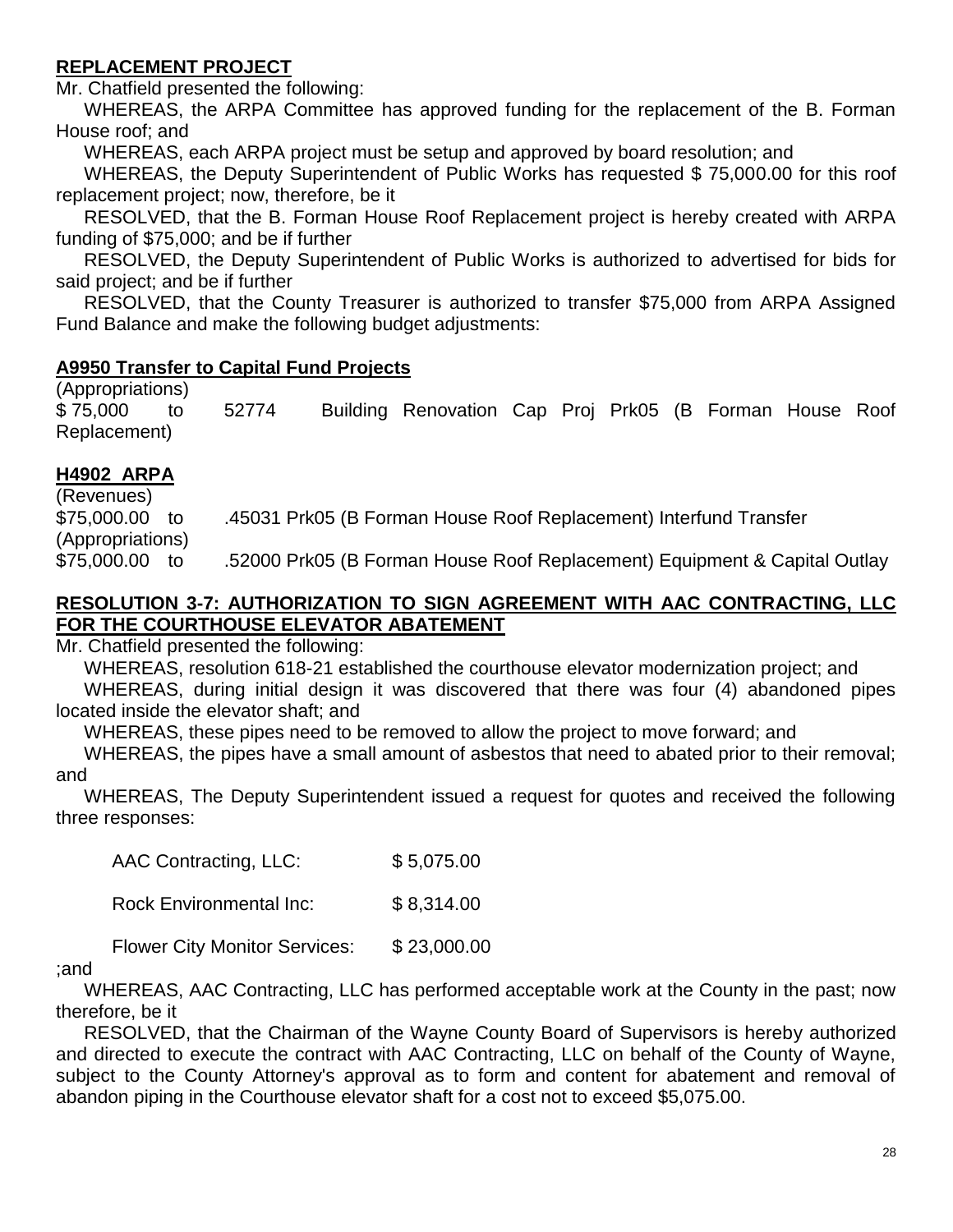### **RESOLUTION 3-8: AUTHORIZATION TO AMEND RESOLUTION 270-22 TO SET DATE FOR PUBLIC HEARING TO AMEND LOCAL LAW NO. 5-85**

Mr. Chatfield presented the following:

RESOLVED, pursuant to Section 20 of the Municipal Home Rule Law that the Board of Supervisors shall hold a public hearing on July 19, 2022 at 9:05 a.m. in the Supervisors Chambers in the County Court House, Lyons, New York on the proposed local law:

## **COUNTY OF WAYNE – STATE OF NEW YORK**

A local law amending Local Law 5-1985, as amended by Local Law 2-1988, as amended by 4- 1993, as amended by 4-2002 and Local Law 5-2003, in relation to regulating parking in the reserved parking area adjacent to the Pearl Street Office Building.

**BE IT ENACTED BY THE BOARD OF SUPERVISORS OF THE COUNTY OF WAYNE,** as follows:

Section 1. The following words, when used in this local law shall have the meanings respectively ascribed to them in this section, except in those instances where the context clearly indicated otherwise:

(a) "Vehicle" means every device in, upon, or by which any person or property is or may be transported or drawn upon a highway.

(b) "Person" means every natural person, corporation, association, or organization.

(c) "Park" means the standing of a vehicle, whether occupied or not, other than temporarily for the purpose of and while actually engaged in loading or unloading merchandise or passengers.

(d) "County Office Building" means the Wayne County Office Building located at 9 Pearl Street in Lyons, New York.

(e) "Sheriff" means the Sheriff of the County of Wayne.

(f) "Handicapped Person" means any person operating a vehicle displaying a special municipal parking permit or a vehicle registered in accordance with Section 404-a of the Vehicle and Traffic Law and being used for the transportation of a handicapped person.

(g) "Reserved Parking Area" means the county-owned land immediately south of and adjacent to the County Office Building.

(h) "Owner" means any person, corporation, partnership, firm, agency, association, lessor, or organization who at the time of the issuance of a notice of violation:

(1) is the beneficial or equitable owner of such vehicle; or

(2) has title to such vehicle; or

(3) is the registrant or co-registrant of such vehicle which is registered with the Department of Motor Vehicles of this State of any other state, territory, district, providence, nation of other judiciary; of

(4) uses such vehicle in its vehicle renting and/or leasing business; or

(5) is an owner of such vehicle as defined by Section 128 of the Vehicle and Traffic Law or subdivision (a) of Section 2102 of the Vehicle and Traffic Law.

(i) "Abandoned Vehicle" means any vehicle deemed to be an abandoned vehicle pursuant to the provisions of Section 1224 of the Vehicle & Traffic Law.

(j) "Vehicle & Traffic Law" means the Vehicle & Traffic Law of the State of New York.

Section 2. The county-owned land immediately adjacent to the County Office Building is hereby designed as a reserved parking area for the following designated persons:

#### **Designated**

| <b>Number of Parking Spaces</b> |
|---------------------------------|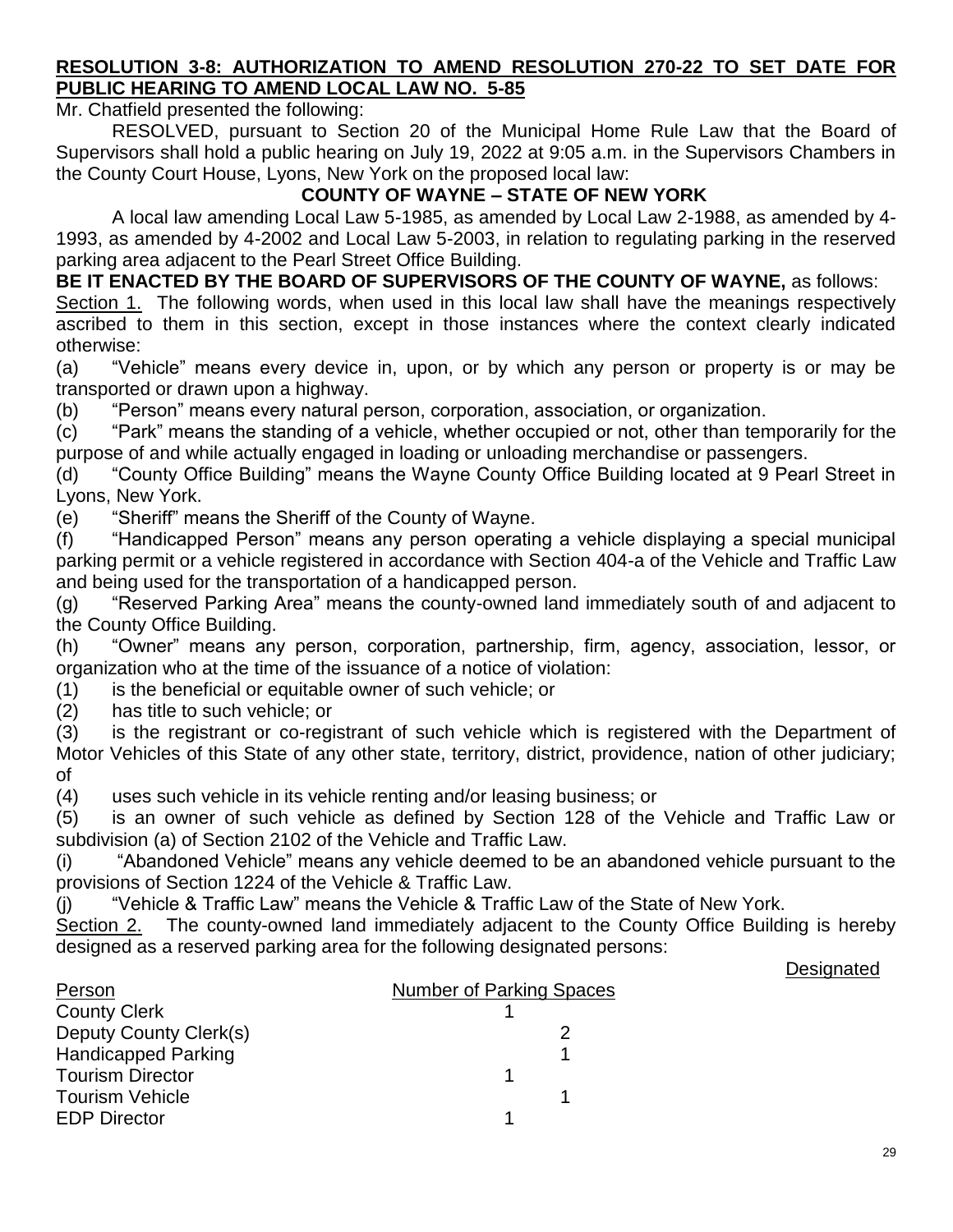| <b>EDP Deputy</b>  |    |
|--------------------|----|
| <b>EDP Vehicle</b> |    |
| Employee Parking   | 18 |

#### Section 3.

(a) No person shall park a vehicle in the reserved parking area except those persons for whom parking spaces are reserved as designated in Section 2 of the local law.

(b) No person, for whom a parking space is reserved, as designated in Section 2 of this local law, shall park a vehicle in the reserved parking area in any space other than a parking space which is marked "reserved" for such person.

(c) No undesignated vehicle shall be parked in the reserved parking area between the hours of 12:00 midnight and 6:00 a.m.

(d) No vehicle shall be parked in the reserved parking areas other than between the lines marking the parking spaces provided in such areas.

Section 4. It shall be the duty of the Sheriff to enforce the provisions of this local law.

Section 5. Whenever any vehicle is (a) parked in the reserved parking areas during snowstorms, floods, fires, or other public emergencies, or (b) found unattended in the reserved parking areas where it constitutes an obstruction to traffic, or (c) found abandoned in the reserved parking areas, the Sheriff is hereby authorized to provide for the removal of such vehicle, be means of towing or otherwise, to a suitable place of storage, and such removal and storage shall be at the sole risk and expense of the owner of such vehicle. Any vehicle so removed and stored shall be in the custody of the Sheriff and before the owner or person in charge of such vehicle shall be permitted to remove it from such custody, he shall furnish evidence of his identity and ownership or right to possession, pay the cost for such removal and storage, and sign a receipt for such vehicle.

Section 6. The Sheriff is hereby given the power and authority to engage, hire and contract with any person to remove, transport, and store vehicles for the purpose of this local law; provided, however, that the terms and conditions of any such engagement, hiring, or contacting shall be subject to the approval of the County Attorney.

#### Section 7.

(a) Whenever any vehicle is found parked in violation of this local law, the Sheriff shall serve a written notice of violation notifying the person charged that such vehicle has been parked in violation of the provisions of this local law and directing such person to appear in Justice Court of the Town of Lyons at a designated time to answer for such violation in accordance with this local law. The notice of violation shall be served personally upon the operator of a vehicle who is present at the time of service, and his name, together with the plate designation and the plate type as shown by the registration plates of said vehicle and the expiration date: the make or model, and the body type of the same vehicle, shall be inserted therein. The notice of violation shall be served upon the owner of the vehicle if the operator is not present, by affixing such notice to said vehicle in a conspicuous place. Whenever such notice is so affixed, in lieu of inserting the name of the person charged with the violation in the space provided for the identification of said person, the words 'owner of the vehicle bearing license' may be inserted to the following by the plate designation and plate type of said vehicle. Service of the notice of violation or a duplicate thereof, by affixation as herein provided shall have the same force and effect as through the same was personally served with the name of the person charged with the violation inserted therein.

(b) For the purposes of this local law an operator of a vehicle who is not the owner thereof, but who uses or operates such vehicle with the permission of the owner, express or implied, shall be deemed to the agent of such owner to receive notices of volition, whether personally served on such operator or served by affix in the manner aforesaid, and service made in either manner as herein provided shall also be deemed to be lawful service upon such owner.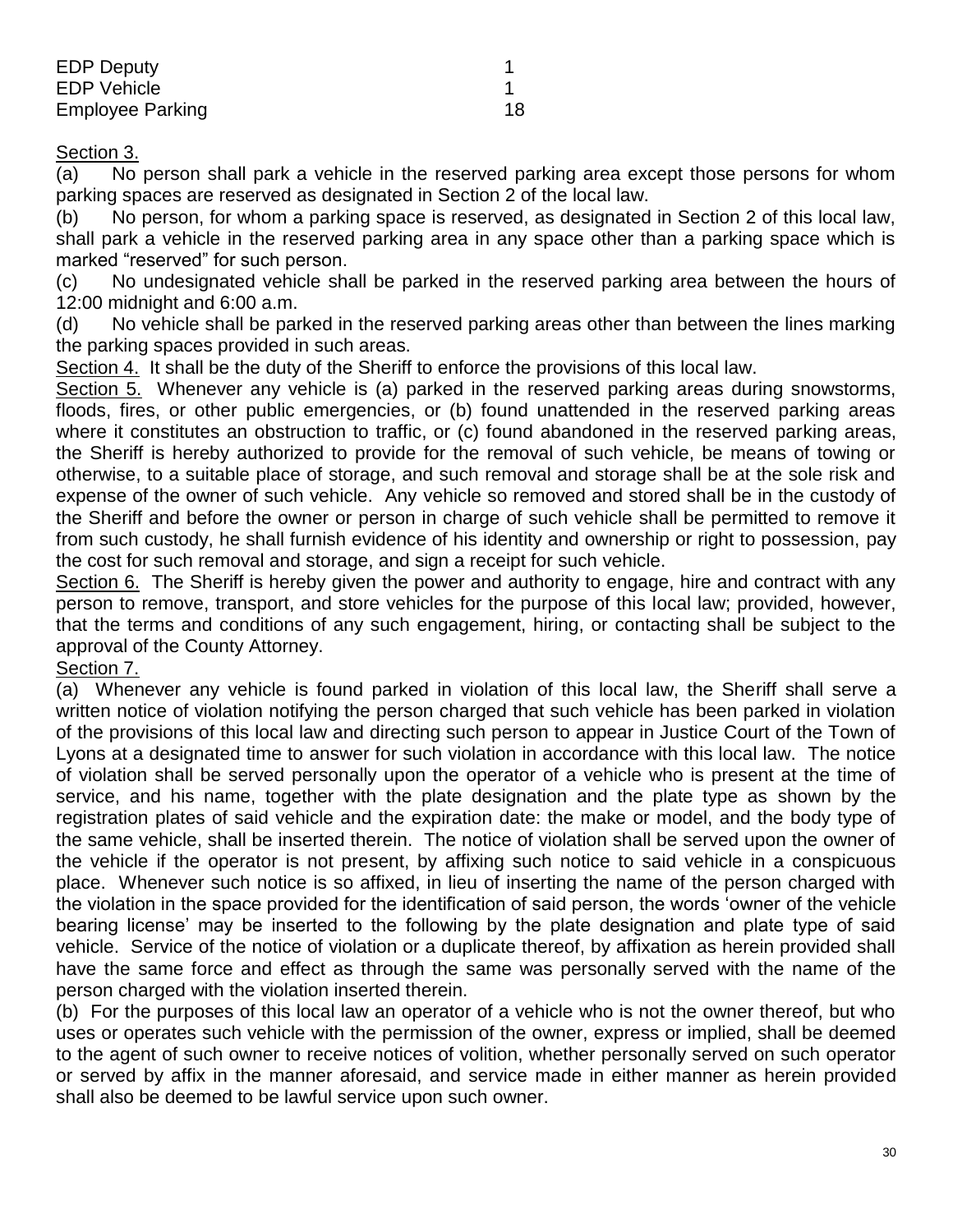Section 8. A violation of any of the provisions of this local law shall constitute an offense, and a person guilty of such offense may be punished by a fine not exceeding One Hundred Dollars.

Section 9. If any section, part of a section, sentence, clause, or phrase of this local law shall be held unconstitutional or invalid, the remaining provisions thereof shall nevertheless remain in full force and effect.

Section 10. This local law shall take effect immediately upon the date it is filed in the Office of the Secretary of State in accordance with Section 27 of the Municipal Home Rule Law of the State of New York.

### **RESOLUTION 3-9: OPPOSITION OF PROPOSED STATE LEGISLATION S. 4162 & A. 6652 PROTECTION OF STREAMS AS WRITTEN**

Mr. Chatfield presented the following:

WHEREAS, the Wayne County Board of Supervisors, was notified by pending approval of legislative bills S. 4162 & A. 6652, Protection of Streams Legislation, that would have a negative impact management of local streams and have regulatory consequences on County operations;

WHEREAS, historically a majority of the 19 watersheds in Wayne County and many sub tributaries that flow directly to Lake Ontario are considered non-regulatory and contribute to much of the stormwater and flood plain management for the seasonal weather events throughout the year;

WHEREAS, local highway departments, and municipal officials already work with NYS Department of Environmental Conservation to evaluate regulatory streams and water quality permits when needed and often times wait months for determinations due to stressed workload and other State priorities;

WHEREAS, the change in legislation would add a burden to tax payers for the County to add workforce to respond to additional permit requests for stream work technical assistance;

WHEREAS, water quality in sub tributaries are a significant concern due to reduction of stream flow, blockages, erosion and flood plain management. Delayed response to these concerns for regulatory purposes will cause stress to local communities, vector development, and emergency management response;

WHEREAS, Wayne County has a few economic engines that depend on floodplain management systems for the support of stormwater and drainage for food production from agriculture, in addition to municipal epicenters and eco-tourism; now, therefore, be it

RESOLVED, that the Wayne County Board of Supervisors strongly opposes legislative actions S. 4152 & A.6652 Protection of Streams Legislation, and asked the Governor to veto the proposed legislation as it currently stands because of the long term economic and environmental resource impacts to small communities; now, therefore, be it

RESOLVED, that the Wayne County Board of Supervisors share this information as correspondence with the Western New York Inter County Association.

### **COM. #2 – PUBLIC SAFETY –VERNO, BENDER, DONALTY, VANLAEKEN, MILLER**

# **RESOLUTION 2-1: AUTHORIZATION TO AWARD RFP AND CONTRACT FOR COURT REPORTING AND TRANSCRIPTION SERVICES**

Mr. Verno presented the following:

WHEREAS, In accordance with the Wayne County Purchasing Policy an RFP was issued for Court Reporting and Transcription Services on behalf of the District Attorney's Office and the Public Defender's Office; and

WHEREAS, responses to the RFP were opened on May 19, 2022 at 2:00 p.m. with proposals received from Forbes Court Reporting and Transcription Plus LLC; and

WHEREAS, Forbes Court Reporting proposed a list of certified shorthand reporter rates and services and Transcription Plus LLC proposed pricing for transcription services from media only; and WHEREAS, the following details the rates for each company: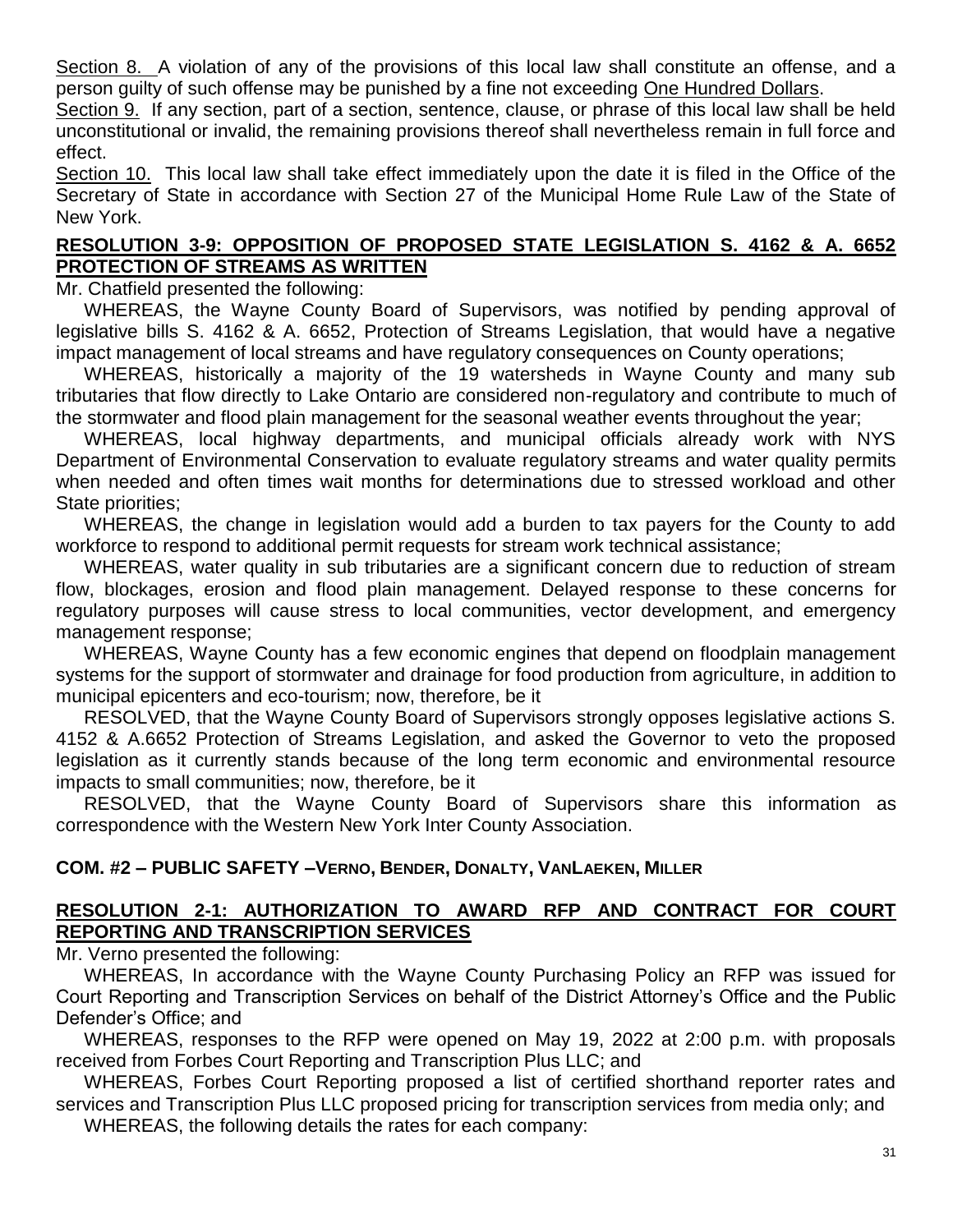# **Forbes Court Reporting: Year 1& 2**

Grand Jury \$150/Appearance \$4.25/page

Digital Recording Transcription \$3.90/pg (14 day delivery) \$5.20/pg (3 day delivery) \$7.80/pg (overnight delivery)

Felony/Preliminary Hearing \$120/Appearance – first 2 hours \$60 thereafter

# **Forbes Court Reporting: Year 3**

\$170/Appearance \$4.40/page

Digital Recording Transcription \$4/pg (14 day delivery) \$6/pg (3 day delivery) \$8/pg (overnight delivery)

Felony/Preliminary Hearing \$130/Appearance – first 2 hours \$65 thereafter

# **Transcription Plus: Years 1-3**

Normal Completion Transcription (7 day delivery) \$3.75/pg \$4.95/pg (very difficult to transcribe based on recording) one time charge

Priority Completion Transcription No extra charge for expedited

Immediate Completion Transcription (same day delivery) No extra charge for expedited

#### and

WHEREAS, the proposals have been reviewed by a review team consisting of members from both the District Attorney's Office and the Public Defender's Office and evaluated using published RFP criteria; and

WHEREAS, it is recommended that both companies be awarded a contract for use on an asneeded basis by the District Attorney's Office and the Public Defender's Office; now, therefore be it,

RESOLVED, that the Wayne County Board of Supervisors hereby accepts the proposals submitted by Forbes Court Reporting and Transcription Plus LLC; and be it further

RESOLVED, that the Chairman of the Board of Supervisors is hereby authorized to execute contracts on behalf of the County of Wayne, subject to the County Attorney's approval as to form and content, with Forbes Court Reporting and with Transcription Plus LLC, in accordance with the rates proposed in each respective proposal for a term of three (3) years, commencing June 1, 2022.

### **RESOLUTION 2-2: AUTHORIZATION TO MOVE DEPUTY SHERIFF LIEUTENANT POSITION FROM SHERIFF-CIVIL TO SHERIFF-ROAD PATROL AND AMEND THE 2022 BUDGET**

Mr. Verno presented the following:

WHEREAS, the Wayne County Sheriff's Office Road Patrol Division has increased by approximately twenty deputies over the last ten years. The Sheriff's Road Patrol Division command staff has stayed the same; and

WHEREAS, the Sheriff's Office Road Patrol Division is in need of more command staff to efficiently and effectively supervise the road patrol division. With the increased staffing and responsibilities related to the new discovery requirements, the additional command staff is paramount; and

WHEREAS, the Sheriff is desirous of moving the budgeted Deputy Sheriff Lieutenant assigned to the Civil Division to the Road Patrol Division; and

WHEREAS, this will be at no increase to the current overall Sheriff's Office budget; now, therefor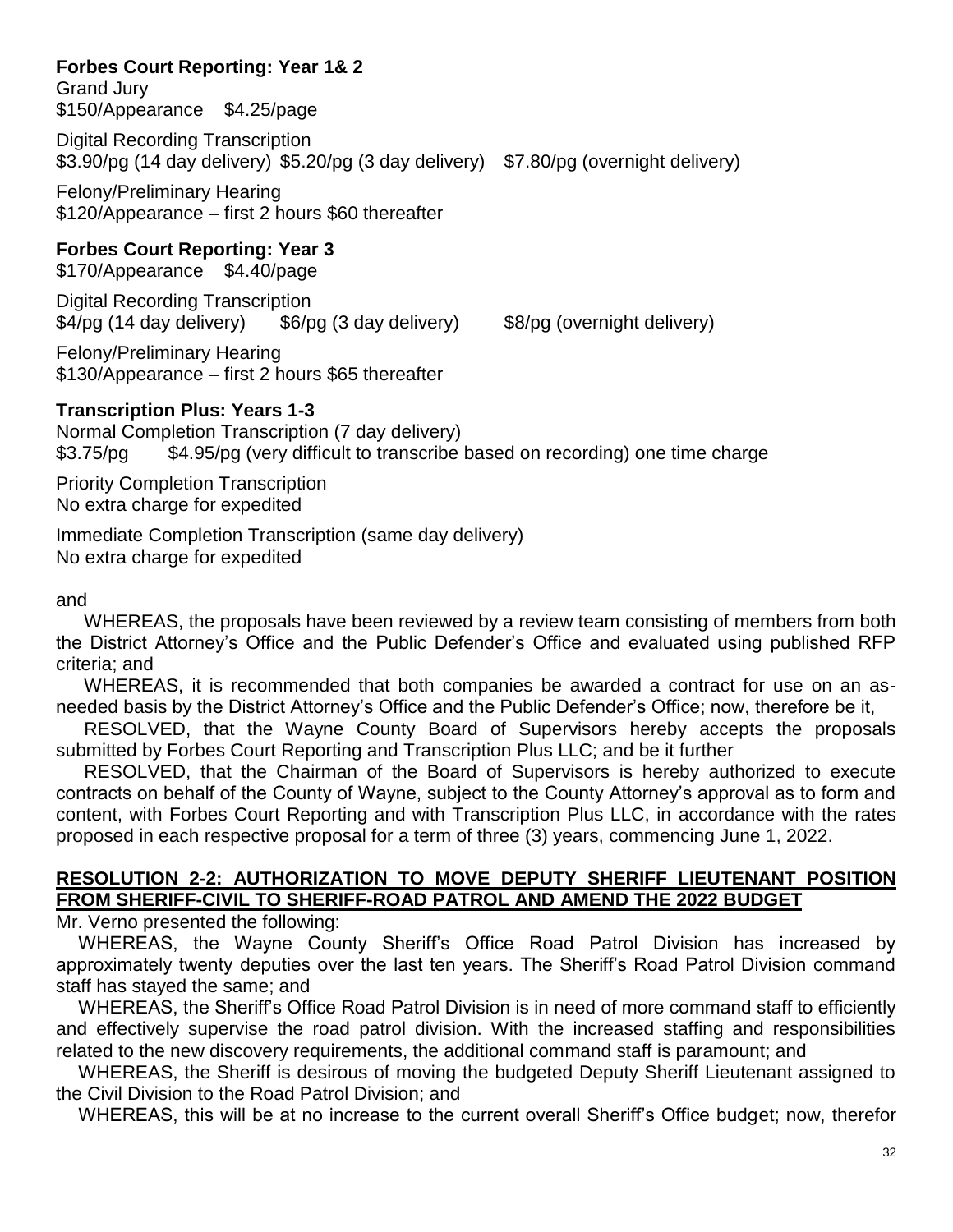### be it

RESOLVED, that the Wayne County Sheriff's Office is hereby authorized to move one Deputy Sheriff Lieutenant position from the Civil Division to the Road Patrol Division; and be it further

RESOLVED, that the Wayne County Treasurer is hereby authorized to amend 2022 County Budget as follows:

### A3112 Sheriff- Civil

(Appropriations) \$65,894 from 51080 Deputy Sheriff Lieutenant \$11,993 from 58100 from Payments to NYS Retirement System \$5,041 from 58200 from Payments to Social Security

### A3114 Sheriff-Road

(Appropriations) \$65,894 to 51080 Deputy Sheriff Lieutenant \$11,993 to 58100 to Payments to NYS Retirement System \$5,041 to 58200 to Payments to Social Security

### **RESOLUTION 2-3: AUTHORIZATION TO MOVE DEPUTY SHERIFF SERGEANT FROM SHERIFF-DETECTIVE UNIT TO THE SHERIFF-CIVIL DIVISION AND AMEND THE 2022 BUDGET**

Mr. Verno presented the following:

WHEREAS, the Wayne County Sheriff's Office Civil Division currently has two deputy sheriffs and two account clerks assigned to that division; and

WHEREAS, the Sheriff's Office Civil Division is in need of a supervisor in charge of the Civil Division to oversee day to day operations of the civil office, to include: monitoring and overseeing family court orders, summonses, civil court orders, eviction proceedings and matters pertaining civil accreditation; and

WHEREAS, the Sheriff is desirous of moving a budgeted Deputy Sheriff Sergeant assigned to the Detective Unit over to the Sheriff's Civil Division budget; and

WHEREAS, this will be at no increase to the current Sheriff's Office budget; now, therefore be it

RESOLVED, that the Wayne County Sheriff's Office is hereby authorized to move one Deputy Sheriff Sergeant position from the Detective Division to the Civil Division; and be it further

RESOLVED, that the Wayne County Treasurer is hereby authorized to amend 2022 County Budget as follows:

A3115 Sheriff- Detective Unit

(Appropriations)

\$48,443 from 51370 Deputy Sheriff Sergeant \$8,817 from 58100 from Payments to NYS Retirement System \$3,706 from 58200 from Payments to Social Security

A3112 Sheriff- Civil

(Appropriations) \$48,443 to 51370 Deputy Sheriff Sergeant \$8,817 to 58100 to Payments to NYS Retirement System \$3,706 to 58200 to Payments to Social Security

#### **RESOLUTION 2-4: AUTHORIZATION TO SURPLUS SHERIFF'S OFFICE BOAT MOTOR, THREE WHEELERS, AND JET-SKI HOIST**

Mr. Verno presented the following: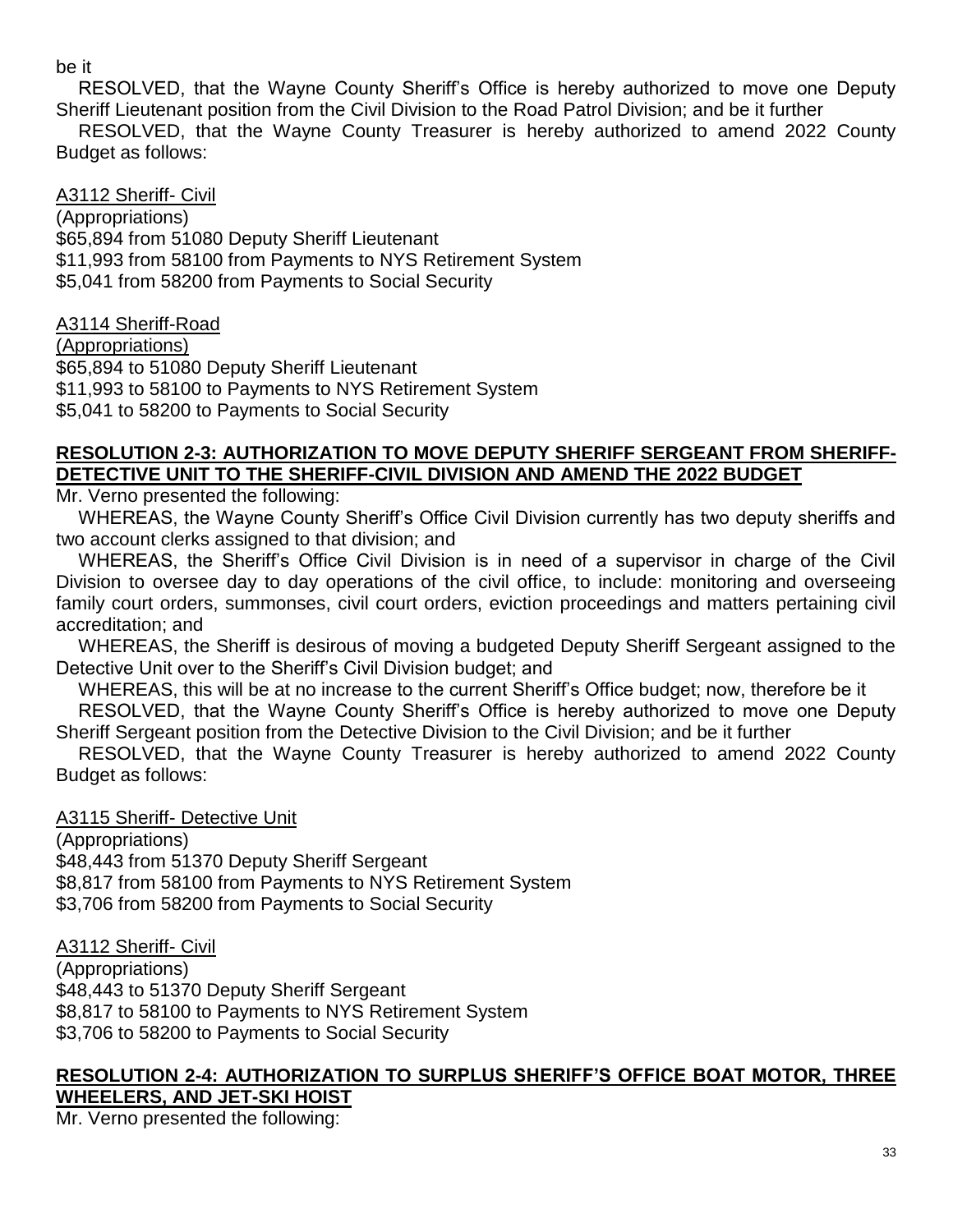WHEREAS, the Wayne County Sheriff's Office has two Honda three wheelers, one Johnson boat motor, and one shore station jet-ski hoist, to be deemed surplus as the equipment has been replaced with new and more efficient equipment; and

WHEREAS, the Sheriff is requesting authorization to surplus the above stated Honda three wheelers serial # JH3TE0405HM302075 & #JH3TE0409HM300328, Johnson boat motor serial # J150WTXERC, and Shore Station jet-ski hoist #SS010621; now, therefore, be it

RESOLVED, that the Sheriff is hereby authorized to surplus two, Honda three wheelers serial # JH3TE0405HM302075 & #JH3TE0409HM300328, Johnson boat motor serial # J150WTXERC, and Shore Station jet-ski hoist #SS010621 per county policy.

#### **RESOLUTION 2-5: AUTHORIZATION TO AMEND RESOLUTION #221-21 AWARDING BID AND ENTER INTO AN AMENDED AGREEMENT WITH NEW YORK STATE PUBLIC SAFETY EMERGENCY LIGHTING (NYSPSEL) FOR EMERGENCY VEHICLE EQUIPMENT/ACCESSORIES, MAINTENANCE, REPAIR, AND INSTALLATIONS**

Mr. Verno presented the following:

WHEREAS, Resolution #221-21 authorized the award of a bid and execution of a contract for emergency vehicle equipment/accessories, maintenance, repair and installations as an all-inclusive service; and

WHEREAS, Resolution #100-22 amended the contract due to a misquoting error for additional installation charges for the in-car camera system in new patrol cars; and

WHEREAS, an error was found in the bid proposal where the original proposal from NYSPEL had freight included on items A-G and a copy only had freight on two items and the copy proposal was used to draft resolution #221-21; and

WHEREAS, it is recommended that this amendment to the agreement is approved to ensure service for Public Safety vehicles is not disputed; now therefore be it

RESOLVED, resolution #221-21 is hereby amended as follows:

| Item#     | Manufacturer + Type of Equipment                                         | Discount from Catalog (%) |  |  |  |
|-----------|--------------------------------------------------------------------------|---------------------------|--|--|--|
| Α.        | (push bumpers)<br>Westin                                                 | $25% + Freight$           |  |  |  |
| <b>B.</b> | Troy (cages, seats, window barrier)                                      | $34% + Freight$           |  |  |  |
| C.        | Gamber Johnson (consoles, mounting solutions)                            | 47% + Freight             |  |  |  |
| D.        | Setina (kennels)                                                         | $25% + Freight$           |  |  |  |
| Ε.        | Weiser (weapon racks)                                                    | $37% + Freight$           |  |  |  |
| F.        | American Aluminum (organizers)                                           | $11\% + Freight$          |  |  |  |
| G.        | Sound-Off Signal (when items are not on GSA or other purchase contracts) |                           |  |  |  |
|           | Visual & Audible                                                         | $47% + Freight$           |  |  |  |
|           | <b>Service Parts</b>                                                     | $47% + Freight$           |  |  |  |
|           | <b>Blue Print</b>                                                        | $47% + Freight$           |  |  |  |
|           | Sync                                                                     | $50% + Freight$           |  |  |  |

Total Cost of Labor, Per Vehicle – For Installation Services For New County Patrol Vehicles for Each Contract Year Year 1-\$3,650 Year 2-\$3,650 Year 3-\$3,650

Labor Rates Per Hour

All Other Repairs, Installations, Maintenance & Equipment Removal Year 1-\$65/HR Year 2-\$65/HR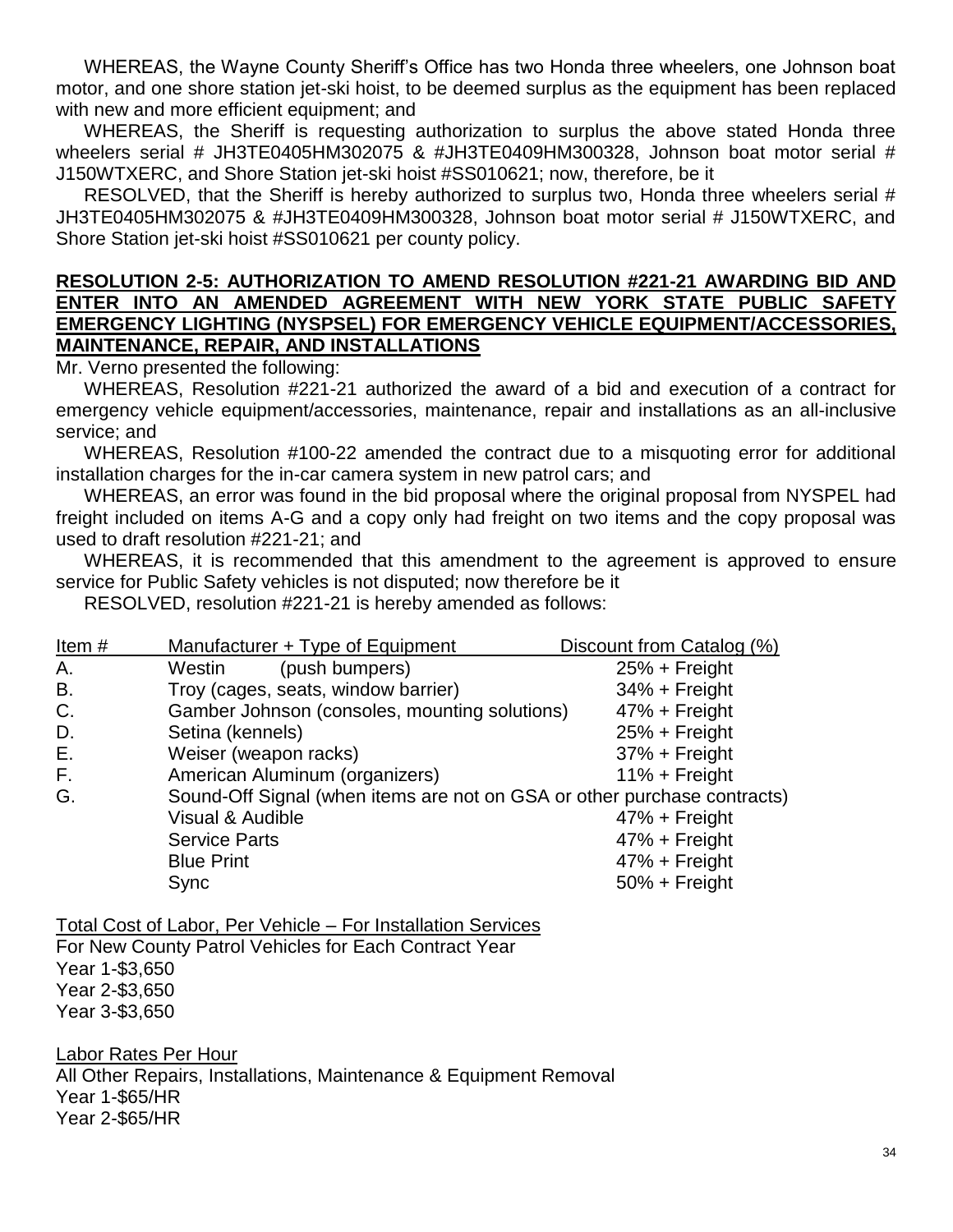Labor Rates Per Hour Emergency Repairs Year 1-\$95/HR Year 2-\$95/HR Year 3-\$95/HR

and be it further

RESOLVED, that the amendment to the May 1, 2021 to April 30, 2024 contract #WCC21143 with NYSPEL is hereby accepted; and be it further

RESOLVED, that the Chairman of the Wayne County Board of Supervisors is hereby authorized and directed to execute an amendment on behalf of Wayne County with New York State Public Safety Emergency Lighting (NYSPEL), subject to the County Attorney's approval as to form and content.

# **RESOLUTION 2-6: AUTHORIZATION TO PURCHASE INCIDENT RESPONSE VEHICLE WITH STATE LAW ENFORCEMENT TERRORISM PREVENTION PROGRAM (SLETPP) FUNDS**

Mr. Verno presented the following:

WHEREAS, the Wayne County Sheriff's Office is participating in a grant program from the Department of Homeland Security and Emergency Services under the State Law Enforcement Terrorism Prevention Program (SLETPP), in the amount of \$42,488.00; and

WHEREAS, the balance of the funds was to be used to purchase mobile data terminals and personal protective equipment, as previously authorized in resolution No.132-20; and

WHEREAS, a grant amendment has been accepted by the State Law Enforcement Prevention Program Administrator, and the grant funds have been reallocated for an incident response vehicle. This amendment requires no local match; and

WHEREAS, the Sheriff is requesting authorization to purchase the above stated equipment authorized under said grant amendment; now, therefore, be it

RESOLVED, that the Sheriff is hereby authorized to purchase an incident response vehicle, not to exceed the allowable grant funds of \$42,488.00 already budgeted in the 2022 County Budget.

#### **A3114 Sheriff Road Patrol**

| Amount                          | Object Code & Name         | <b>Project Code and Name</b> |  |  |
|---------------------------------|----------------------------|------------------------------|--|--|
| (Appropriations)<br>\$42,488.00 | from 52500 Other Equipment | LET19 SLETPP19               |  |  |
| (Appropriations)                |                            |                              |  |  |

\$42,488.00 to 52300 Motor Vehicles LET19 SLETPP19

#### **RESOLUTION 2-7: AUTHORIZATION TO ACCEPT THE 2021 OPERATION STONEGARDEN GRANT, AMEND THE 2022 BUDGET AND EXPEND FUND FOR WAYNE COUNTY SHERIFF'S OFFICE**

Mr. Verno presented the following:

WHEREAS, the Wayne County Sheriff's Office has been awarded a no cash match 2021 Operation Stonegarden grant from the Department of Homeland Security and Emergency Services, in the amount of \$15,000.00; and

WHEREAS, a stipulation of the grant is that said funds must be used to assist in border security along Lake Ontario and the adjoining bays in Wayne County; and

WHEREAS, said grant funds are dedicated for operational overtime and management and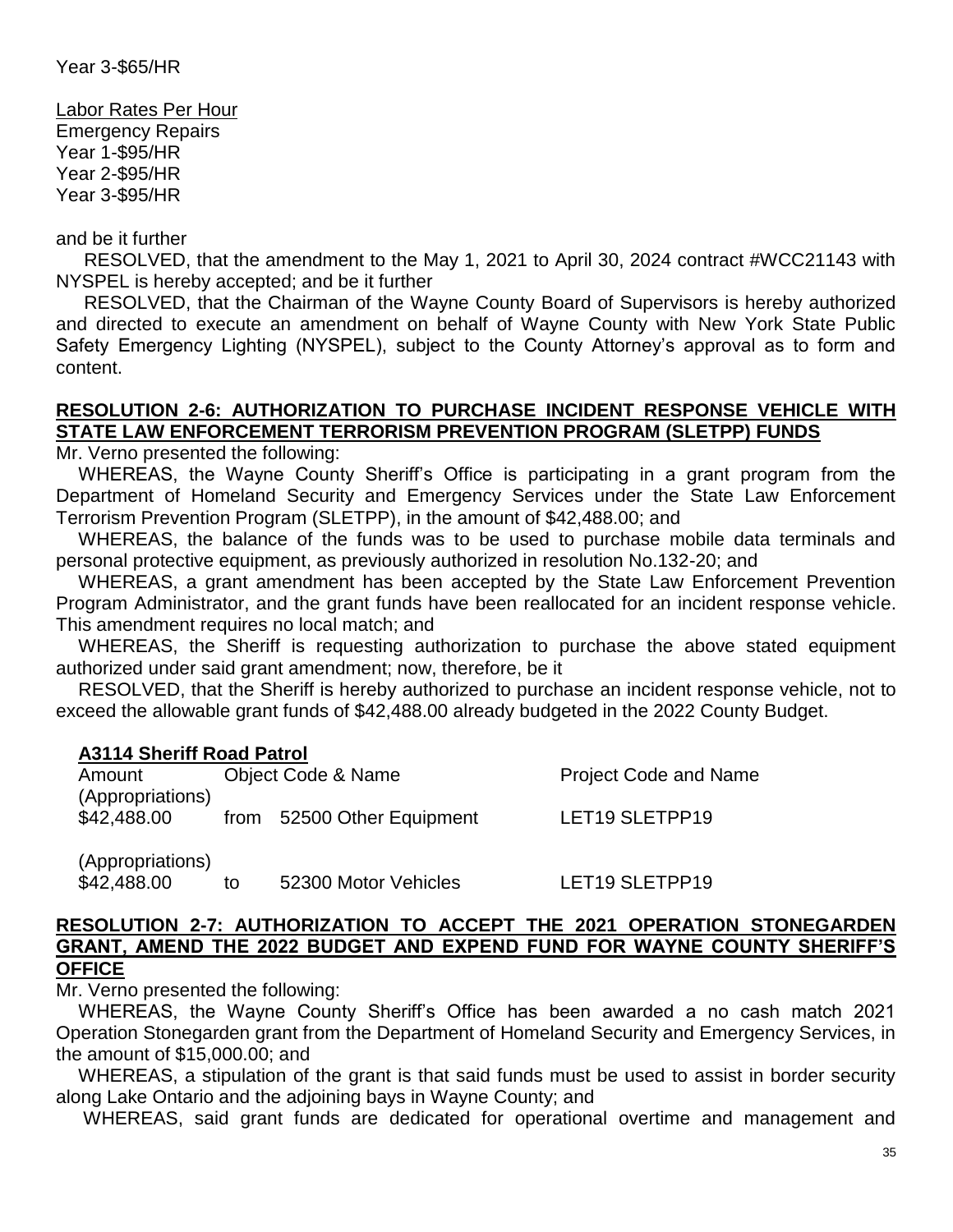administrative costs at no cost to the County taxpayers; and

WHEREAS, the Sheriff is requesting authorization be granted to expended overtime, at a cost not to exceed \$10,000, and management and administrative costs not to exceed \$5,000; as authorized by said grant; now, therefore, be it

RESOLVED, that the Sheriff and the Chairman of the Board of Supervisors are hereby authorized to execute any agreements associated with the 2021 Operation Stonegarden grant upon review and approval of the County Attorney; and be it further

RESOLVED, that the Sheriff be authorized to expend operational overtime at a cost not to exceed \$10,000, and management and administrative costs not to exceed \$5000 as authorized by said grant, and at no cost to the County taxpayers; and be it further

RESOLVED, that Wayne County Treasurer is hereby authorized to amend the 2022 County Budget as follows:

### **A3114 – Sheriff Road Patrol**

Amount Chiect Code & Name **Project Code and Name** (Revenues) \$15,000.00 to 44302 Homeland Security STG21 Stonegarden 2021 (Appropriations) \$10,000.00 to 51904 Overtime STG21 Stonegarden 2021 \$5,000.00 to 54000 Contractual Expenses STG21 Stonegarden 2021

#### **RESOLUTION 2-8: AUTHORIZATION TO APPLY FOR THE UNITED STATES DEPARTMENT OF JUSTICE COMMUNITY ORIENTED POLICING SERVICES (COPS) 2022 SCHOOL VIOLENCE PREVENTION GRANT**

Mr. Verno presented the following:

WHEREAS, the Wayne County Sheriff's Office is eligible to apply for funding under the United States Department of Justice Community Oriented Policing Services (COPS) 2022 School Violence Prevention Grant; and

WHEREAS, this grant requires no local match; and

WHEREAS, the Sheriff is desirous of participating in this grant program; now, therefore, be it RESOLVED, that the Chairman of the Wayne County Board of Supervisors and the Sheriff is hereby authorized to apply for the United States Department of Justice Community Oriented Policing Services (COPS) 2022 School Violence Prevention Grant.

### **RESOLUTION 2-9: AUTHORIZATION TO APPLY FOR THE 2022 STATE LAW ENFORCEMENT TERRORISM PREVENTION PROGRAM GRANT (SLETPP)**

Mr. Verno presented the following:

WHEREAS, the Wayne County Sheriff's Office is eligible to apply for a grant program from the Department of Homeland Security and Emergency Services under the State Law Enforcement Terrorism Prevention Program( SLETPP); and

WHEREAS, this grant requires no local match; and

WHEREAS, the Sheriff is desirous of participating in this grant program; now, therefore, be it

RESOLVED, that the Chairman of the Wayne County Board of Supervisors and the Sheriff is hereby authorized to apply for the 2022 State Law Enforcement Terrorism Prevention Program Grant.

### **RESOLUTION 2-10: APPROVAL OF MARKINGS AND EMBLEM FOR THE OFFICE OF THE FIRE COORDINATOR**

Mr. Verno presented the following:

WHEREAS, the Fire Coordinator is desirous of standardizing the markings and emblem on the Fire Coordinator's three trailers and three vehicles; and

WHEREAS, samples of the proposed emblem and markings are attached; and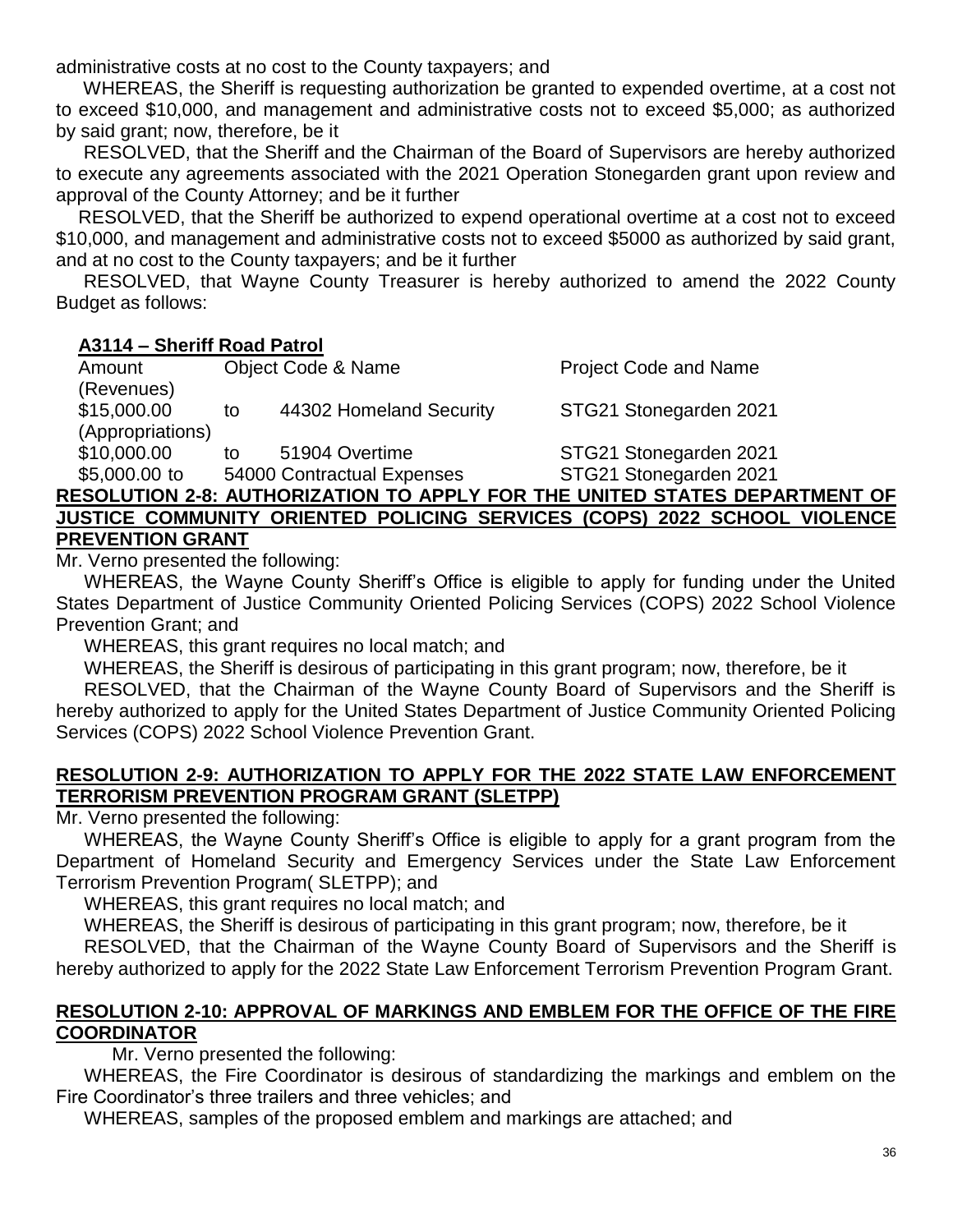WHEREAS, the total amount for standardizing and updating these markings and emblems should not exceed \$1,500; and

WHEREAS, the cost of this standardization can be accommodated within the Fire Coordinator's existing budget; now, therefore, be it

RESOLVED, that the Wayne County Board of Supervisors approves of the purchase of said markings and emblems at a cost not to exceed \$1500.

### **RESOLUTION 2-11: ACKNOWLEDGEMENT OF EMERGENCY PURCHASE OF EMERGENCY OPERATIONS CENTER AUDIO VISUAL SYSTEM REPAIR**

Mr. Verno presented the following:

WHEREAS, the AV Switching System in the Emergency Operations Center (EOC) has failed; and WHEREAS, this system is critical to the operation of the EOC for training, demonstrations and actual emergencies; and

WHEREAS, these circumstances affect public property and require immediate action; and

WHEREAS, PCC, the service provider to both the 911 Center and EOC for this type of equipment had a technician that was available; and

WHEREAS, in accordance with Wayne County Purchasing Policy, the \$387.50 cost associated with the equipment replacement constituted an emergency purchase; and

WHEREAS, on March 3, 2022, the Wayne County Chairman of the Board of Supervisors and County Administrator authorized said emergency purchase; and

WHEREAS, this repair will be funded within the Emergency Management operating budget; now, therefore, be it

RESOLVED, that the Wayne County Board of Supervisors acknowledges said emergency purchase.

### **RESOLUTION 2-12: TRANSFER FUNDS AND AWARD RFP CONTRACT FOR UPGRADE OF AUDIO VISUAL EQUIPMENT (AV) IN EMERGENCY MANAGEMENT**

Mr. Verno presented the following:

WHEREAS, the current projection and switching equipment within the Emergency Operations Center and other Public Safety locations is more than ten years old; and

WHEREAS, Wayne County is desirous of updating said equipment to the same technology; and

WHEREAS, In accordance with Wayne County Purchasing Policy, an RFP was issued for said upgrade; and

WHEREAS, responses to the RFP were opened on Tuesday, May 10<sup>th</sup>, 2022 at 2:00 p.m. with the following proposal received:

Presentation Concepts Corporation 6517 Basile Rowe East Syracuse, NY 13057

|                                                                | <b>Bid</b>   | <b>Budget</b> | <b>Difference</b> |
|----------------------------------------------------------------|--------------|---------------|-------------------|
| Project 1 (Emergency Operations Center):                       | \$82,671.00  | \$75,000.00   | $-$7,671.00$      |
| Project 2 (EM Command Room):                                   | \$9,617.00   | \$0.00        | $-$9,617.00$      |
| Project 3 (EM Training Room):                                  | \$6,503.00   | \$0.00        | $-$ \$6,503.00    |
| Project 4 (Public Safety Building) 1 <sup>st</sup> Floor Conf: | \$6,603.00   | \$0.00        | $-$6,603.00$      |
| Project 5 (Fire Training Building):                            | \$13,279.00  | \$8,000.00    | $-$5,279.00$      |
| Three year service contract for all:                           | \$9.000.00   | \$0.00        | $-$9,000.00$      |
| Total:                                                         | \$127,673.00 | \$83,000.00   | $-44,673.00$      |
|                                                                |              |               |                   |

and;

WHEREAS, the proposals have been reviewed by the Director of Emergency Management and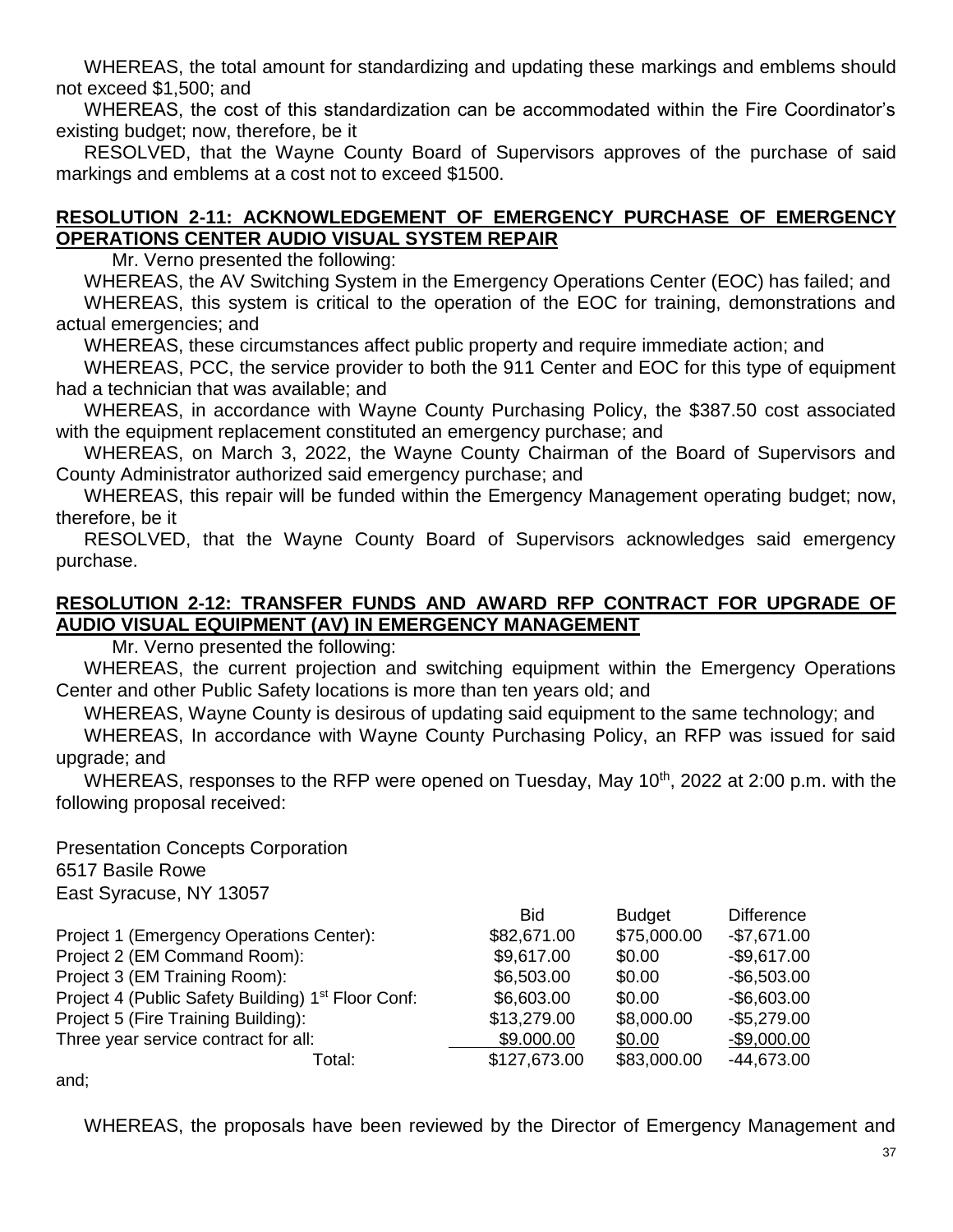assessed against published RFP criteria; and,

WHEREAS, after review, the Presentation Concepts proposal was deemed to meet RFP specifications, but over budget; therefore, be it

RESOLVED, that the Wayne County Board of Supervisors hereby accepts the proposal by Presentation Concepts Corporation; and be it further

RESOLVED, that the Chairman of the Board is hereby authorized to execute a contract on behalf of the County of Wayne, subject to the County Attorney's approval as to form and content with Presentation Concepts Corporation for the above listed projects and service contract; and be it further RESOLVED, that the Treasurer is authorized to transfer said funds:

## **A1990 Contingency Fund General**

(appropriations)

\$44,673 from 54000 Contractual Expenses

### **A34104.54116 Mutual Aid**

(appropriations) \$5,279 to .54116 Computer Supplies

### **A3640 Emergency Management**

\$39,394 to .54400 Contracted Services

#### **RESOLUTION 2-13: AUTHORIZATION TO CREATE DEPUTY DIRECTOR OF DISASTER PREPAREDNESS POSITION, ABOLISH ONE PROJECT COORDINATOR AND ABOLISH ONE EM TRAINING COORDINATOR AND AMEND THE 2022 BUDGET**

Mr. Verno presented the following:

WHEREAS, there is a need to ensure the continuity of operations within the Department of Emergency Management Services Department; and

WHEREAS, hardware and software has adequate backup capabilities, but succession planning for the Director has been challenged by staff turnover; and

WHEREAS, it is the recommendation of the Director that a Deputy Director position be created; and

WHEREAS, a specification for this position has been approved; and

WHEREAS, HR Public Sector recommends a salary of Grade 9; and

WHEREAS, this position will be funded with funds that are sufficiently available in the department's personal services budget as a result of abolishing a Project Coordinator Position and abolishing an EM Training Coordinator position, now, therefore, be it

RESOLVED, that one Deputy Director of Disaster Preparedness position be created in the Wayne County Department of Emergency Management Services and the Director is hereby authorized to hire and fill this position and amend the FY2022 budget accordingly; and be it further

RESOLVED, that the Wayne County Treasurer is authorized to make the following budget amendment:

### **A3640 Emergency Management**

(Appropriations) \$39,900 to 51945 Deputy Director Disaster Preparedness \$39,900 from 51568 Project Coordinator

### **RESOLUTION 2-14: AUTHORIZATION TO TERMINATE MEDEX BILLING INC CONTRACT EFFECTIVE 90 DAYS FROM NOTICE OF TERMINATION**

Mr. Verno presented the following:

WHEREAS, Wayne County Advanced Life Support has utilized EMS billing services provided by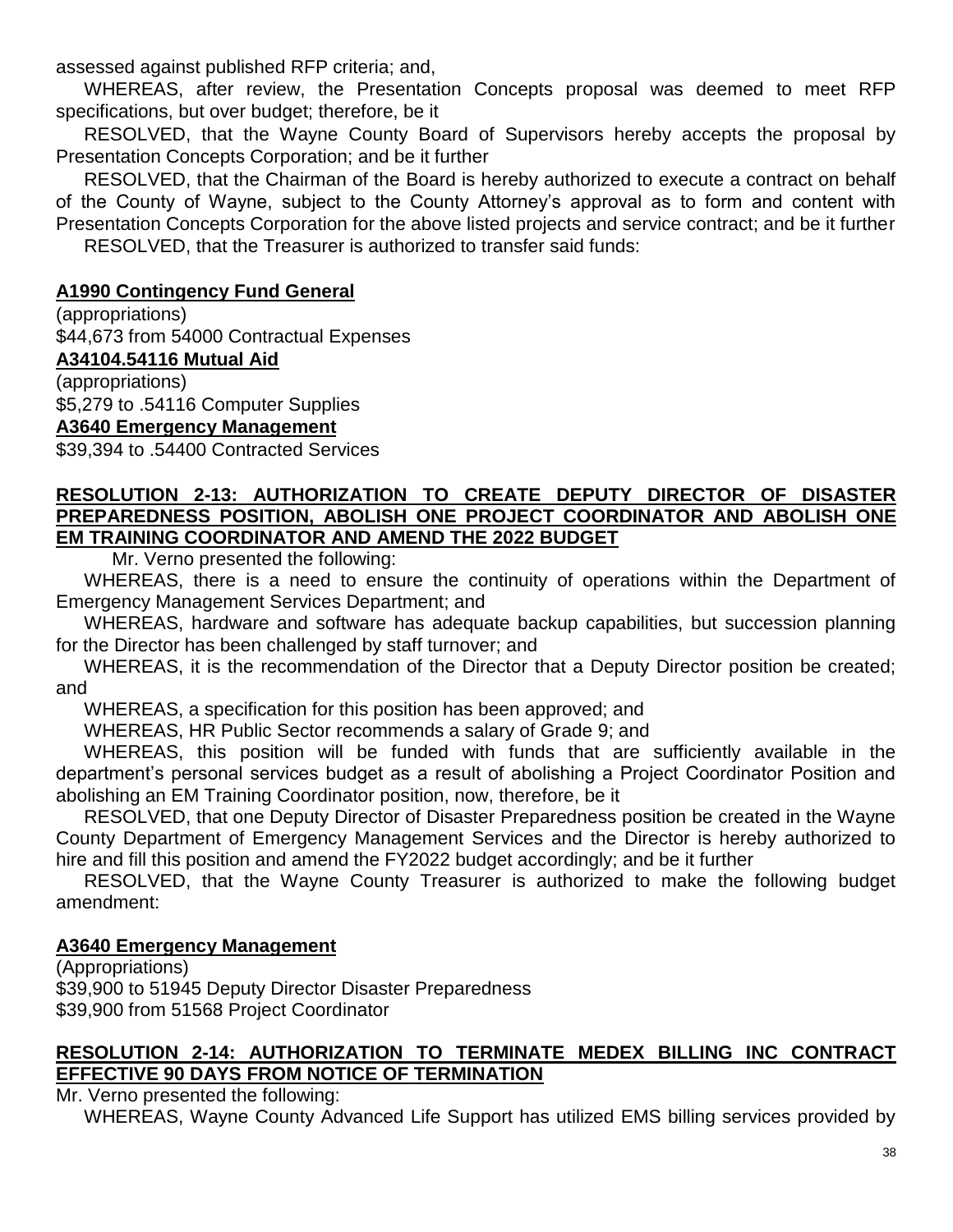MedEx Billing Inc. of LeRoy, NY since the inception of the service in 2002, and

WHEREAS, the current contract with MedEx Billing, Inc. auto-renews annually, which is a violation of Board Policy, and

WHEREAS, due to the amount spent annually, the service requires that the county solicit a competitive request for proposals (RFP), and

WHEREAS, in order to achieve compliance with county policy, the contract must be terminated and the service competitively sought, which will result in a new contract where term limits can be applied; and

WHEREAS, current contract language with MedEx Billing, Inc. requires that the county provide at least a 90 day notice prior to termination; now therefore be it

RESOLVED, that the Chairman of the Board of Supervisors shall be authorized to execute a contract termination notice for MedEx Billing, Inc, of LeRoy, NY, to allow for the issuance of an RFP and a new contract period with the awarded vendor as a result of that process.

### **RESOLUTION 2-15: AUTHORIZATION TO APPLY FOR PUBLIC SAFETY GRANT PROGRAMS**

Mr. Verno presented the following:

WHEREAS, Wayne County is eligible to apply for funding annually under the following grant programs for the Office of Emergency Management Services:

- Cyber Security Grant Program no local match
- Critical Infrastructure Grant Program no local match
- Statewide Interoperable Communication Grant no local match
- State Homeland Security Grant no local match
- Hazmat Grant no local match
- Public Safety Answering Point Grant no local match
- Emergency Management Performance Grant (LEMPG) 50% match (defers salary cost); and

WHEREAS, after notification of availability, NYS has historically provided lead times of less than four weeks for grant application, resulting in the need for late submissions to Committee, Rule 14 or Other Business Resolutions; and

WHEREAS, Wayne County Emergency Management has historically participated in the above mentioned grant programs; and

WHEREAS, these grant programs help minimize local taxpayer impact; and

WHEREAS, approval by the Wayne County Board of Supervisors continues to be required for acceptance of said grants and expenditure of funds; now, therefore, be it

RESOLVED, the Director of Emergency Management or his designee is hereby authorized to apply for the above mentioned grant programs as the opportunities are presented during the year 2022, contingent upon match requirements remaining as stated above.

### **RESOLUTION 2-16: AUTHORIZATION TO ACCEPT 2022 EMERGENCY MANAGEMENT PERFORMANCE GRANT AND AMEND BUDGET**

Mr. Verno presented the following:

WHEREAS, NYS has advised the Director of Emergency Management that \$40,359 has been awarded to Wayne County under the FY22 Emergency Management Performance Grant Program; and

WHEREAS, Wayne County Emergency Management has included \$39,233 as a 2022 budget revenue in line A36400.44305 in anticipation of this grant; and

WHEREAS, said grant will be used to offset the salary of the Director of Emergency Management; now, therefore, be it,

RESOLVED, that the Director of Emergency Management is authorized to accept said the FY22 Emergency Management Performance Grant and the Chairman of the Board of Supervisors is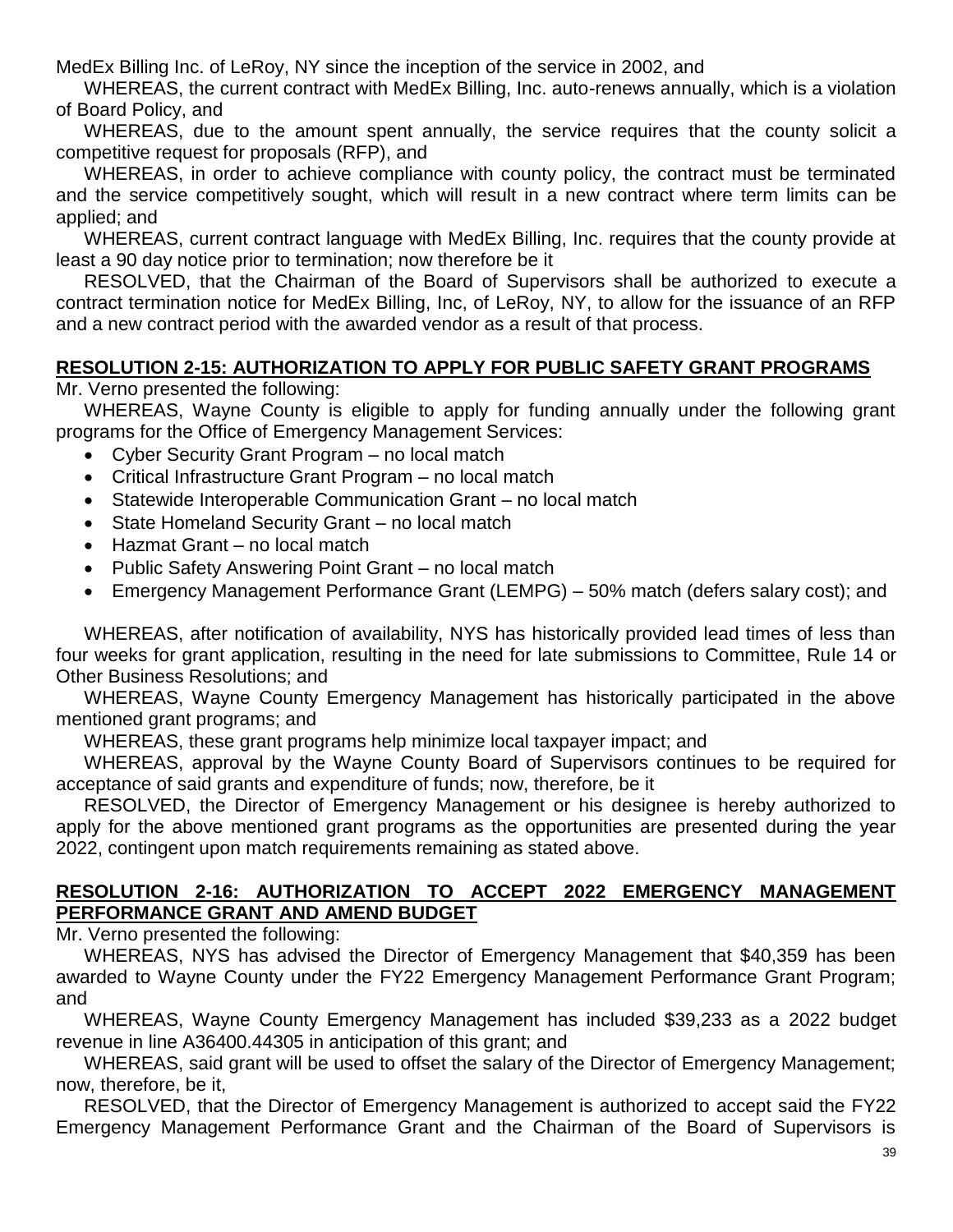authorized to sign the required contract, subject to the review and approval of the County Attorney as to form and content.

#### **A3640 Emergency Management**

(Revenues) \$1126 to 44305 LEMP Grant

(Expenditures) \$1126 to 51085 Director

### **COM. #1 – FINANCE – LEONARD, BENDER, GROAT, ROBUSTO, VANLAEKEN**

### **RESOLUTION 1-1: AUTHORIZATION TO NEGOTIATE SETTLEMENT OF TWO HUMAN RIGHTS CLAIMS**

Mrs. Leonard presented the following:

WHEREAS, two Human Rights claims were brought against the County in March 2019; and

WHEREAS, NYMIR and the County Attorney have reviewed the merit of the claim, and the potential value thereof, and the financial risks to the County, and are desirous of settling said claim; now, therefore, be it

RESOLVED, that the Wayne County Attorney is authorized to settle one claim for an amount not to exceed Five Thousand and 00/100 (\$5,000.00) and the other claim for an amount not to exceed Ten Thousand and 00/100 (\$10,000.00).

### **RESOLUTION 1-2: AUTHORIZATION TO NEGOTIATE SETTLEMENT OF CLAIM**

Mrs. Leonard presented the following:

WHEREAS, a Notice of Claim was brought against the County in February 2017; and

WHEREAS, NYMIR and the County Attorney have reviewed the merit of the claim, and the potential value thereof, and the financial risks to the County, and are desirous of settling said claim; now, therefore, be it

RESOLVED, that the Wayne County Attorney is authorized to settle one claim for an amount not to exceed Fifty Thousand and 00/100 (\$50,000.00).

### **RESOLUTION 1-3: AUTHORIZATION TO REPAIR ALS VEHICLE**

Mrs. Leonard presented the following:

WHEREAS, a 2021 Ford Explorer, an ALS vehicle, was damaged when it collided with a deer on May 29, 2022; and

WHEREAS, three quotes were able to be obtained; and WHEREAS, Repair quote was received as follows:

Mack's Body Shop \$11,020.85 Car Medix \$11,986.51 Your Choice Collision \$10,941.73 - wrong part numbers, deemed non-compliant by Highway Superintendent; now, therefore, be it

RESOLVED, that the repair quote from Mack's Body Shop in the amount of Eleven Thousand Twenty and 85/100 (\$11,020.85) plus hidden damage is hereby accepted for the repair of said vehicle.

#### **RESOLUTION 1-4: ADOPTION OF THE 2023-2027 CAPITAL PLAN FOR WAYNE COUNTY**

Mrs. Leonard presented the following: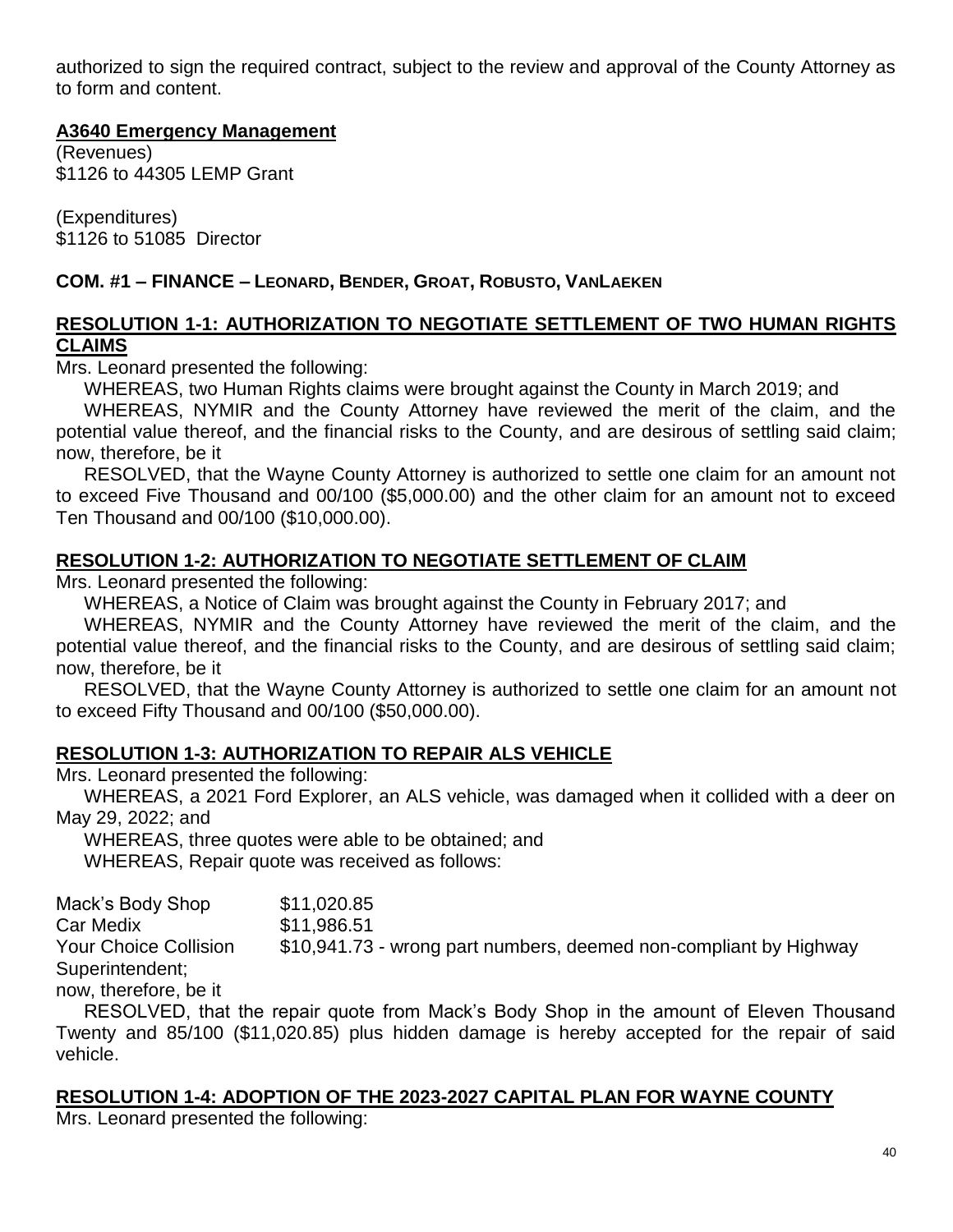WHEREAS, the County Administrator submitted the proposed 2023-2027 Capital Plan to the Board of

Supervisors on April 18, 2022; and

WHEREAS, Department Heads who have submitted Capital Plan requests have reviewed their requests at their regularly scheduled May committee meetings; and

WHEREAS, a copy of the Capital Plan is on file with the Clerk of the Board of Supervisors; and

WHEREAS, a Public Hearing on the 2023-2027 Capital Plan was conducted on June 21, 2022; and

WHEREAS, the Capital Plan is a planning instrument and not an appropriations or funding commitment; now, therefore, be it

RESOLVED, that the Wayne County Board of Supervisors hereby adopts the 2023-2027 Capital Plan filed with the Clerk of the Board.

#### **RESOLUTION 1-5: AUTHORIZATION TO ACCEPT BID FOR HP SERVERS AND STORAGE FOR THE INFORMATION TECHNOLOGY DEPARTMENT**

Mrs. Leonard presented the following:

WHEREAS; the Board of Supervisors has approved funding for a Server & Storage Upgrade, resolution 631-21; and

WHEREAS, the Information Technology department has standardized on HP servers and storage, resolution 116-22; and

WHEREAS, the Purchasing department advertised for bids for HP servers and storage hardware; and

WHEREAS, the following bids were received by 11AM on Monday June 6, 2022

Vendor DOX Electronics Inc. \$525,426.64

Now therefore be it

RESOLVED, that the bid received from DOX Electronics Inc. is hereby accepted; and the Chairman of the Board of Supervisors is hereby authorized to execute a contract for HP servers and storage from DOX Electronics Inc. for the amount of \$525,426.64, subject to the County Attorney's approval as to form and content.

### **RESOLUTION 1-6: AUTHORIZATION TO CREATE A TEMPORARY PART-TIME SENIOR ACCOUNT CLERK FOR WAYNE COUNTY PUBLIC HEALTH**

Mrs. Leonard presented the following:

WHEREAS, The Director of Public Health has received a resignation from a Senior Account Clerk effective

June 30, 2022; and

WHEREAS, the Pre-School Supportive Health Services Program (PSSHSP) is mandated by the NYS Education Department (NYSED) for the County to pay for all services provided to pre-school aged children as recommended by their Individualized Education Plan (IEP) from their local school district; and

WHEREAS, Wayne County Public Health (WCPH) is the Local Education Agency (LEA) for administering the PSSHSP program for Wayne County; and

WHEREAS, WCPH holds contracts with all approved Pre-School Related Service Providers and Center Based programs (Pre-K) to provide PSSHSP services; and

WHEREAS, WCPH is entitled to claim Medicaid revenue and state aid against services provided by all Pre-K providers and programs through the PSSHSP as the LEA; and

WHEREAS, the resigning Senior Account Clerk is responsible for: timely submission of all required information to NYSED, reimbursement to providers for approved services rendered, Pre-K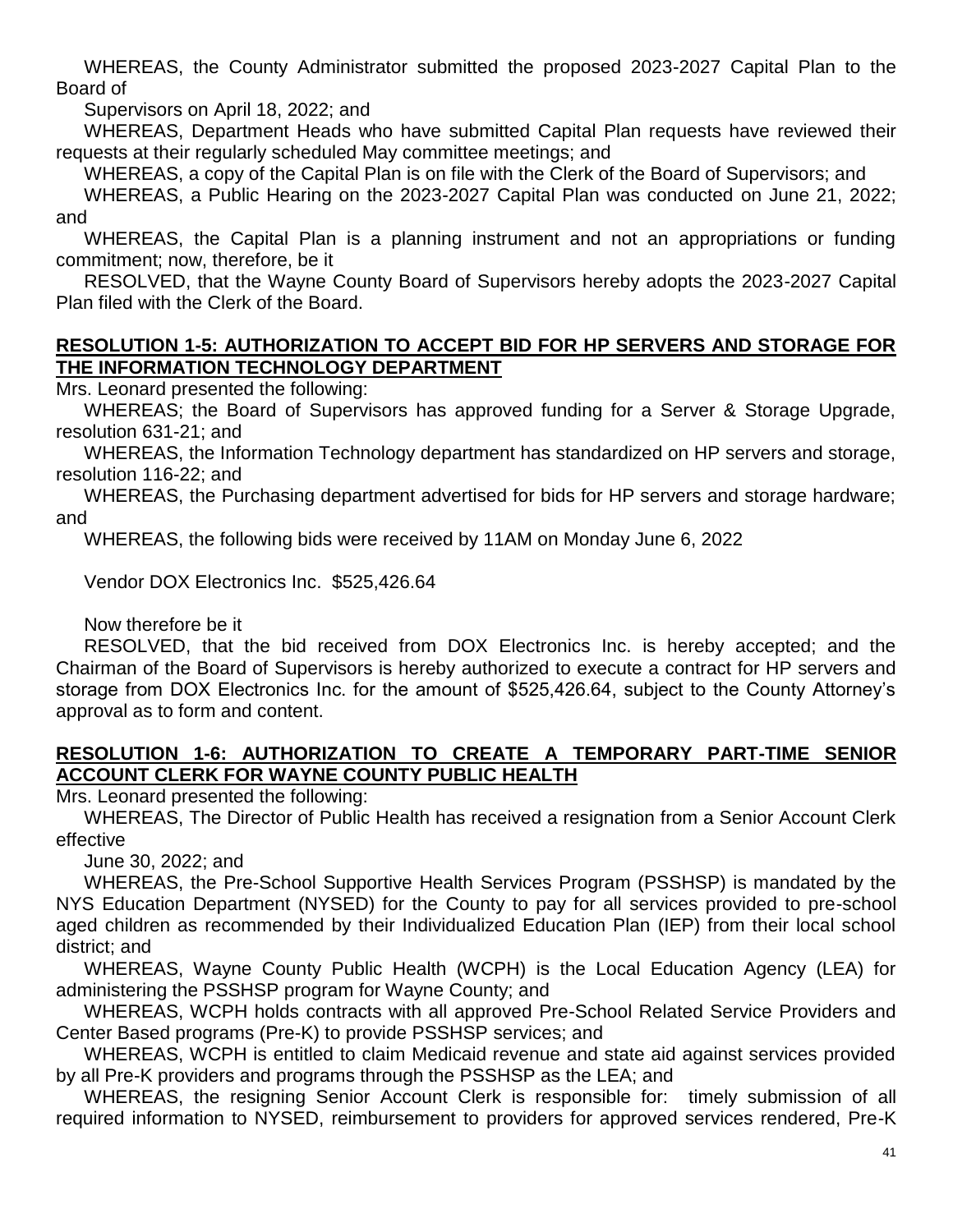Medicaid billing, State Aid claiming, and other program duties; and

WHEREAS, current WCPH employees are unable, due to time constraints, to train a new Senior Account Clerk to perform these important functions on a daily basis; and

WHEREAS, the resigning Senior Account Clerk has agreed to work in a temporary part-time capacity to perform their current job duties and to assist with the training of the new employee once they are hired for the period of July 1, 2022 to September 22, 2022; now, therefore, be it

RESOLVED, that the Director of Public Health is hereby authorized to create and fill a temporary part-time Senior Account Clerk position for a twelve week period of time beginning on July 1, 2022 to September 22, 2022; and be it further

RESOLVED, that the County Treasurer is authorized to make to following budget adjustments:

A4017 Public Health – Children w/ Special Needs 3-5

(Appropriations)

\$5,393 to 51154 – Senior Account Clerk

\$413 to 58200 – Payments to Social Security

A1990 General Fund Contingencies (Appropriations) \$5,806 from 54000 – Contractual Expenses

## **RESOLUTION 1-7: AUTHORIZATION TO APPOINT MEMBER TO THE WAYNE COUNTY REGIONAL LAND BANK BOARD OF DIRECTORS**

Mrs. Leonard presented the following:

WHEREAS, Supervisor Eygnor is no longer available to serve on the Wayne County Regional Land Bank Board of Directors as County Representative; and

WHEREAS, Supervisor Michael Donalty has agreed to serve for the remainder of Supervisor Eygnor's term, ending 12/31/2024, as a County Representative; and now therefore, be it

RESOLVED, that Walworth Town Supervisor, Michael Donalty, is hereby, appointed to the Wayne County Regional Land Bank Board of Directors, filling the vacancy for the remainder of the specified term.

### **RESOLUTION 1-8: AUTHORIZATION TO CONTRACT WITH SYSTEMS EAST TO CONVERT PRIOR YEAR TAX INFORMATION AND AMEND THE 2022 BUDGET**

Mrs. Leonard presented the following:

WHEREAS, Wayne County has contracted with Systems East per resolution 224-21 to utilize their tax collection and foreclosure software; and

WHEREAS, the Treasurer's Office is using this software daily, but must also use other programs to find older tax information; and

WHEREAS, the Treasurer has determined there is a need to convert prior tax history to the Systems East software to better serve the taxpayers; and

WHEREAS, Systems East has provided an estimate of \$10,000 to convert 5 years of prior tax history; now therefore be it

RESOLVED, that the County Treasurer and Chairman of the Board of Supervisors are authorized to sign this agreement with Systems East for the conversion of 5 years of prior paid tax information, subject to the County Attorney's approval as to form and content; and be it further

RESOLVED, that the County Treasurer is hereby authorized to amend the 2022 budget as follows:

# **A13254 County Treasurer**

(Appropriations)